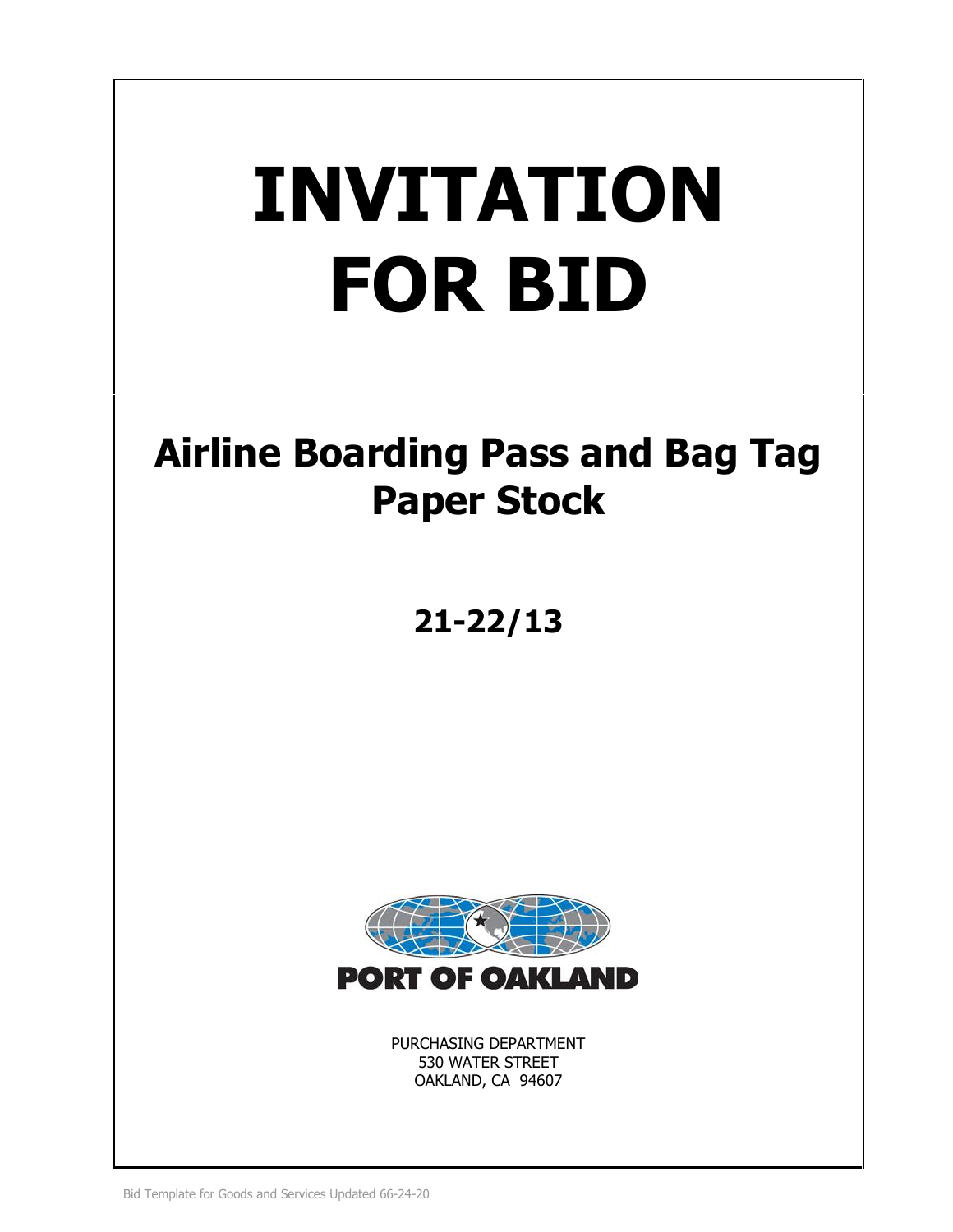

# **INVITATION FOR BID**

#### **Bid No.: 21-22/13 – Airline Boarding Pass and Bag Tag Paper Stock**

The Port of Oakland ("Port"), Oakland, California, through the Purchasing Department, is hereby soliciting competitive bids for the above-mentioned project. The successful bidder ("Bidder") will be required to furnish all labor, material, equipment, supplies, applicable taxes, insurance, bonding (if applicable), permits, and licenses to complete this project.

# **General Bid Information**

| <b>Bid Title</b>                     | Airline Boarding Pass and Bag Tag Paper Stock                                                                                                                                                                               |  |
|--------------------------------------|-----------------------------------------------------------------------------------------------------------------------------------------------------------------------------------------------------------------------------|--|
| <b>Bid Type</b>                      | Goods                                                                                                                                                                                                                       |  |
| <b>Bid Number</b>                    | $21 - 22/13$                                                                                                                                                                                                                |  |
| <b>Bid Issued</b>                    | February 3, 2022                                                                                                                                                                                                            |  |
| <b>Issuing Department</b>            | Aviation Information Technology                                                                                                                                                                                             |  |
| <b>Pre-bid Meeting</b>               | N/A                                                                                                                                                                                                                         |  |
| <b>Scheduled Publication</b><br>Date | February 4, 2022                                                                                                                                                                                                            |  |
| <b>Bid Due Date</b>                  | March 10, 2022 until 2:00 p.m. Bids received after the time and<br>date stated shall be returned unopened to the Bidder. All timely<br>submitted Bids are opened at the Submittal Address 15 minutes<br>after they are due. |  |

# **Instructions for Submitting Bids**

| <b>Submittal Address</b>                         | Port of Oakland (Second Floor, Purchasing Department)<br>Attn: Nickulaus Sioson<br>530 Water Street<br>Oakland, CA 94607                                                                                                                        |  |
|--------------------------------------------------|-------------------------------------------------------------------------------------------------------------------------------------------------------------------------------------------------------------------------------------------------|--|
| <b>Submittal Copies</b>                          | One (1) Original                                                                                                                                                                                                                                |  |
| <b>Submittal Envelope</b><br><b>Requirements</b> | Bids must be sealed and have the following information clearly<br>marked and visible on the outside of the envelope:<br>• Bid Number and Title<br>Name of Your Company<br>$\bullet$<br>Address<br>$\bullet$<br><b>Phone Number</b><br>$\bullet$ |  |
| <b>Late Submittals</b>                           | Bids received after the time and date stated in the Bid Due Date<br>section shall be returned unopened to the Bidder.                                                                                                                           |  |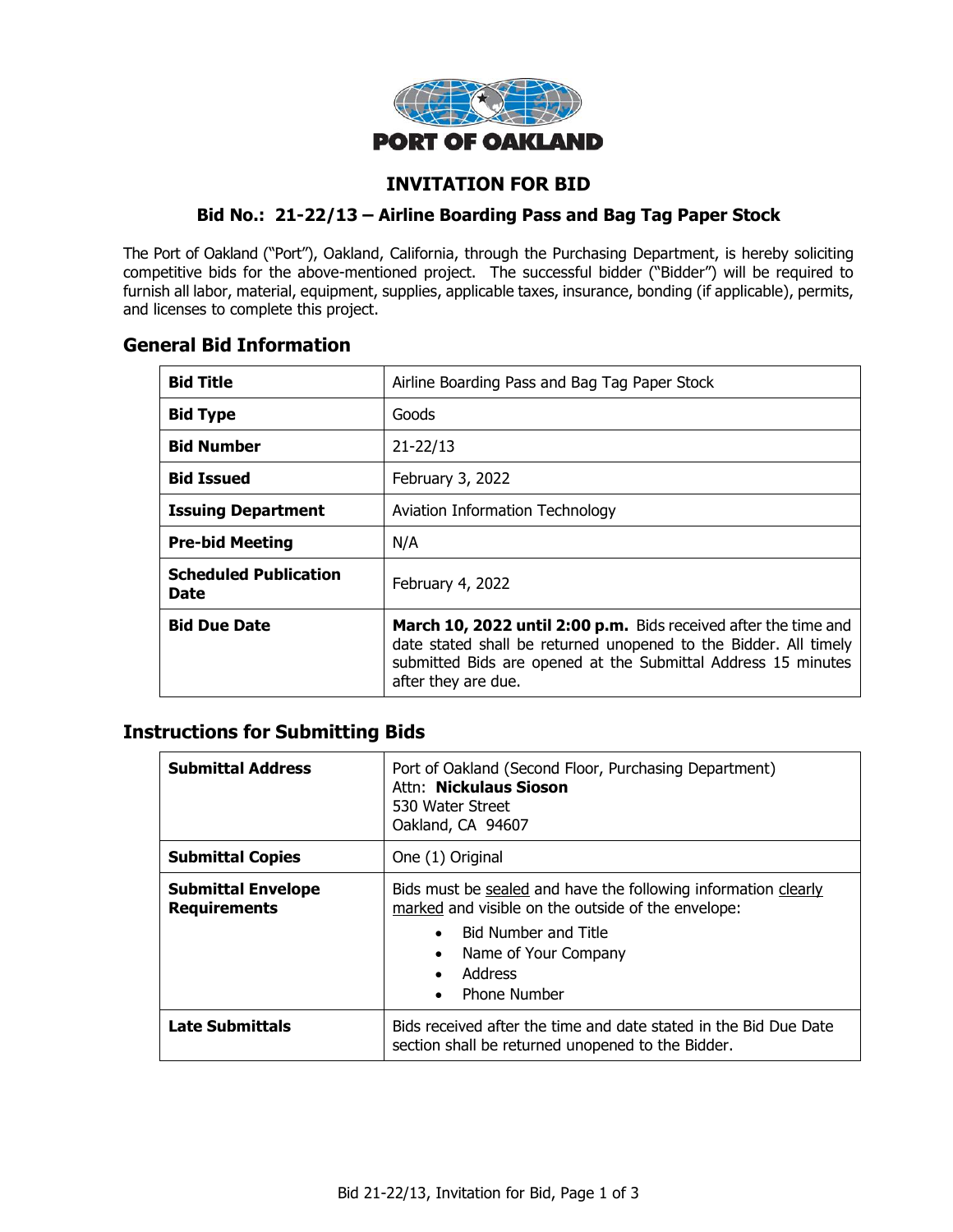# **How to Obtain Bid Documents**

| Location                     | <b>Address</b>                                                                                                                                                                                               |  |
|------------------------------|--------------------------------------------------------------------------------------------------------------------------------------------------------------------------------------------------------------|--|
| Website                      | http://www.portofoakland.com/business/bids-rfps/                                                                                                                                                             |  |
|                              | navigate to the Port of Oakland's main website at:<br>0r<br>http://www.portofoakland.com/, then click on "Bids/RFPs" from the<br>banner on the top of the page, and then scroll down to download<br>the Bid. |  |
| <b>Purchasing Department</b> | Please call Nickulaus Sioson at (510) 627-1140 or email<br>nsioson@portoakland.com for any issues downloading<br>– Bid<br>document from Port website or to request an email copy.                            |  |

Bid documents may be obtained from the location(s) indicated in the table below:

# **Questions about the Bid or Request for Information**

Questions and or Requests for Information (RFI) must be submitted in writing and can be submitted by email as follows:

| <b>Primary Contact</b>       | Nickulaus Sioson                                                                                                                                                                                                                                                                                                                                                         |  |
|------------------------------|--------------------------------------------------------------------------------------------------------------------------------------------------------------------------------------------------------------------------------------------------------------------------------------------------------------------------------------------------------------------------|--|
|                              | Email: nsioson@portoakland.com                                                                                                                                                                                                                                                                                                                                           |  |
| <b>Question/RFI Due Date</b> | February 15, 2022 until 4:00 p.m.                                                                                                                                                                                                                                                                                                                                        |  |
|                              | Please submit questions as soon as possible. No questions<br>regarding the specifications will be responded to after the above<br>date. All pertinent questions will be responded to and answered in<br>writing no later than the Response Date listed below.                                                                                                            |  |
| <b>Response Date</b>         | <b>February 18, 2022</b>                                                                                                                                                                                                                                                                                                                                                 |  |
|                              | All pertinent questions will be responded to <b>via addendum</b><br>emailed to all prospective Bidders and placed on the Port's website.<br>Bidders who did not receive a copy of the addendum should<br>download it from the Port's website. See the "How to Obtain Bid<br>Documents" section for our web address. All addenda must be<br>acknowledged on the Bid Form. |  |

# **Full Opportunity**

The Port's policy prohibits discrimination or preferential treatment because of race, color, religion, sex, national origin, ancestry, age (over 40), physical or mental disability, cancer-related medical condition, a known genetic pre-disposition to a disease or disorder, veteran status, marital status, or sexual orientation. It is the policy of the Port of Oakland to encourage and facilitate full and equitable opportunities for small local businesses to participate in its contracts for the provision of goods and services. It is further the Port's policy that no discrimination shall be permitted in small local business participation in Port contracts or in the subcontracting of Port contracts. The successful Bidder shall comply with the Port's Non-Discrimination and Small Local Business Utilization Policy.

**Title VI Solicitation Notice:** The Port of Oakland, in accordance with the provisions of Title VI of the Civil Rights Act of 1964 (78 Stat. 252, 42 U.S.C. §§ 2000d to 2000d-4) and the Regulations, hereby notifies all bidders that it will affirmatively ensure that any contract entered into pursuant to this advertisement, disadvantaged business enterprises will be afforded full and fair opportunity to submit bids in response to this invitation and will not be discriminated against on the grounds of race, color, or national origin in consideration for an award.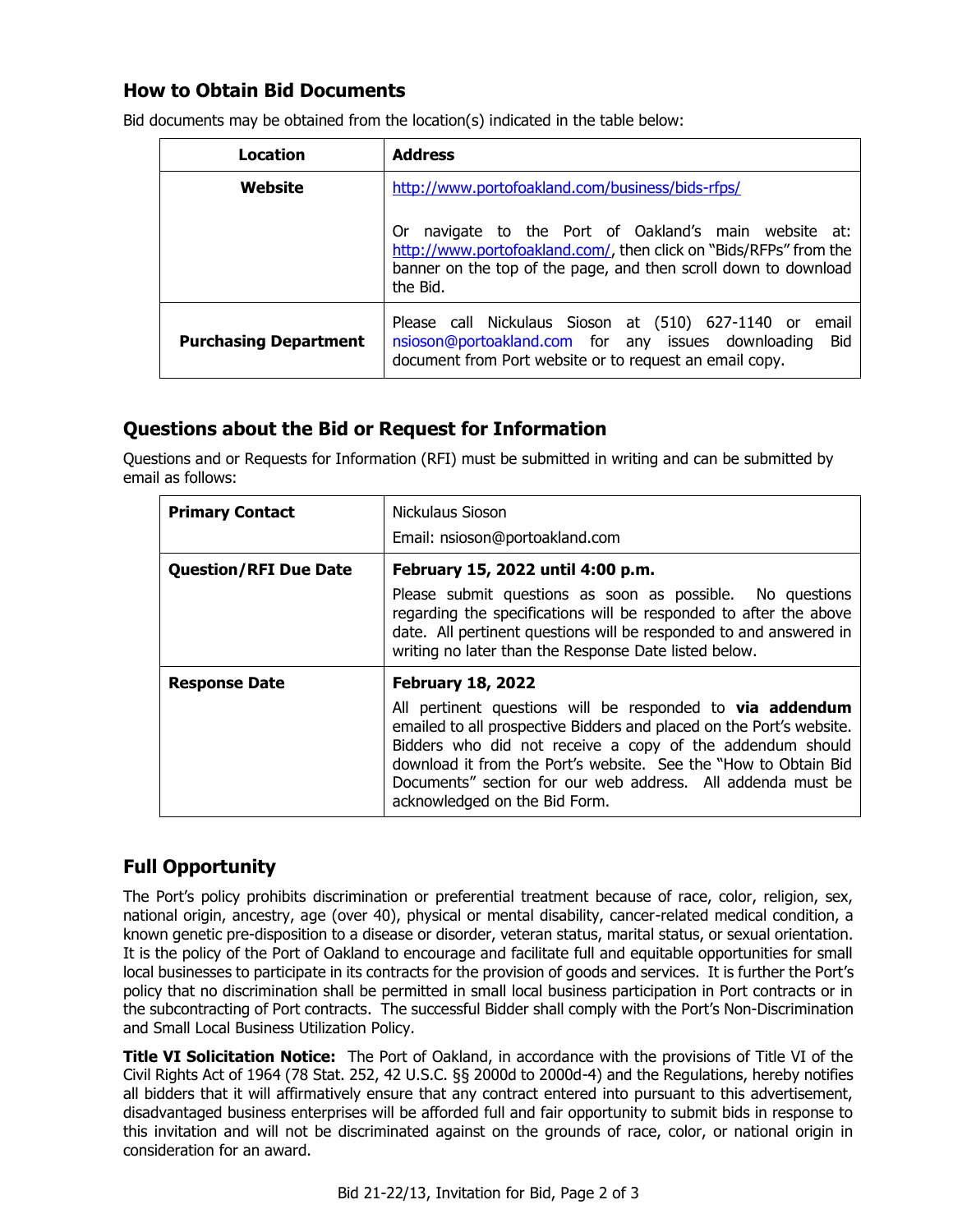The Port reserves the right to reject any or all Bids, to waive any irregularities or informalities not affected by law, to evaluate the Bids submitted, and to award the Contract (or Purchase Order) according to the Bid which best serves the interests of the Port.

John Banisadr, Purchasing Manager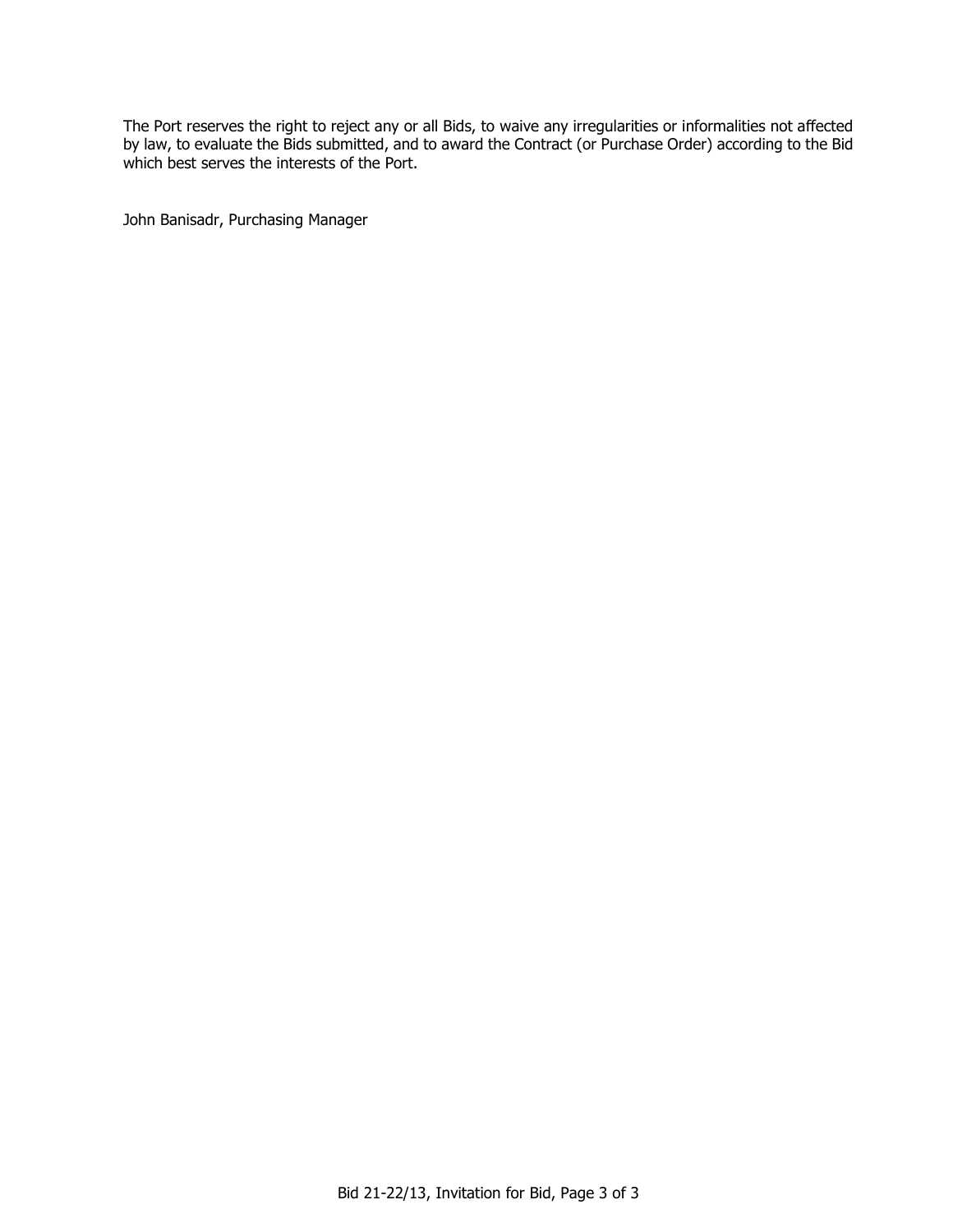# **Attachments:**

| Title          |                                                                                                                                                                                   | Must Be Returned with Your<br><b>Bid</b> |
|----------------|-----------------------------------------------------------------------------------------------------------------------------------------------------------------------------------|------------------------------------------|
| 1              | <b>Instruction to Bidders</b>                                                                                                                                                     | No                                       |
| $\overline{2}$ | <b>Bid Form</b>                                                                                                                                                                   | <b>Yes</b>                               |
| 3              | Standard Purchase Order Terms and Conditions                                                                                                                                      | No.                                      |
| 4              | Supplier Insurance Requirements                                                                                                                                                   | No                                       |
| 5              | Non-Collusion Declaration                                                                                                                                                         | Yes                                      |
| 6              | City of Oakland City Charter §728 Living Wage<br><b>Information</b><br>A. Employer Self-Evaluation for Port of<br>Oakland Living Wage<br>B. Certificate of Compliance-Living Wage | No<br>(Required after award.)            |
| 7              | Statement of Living Wage Requirements                                                                                                                                             | Yes                                      |
| 8              | Statement of Equal Employment Opportunity                                                                                                                                         | Yes                                      |

# **Enclosures**

| <b>Title</b> |                              | Must Be Returned with Your<br><b>Bid</b> |
|--------------|------------------------------|------------------------------------------|
| A            | <b>Product Specification</b> | No                                       |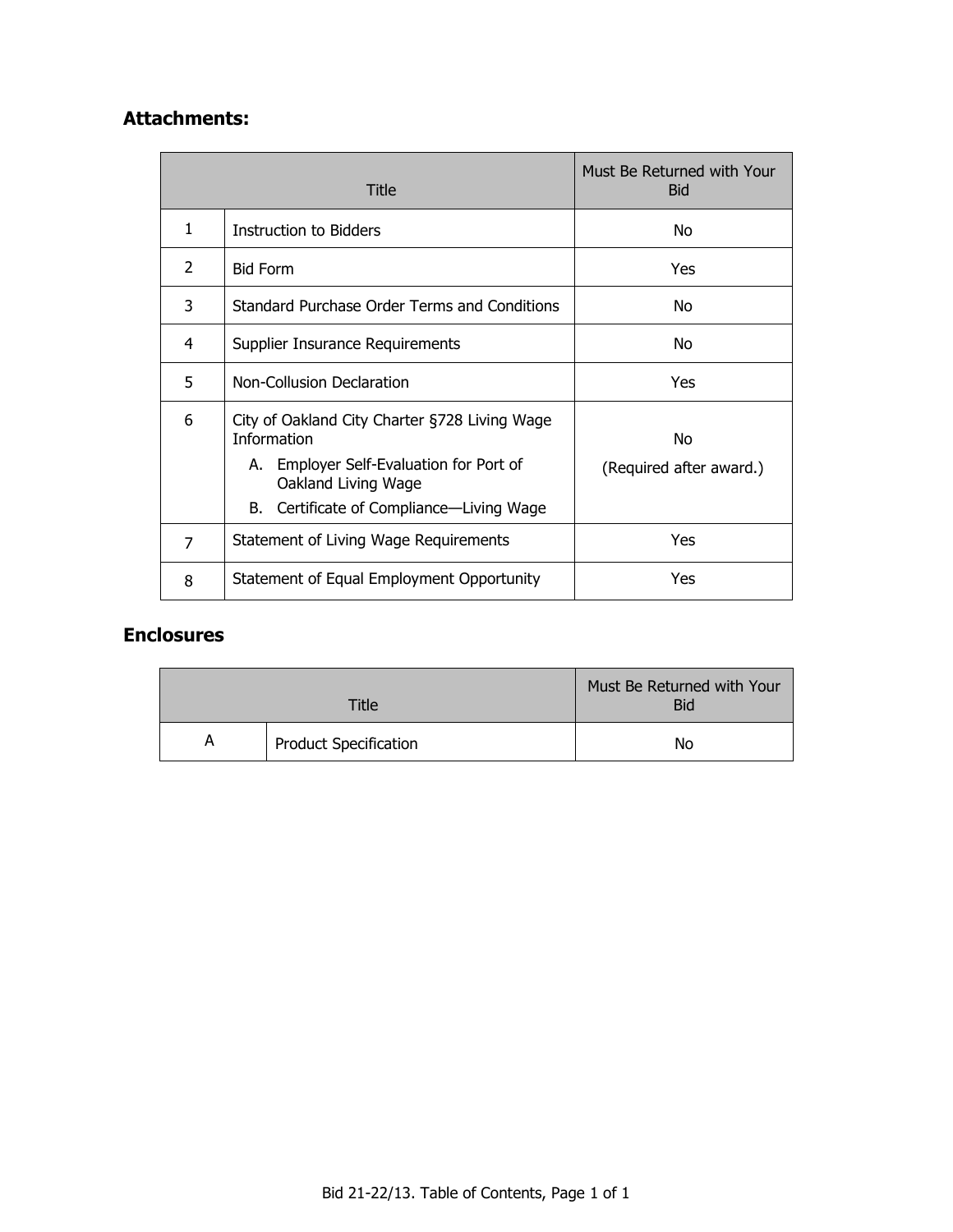



#### **Bid Submission:**

The submission of a Bid shall be considered conclusive evidence that the Bidder has fully investigated and understands all conditions related to the Bid. The Bidder has read and become familiar with all of the Bid Documents, Attachments, Enclosures, and any Contract or Agreements. No claim for adjustment of the provisions of the Agreement shall be honored on the grounds that the Bidder was not fully informed as to its terms or any of these conditions. No verbal interpretation provided to any Bidder as to the meaning or consequence of any portion of the Bid, the Bid Documents or the Contract or Agreement shall be considered binding on the Port. No Bids shall receive consideration by the Port unless made in accordance with the following instructions:

- 1. Port's Legal Name and Jurisdiction: The Port of Oakland (the "Port") is legally known as the **City of Oakland, a Municipal Corporation, Acting by and through its Board of Port Commissioners**. The Port is an independent department of the City of Oakland. The Port has exclusive control and management of all Port facilities and properties. Port facilities and properties consist of marine terminals, a railway intermodal terminal and container storage areas (collectively, the "Seaport"); the Oakland International Airport (the "Airport"); and commercial and industrial land and properties (collectively, "Commercial Real Estate"); and other recreational land, other land, undeveloped land, and water areas, all located in Oakland, CA. The Port issues Purchase Orders under the name Port of Oakland.
- 2. Definition of Bidder: The terms "Bidder", "Consultant", "Contractor", "Respondent", "Seller", "Supplier", and "Vendor" whenever appearing in this Invitation for Bid or any attachments, are used interchangeably to refer to the company or firm submitting a Bid in response to this Invitation for Bid.
- 3. Deadline for Receipt of Bids and Multiple Bids: Bids must be sealed and delivered to the Submittal Address listed in the Invitation to Bid no later than the time specified in the invitation. The Port will place a clock ("Clock") in a conspicuous location at the place designated for submittal of Bids. For purposes of determining the time that a Bid is submitted, the Clock shall be controlling (unless at the time of the receipt the Clock malfunctions, then the Port's clock on its network phone system shall be controlling). The Port suggests that Bids be hand delivered to the Submittal Address in order to ensure their timely receipt. Any Bids mailed via an express mail service, US Postal Service, or other courier service shall not be considered timely received until date and time stamped by the controlling Clock. Any Bids received after the time stated (regardless of the cause of the delay, including whether caused by the express mail service, US Postal Services, other courier service, or the Port's mail handling personnel) shall not be opened and shall be returned, sealed, to the Bidder. No person, Bidder, firm, or corporation shall be allowed to make or file or be interested in more than one Bid unless alternate Bids are specifically called for. A person, firm, or corporation that has submitted a sub-proposal to a Bidder, or that has quoted prices of materials to a Bidder, is not thereby disqualified from submitting a sub-proposal or quoting prices to other Bidders or make a Prime Bid.
- 4. Bidder's Conference: If applicable, a mandatory bidder's conference (Pre-bid Meeting) will be held on the date specified in the Invitation for Bid, for the purpose of acquainting all prospective Bidders with the bid documents. It is imperative that all prospective Bidders attend this conference. The Pre-bid Meeting is mandatory (when indicated) for any party submitting a Bid. If a Bidder fails to attend the Pre-bid Meeting, any Bid submitted by that Bidder will be rejected and returned unopened by the Port. Following this meeting, a site review may be conducted to acquaint Bidders with the site.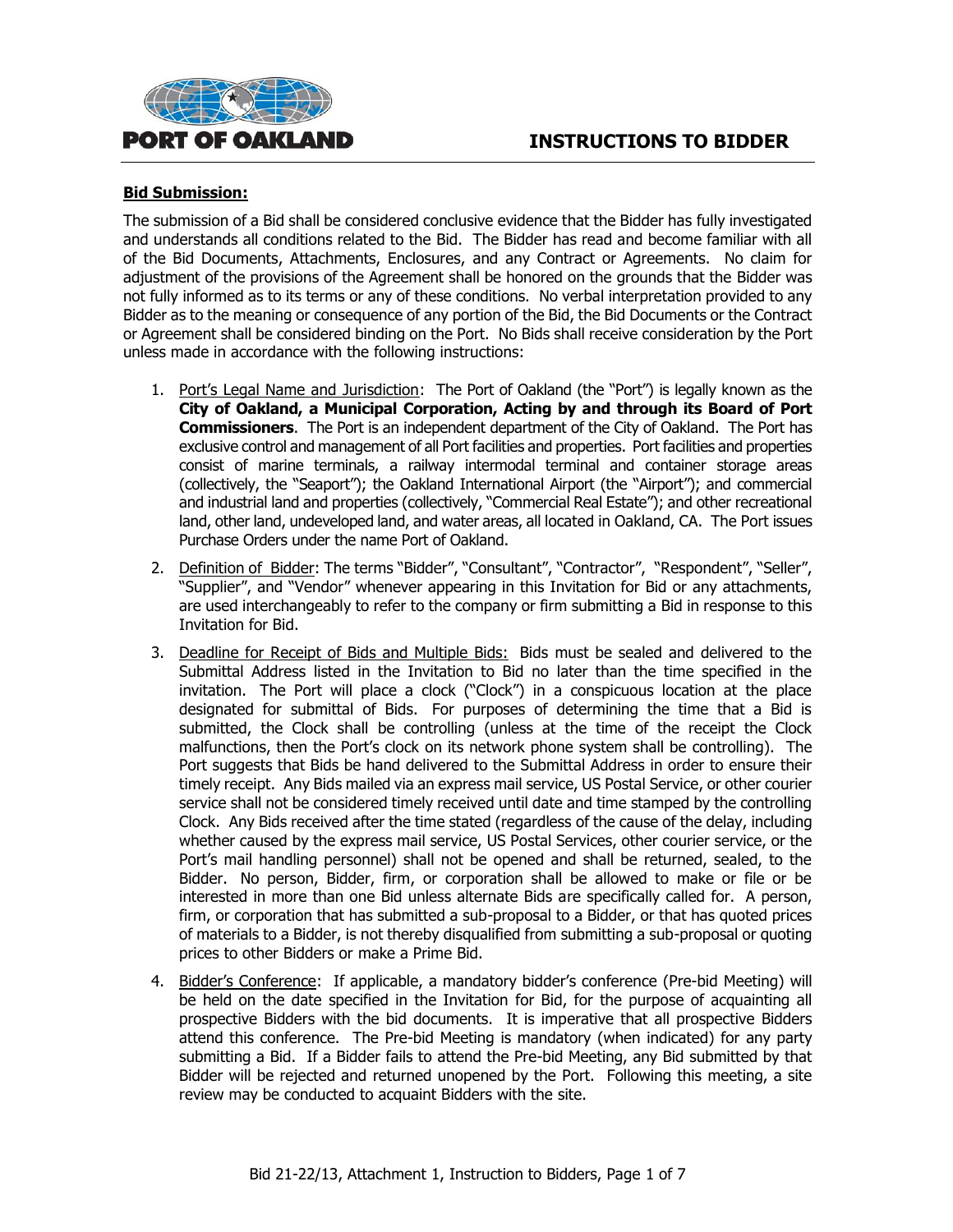- 5. Requests for Information: Any questions relative to the Bid should be in writing and directed to the designee specified in the Invitation for Bid and by the deadline for receipt of questions.
- 6. Bid Information: The information contained in this Bid is provided for the convenience of the Bidders. The Port does not represent or warrant the accuracy of any financial or statistical information contained in this Bid. In addition, any information contained in any other documents issued by the Port, about the Port, may only be relied upon by a Bidder at its sole risk. It is the responsibility of the Bidder and other interested parties to assure themselves that the information in this Bid packet is accurate and complete. The Port and the Board of Port Commissioners, and its employees and advisors, will have no liability arising out of the inaccuracy of any such information.
- 7. Bid Forms: Bids must be made on forms provided by the Port, unless otherwise specified. All items on the form should be filled out. Numbers should be stated in figures and written, and the signatures of all individuals must be in long hand. The completed form should be without interlineations, alterations, or erasures. Discrepancies between multiplication of units of work and unit prices will be resolved in favor of the unit prices. Discrepancies between the indicated sum of any column of numerals and the correct sum thereof will be resolved in favor of the correct sum. In case of conflict between words and numerals, the words shall govern.
- 8. Execution of Forms: Each Bid must give the full business address of the Bidder and must be signed by the Bidder with his or her usual signature. Bids by partnerships must furnish the full names of all partners and must be signed in the partnership name by a general partner with authority to bind the partnership in such matters. Bids by corporations must be signed with the legal name of the corporation, followed by the signature and designation of the president, secretary, or other person authorized to bind the corporation in this matter. The name of each person signing shall also be typed or printed below the signature. When requested by the Port, satisfactory evidence of the authority of the officer signing on behalf of the corporation or partnership shall be furnished. A Bidder's failure to properly sign required forms may result in rejection of the Bid. When applicable, Bids must include the Bidder's California State Contractor's license number and expiration date.
- 9. Joint Venture Agreements: Any Bidder that is a Joint Venture shall include, as part of its Bid, a copy of the Bidder's Joint Venture Agreement, executed and in force, and the Joint Venture agreement may not be modified after the submission to the Port, prior to selection of the Bidder by the Port or thereafter without the written consent of the Port. Any Joint Venture acknowledges that each of the partners of the joint venture is jointly and severally liable under this Agreement, and has provided the Port with a true and accurate copy of the Bidder's Joint Venture Agreement.
- 10. Bid Bond/Bid Security: If this box  $\Box$  is checked, a Bid Security (or Bid Bond) is required with your Bid. The Bid should be accompanied by a Cashier's Check or Bidder's Bond for an amount not less than ten percent (10%) of the Total Bid Price. The cashier's check shall be made payable to the "Port of Oakland" or Bid Bond shall be made payable to the "City of Oakland, a Municipal Corporation Acting by and through its Board of Port Commissioners ("Port")". The Bid Bond accompanying the Bid shall be secured by an admitted surety company, licensed in the State of California, satisfactory to the Port. The Cashier's Check or Bond shall be given as a guarantee that the Bidder will enter into the Contract (or Purchase Order) if awarded the work, and in the case of refusal or failure to enter into the Contract (or Purchase Order) within twenty (20) calendar days after notification of the award of the Contract (or Purchase Order), the Port shall have the right to award to another Bidder. If the Bidder fails or refuses to timely enter into the Contract (or Purchase Order), the Port reserves the right to declare the Bid Bond forfeited and to pursue all other remedies in law or equity relating to such breach including, but not limited to, seeking recovery of damages for Breach of Contract. Failure to provide Bid Security, or Bid Security in the proper amount, will result in rejection of the Bid.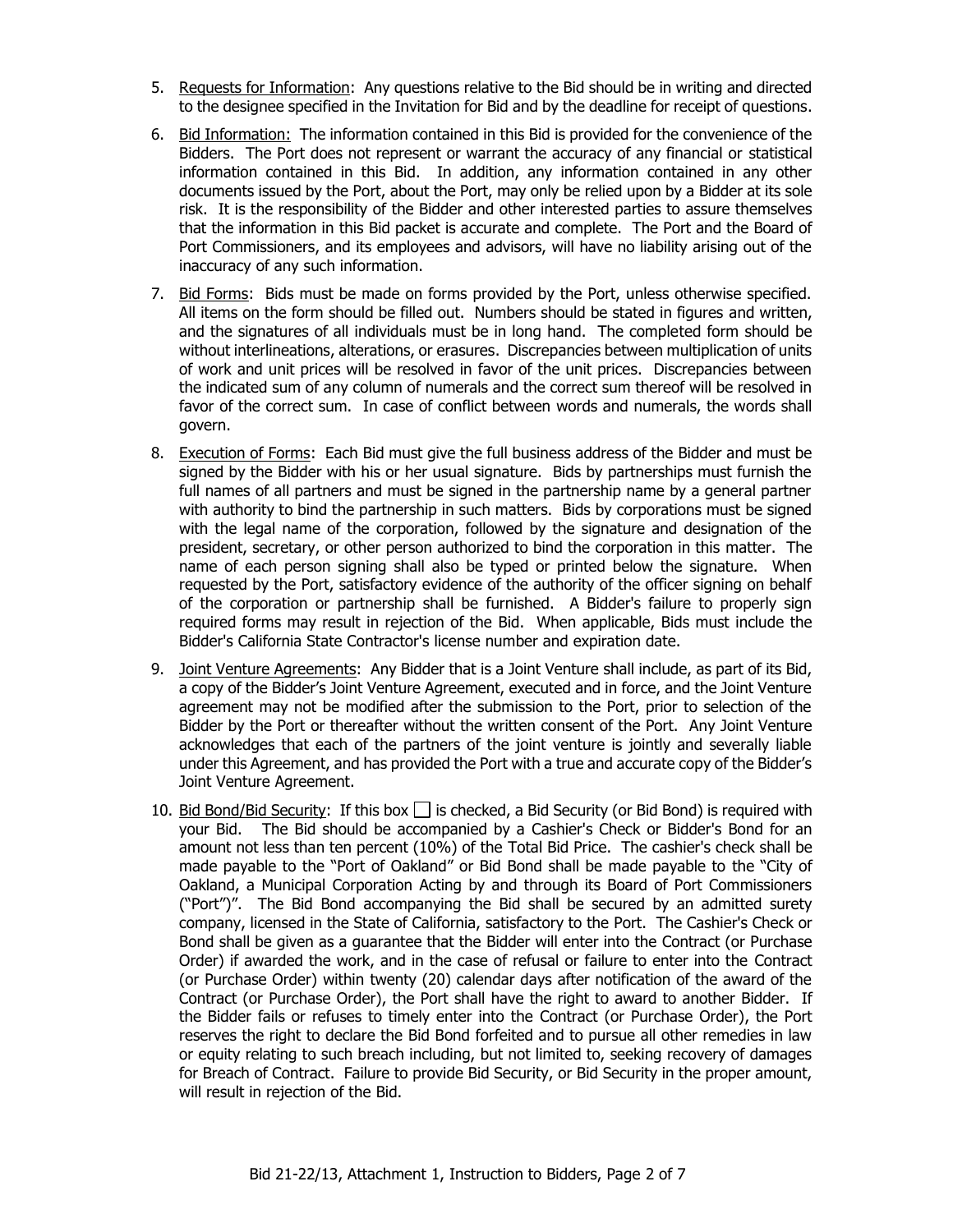- 11. Withdrawal of Bid: Bids may be withdrawn by the Bidders prior to the time fixed for the opening of Bids, but may not be withdrawn after the opening of Bids.
- 12. Responsible Bidder: A Responsible Bidder is defined as a Bidder who has demonstrated the attribute of trustworthiness, as well as quality, fitness, capacity, and experience to satisfactorily perform the work or provide the goods. The Port may conduct such investigation as the Port deems necessary to assist in the evaluation of any Bid and to establish the responsibility, qualifications, and financial ability of Bidders. The Port shall have the right to communicate directly with Bidder's surety regarding Bidder's guaranty. The Port will be the sole determinate of whether a Bidder is considered a Responsible Bidder.
- 13. Evidence of Responsibility: Upon the request of the Port, a Bidder shall submit promptly to the Port satisfactory evidence showing the Bidder's financial resources, the Bidder's experience in the type of work being required (or goods needed) by the Port, the Bidder's organization and workforce available for the performance of the work and any other required evidence of the Bidder's qualifications to perform the proposed work or supply of goods. The Port may consider such evidence before making its decision awarding a Contract (or Purchase Order). Failure to submit evidence of a Bidder's responsibility to perform the proposed work (or goods needed) may result in rejection of the Bid. The Port may check any client reference provided by the Bidder to determine if the Bidder has the experience necessary to provide the goods or perform the services, and to determine the lowest responsive, responsible Bidder.
- 14. Addenda: Any addenda issued during the time of bidding shall become a part of the drawings and specifications issued to Bidders for the preparation of their Bids, and shall constitute a part of the Contract Documents. All addenda shall be numbered and dated and shall be acknowledged by the Bidder on the Bid Form. No addendum will be issued on such requests received later than five (5) calendar days before the scheduled opening of the Bids.
- 15. Minor Informalities, Rejection of Bids and Award of Contract: The Port reserves the right to waive any non-substantial or immaterial irregularities in the Bid and the right to accept or reject any and all Bids, or to accept or reject any portion or combination thereof, or award on the basis of Bid Elements or Total Bid Price, when to do so is in its own best interest. If an award is made, the Port will recommend a Contract (or Purchase Order) be awarded within sixty (60) calendar days after opening of Bids to the lowest responsive, responsible Bidder complying with the requirements of the Contract Documents, subject to the Board of Port Commissioner's approval (if required). The time for awarding the Contract (or Purchase Order) may be extended by the Port with the consent of the lowest responsible Bidder. If the Port does not recommend a Contract (or a Purchase Order) to be awarded to the lowest responsive, responsible Bidder, then the Bid will be cancelled.
- 16. Action by the Board of Port Commissioners: If action by the Board of Port Commissioners is required, the Board of Port Commissioners may approve or reject the Port's recommendation for award with the lowest responsive responsible Bidder, or may reject all Bids. If all Bids are rejected, the Board of Port Commissioners may direct staff to negotiate with any Bidder or call for new Bids.
- 17. Performance Bond: If this box  $\Box$  is checked and your Bid exceeds \$25,000, a Performance Bond is required prior to issuance of a Contract (or Purchase Order). The successful Bidder shall be required to submit the Performance Bond as specified in the Contract Documents. The required Bond shall be calculated on the maximum Total Bid Price. A Bidder's failure to submit the Bond requested shall result in rejection of their Bid and forfeit of their Bid Security.
- 18. Execution of Contract: The successful Bidder shall, within twenty (20) calendar days of Notice of Award of the contract, sign and deliver to the Port, without exception, the executed Port Contract (or Purchase Order) along with the Bonds and any evidence of insurance required by the Contract Documents. In the event the Bidder to whom an award is made fails or refuses to execute the Contract (or Purchase Order) within twenty (20) calendar days from the date of receiving notification that the Contract (or Purchase Order) has been awarded to the Bidder, or fails to provide the required bond and evidence of insurance, the Port may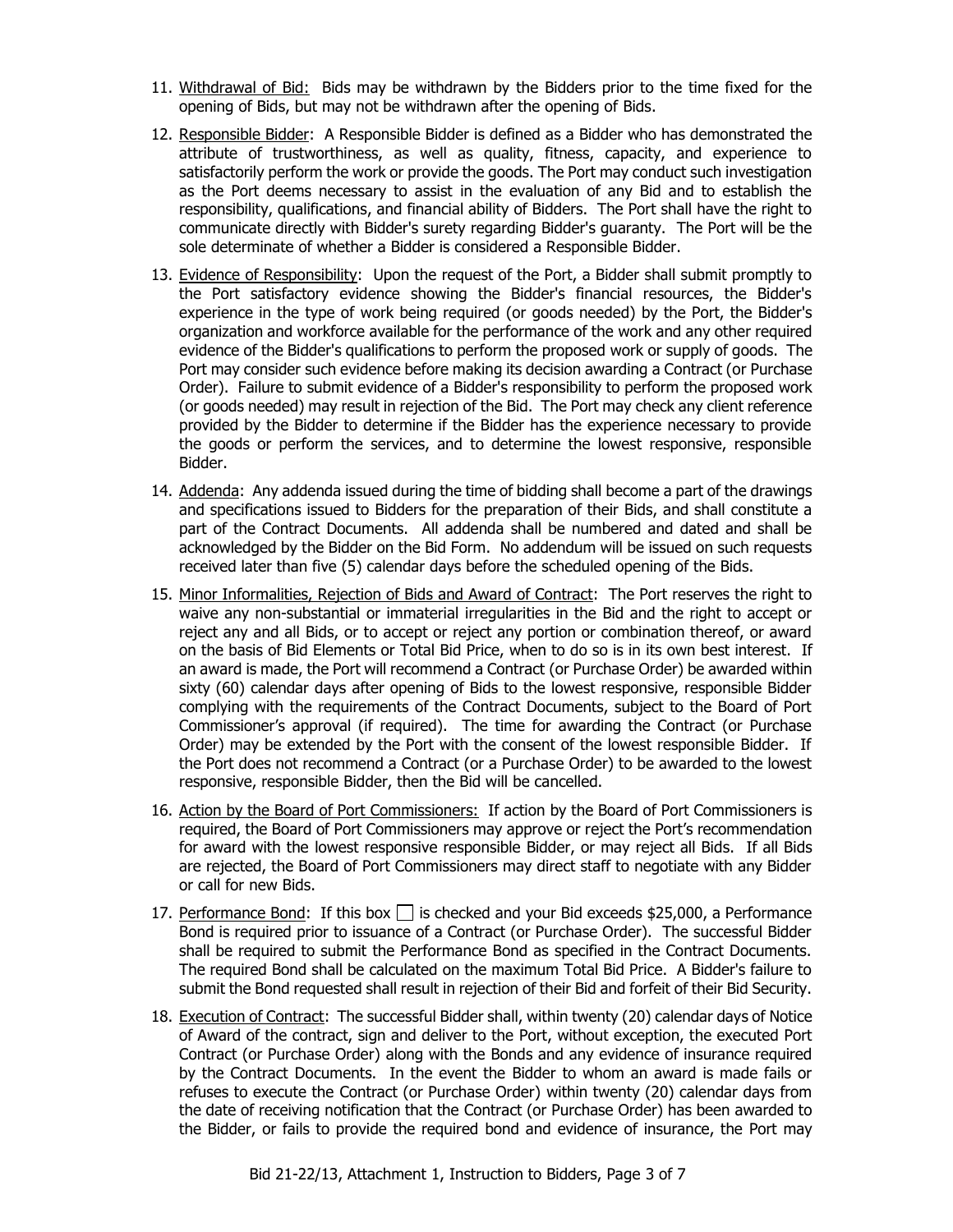declare the Bidder's Bid Security or bond forfeited as damages caused by the failure of the Bidder to enter into the Contract (or Purchase Order), and may award the work to the next lowest responsive, responsible Bidder, or may reject all Bids and, at its sole discretion, call for new Bids.

- 19. Form of Contract: If this box  $\Box$  is checked, the Bidder selected by the Port will be required to execute, without exception, a Contract in form and substance substantially similar to that included in the Bidding package. The Contract and other documents are subject to the approval of the Port and its legal counsel.
- 20. Standard Purchase Order Terms and Conditions: The Port's Standard Purchase Order Terms and Conditions apply to all purchases (unless specifically noted in the Bid package). A copy of the Port's Standard Purchase Order Terms and Conditions is included in this Bid package. By submitting a Bid, Bidder agrees to the Port's Standard Purchase Order Terms and Conditions.
- 21. Drawings and Specifications: If this box  $\Box$  is checked, each Bidder shall be required to return to the Port all drawings and specifications in an un-mutilated condition and without any marks or annotations. All drawings, specifications and other documents used or prepared during the project shall be the exclusive property of the Port.
- 22. Taxes: Taxes shall be included in the Total Bid Price at the current Alameda County uniform local sales and use tax rate.
- 23. Bid Exceptions: All exceptions to the plans and specifications which are taken in response to this Bid must be stated clearly. The taking of Bid exceptions or providing false, incomplete or unresponsive statements may result in the disqualification of the Bid.
- 24. Discounts: Any discounts which the Bidder desires to provide the Port must be stated clearly on the Bid Form itself so that the Port can calculate properly the net cost of the Bid. Offers of discounts or additional services not delineated on the Bid Form will not be considered by the Port in the determination of the lowest responsive, responsible Bidder.
- 25. Quantities: The quantities shown are approximate. The Port reserves the right to increase or decrease quantities as desired.
- 26. Prices: Bidders must quote prices Free on Board (F.O.B). Destination; the Port, unless otherwise noted. Prices should be stated in the units specified and Bidders should quote each item separately.
- 27. Samples: On request, samples of the products being supplied shall be furnished to the Port at no cost to the Port.
- 28. Special Brand Names: In describing any item, the use of a manufacturer or special brand, except in those instances where the product is designated to match others in use on a particular public improvement either completed or in the course of completion, does not restrict bidding to that manufacturer or special brand (unless specifically noted), but is intended only to indicate quality and type of item desired. Bidders may furnish any material, product, thing or service of comparable quality or utility. If a Bidder is requesting substitution of "or equal" item, the make and grade of the article on which the Bid is submitted must be stated in the Bid Form and illustrations and catalogue information submitted. The Port has the sole right to make all decisions on products and supplier selection of "or equal" substitutes.
- 29. Container Costs and Delivery: All costs for containers shall be borne by the Bidder. All products shall conform to the provisions set forth in the Federal, County, State, and City laws for their production, handling, processing and labeling. Packages shall be so constructed to ensure safe transportation to point of delivery.
- 30. Bid Negotiations: A Bid response to any specific item of this Bid Document with terms such as "negotiable", "will negotiate" or similar, will be considered as non-compliance with that specific term.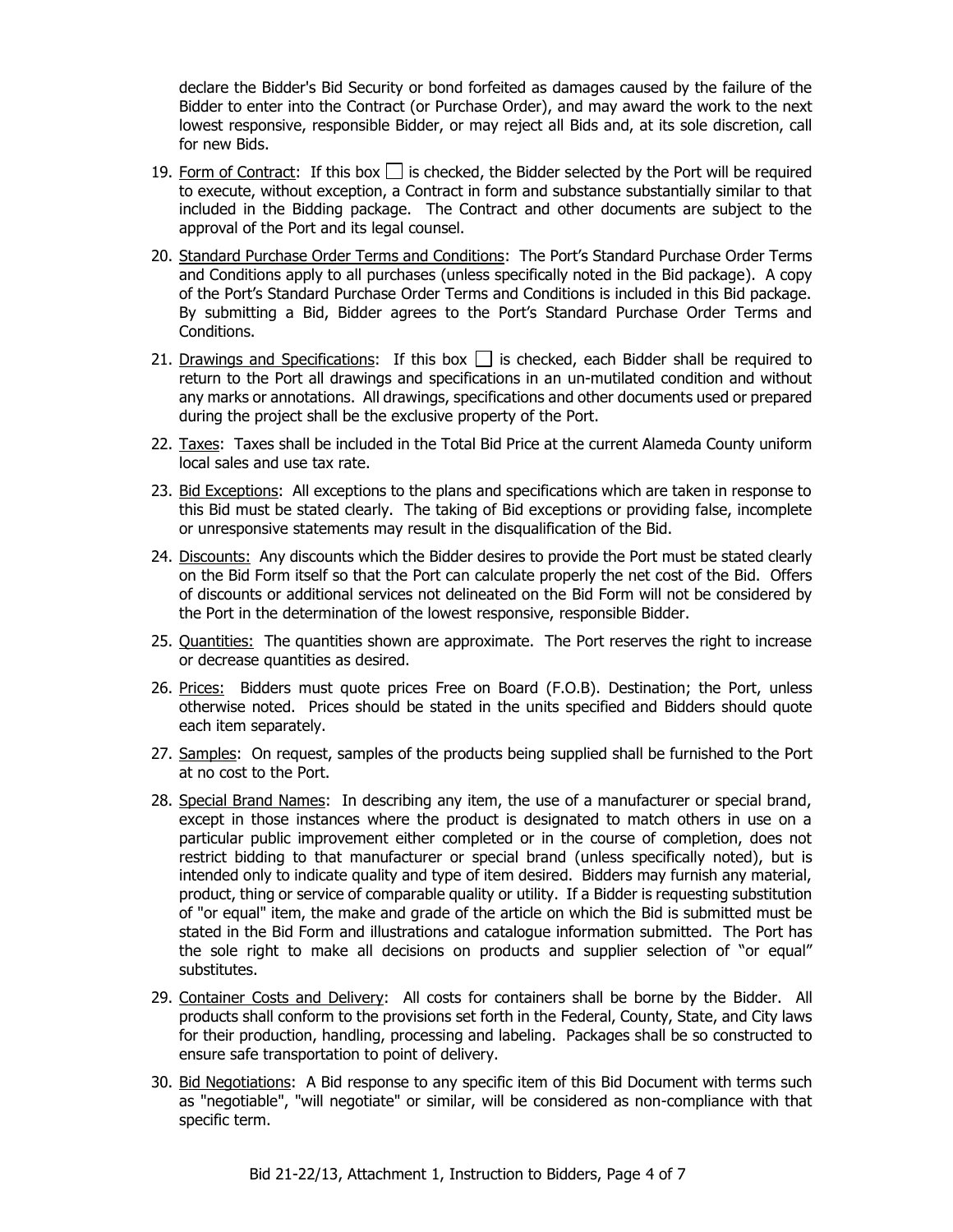- 31. Purchases by Other Public Agencies, the Port, and Additional Quantities: Bidder agrees to extend identical prices and services under the same terms and conditions to other public agencies and the Port (known as "Piggybacking"). Other public agencies may piggyback on this contract for the goods/services and purchase directly from Bidder without additional competitive processes. Each participating agency will execute its own Contract with the Bidder for its requirement and payment will be made directly by the participating agency. Following any initial purchase(s) by the Port, additional quantities of the goods/services listed herein, may be purchased to replace or supplement existing purchases.
- 32. Prevailing Law: In the event of any conflict or ambiguity between these instructions and State or Federal law or regulations, the latter shall prevail. Additionally, all equipment to be supplied or services to be performed under the Bid shall conform to all applicable requirements of Local, State and Federal laws, including, but not limited to, California Labor Code.
- 33. Governing Law and Venue: The Bid Documents, Specifications and related matters shall be governed by and construed in accordance with the laws of the State of California. Legal actions relating to the Bid Documents, Specifications and related matters shall only be brought in the Federal or State Courts of Alameda County, California, to which jurisdiction Bidder irrevocably submits.
- 34. Living Wage Policy: On March 5, 2002, the voters in the City of Oakland passed Measure I, adding to the City Charter Section 728 ("§728") entitled "Living Wage and Labor Standards at Port-assisted Businesses." §728 requires Port Aviation and Maritime businesses that meet specified minimum threshold requirements to pay all nonexempt employees a Living Wage rate established by City Ordinance and adjusted annually based on the Consumer Price Index for the San Francisco, Oakland and San Jose area. (See the enclosed §728 for the current living wage rates.) Specifically, §728 applies to Port contractors and financial assistance recipients with the Aviation or Maritime divisions that have contracts worth more than \$50,000 and that employ more than 20 employees who spend more than 25% of their time on Port-related work. §728 also provides covered employers with incentives to provide health benefits to employees, establishes a worker retention policy, requires covered employers to submit quarterly payroll reports and requires covered employers to allow Port representatives access to payroll records in order to monitor compliance and labor organization representatives access to workforces during non-work time and on non-work sites. Covered employers are responsible for complying with the provisions of §728 from the date the covered contract is entered into. When a Contract (or Purchase Order) is awarded, the Bidder will be required to fill out the following forms included in the Bid packet:
	- Employer Self-Evaluation for Port of Oakland Living Wage Form
	- Certificate of Compliance—Living Wage

Do not include these forms with your Bid. Only after a Contract (or Purchase Order) is issued does the successful Bidder need to return these forms to the Social Responsibility Division. Bidders shall acknowledge the Port's Living Wage Policy and compliance by submitting the "Statement Living Wage Requirements" (included in the Bid packet) with their Bid.

For more information on the Living Wage Policy, see the enclosed forms or call Amy Tharpe in the Port of Oakland's Social Responsibility Division at (510) 627-1302.

35. Non-Discrimination Policy: The Port of Oakland prohibits discrimination or preferential treatment because of race, color, religion, sex, national origin, ancestry, age (over 40), physical or mental disability, cancer-related medical condition, a known genetic predisposition to a disease or disorder, veteran status, marital status, or sexual orientation. Each Bidder must adhere to the Port's Non-Discrimination Policy by providing the enclosed "Statement of Equal Employment Opportunity" with their Bid.

In addition, the Port has a Non-Discrimination and Small Local Business Utilization Policy to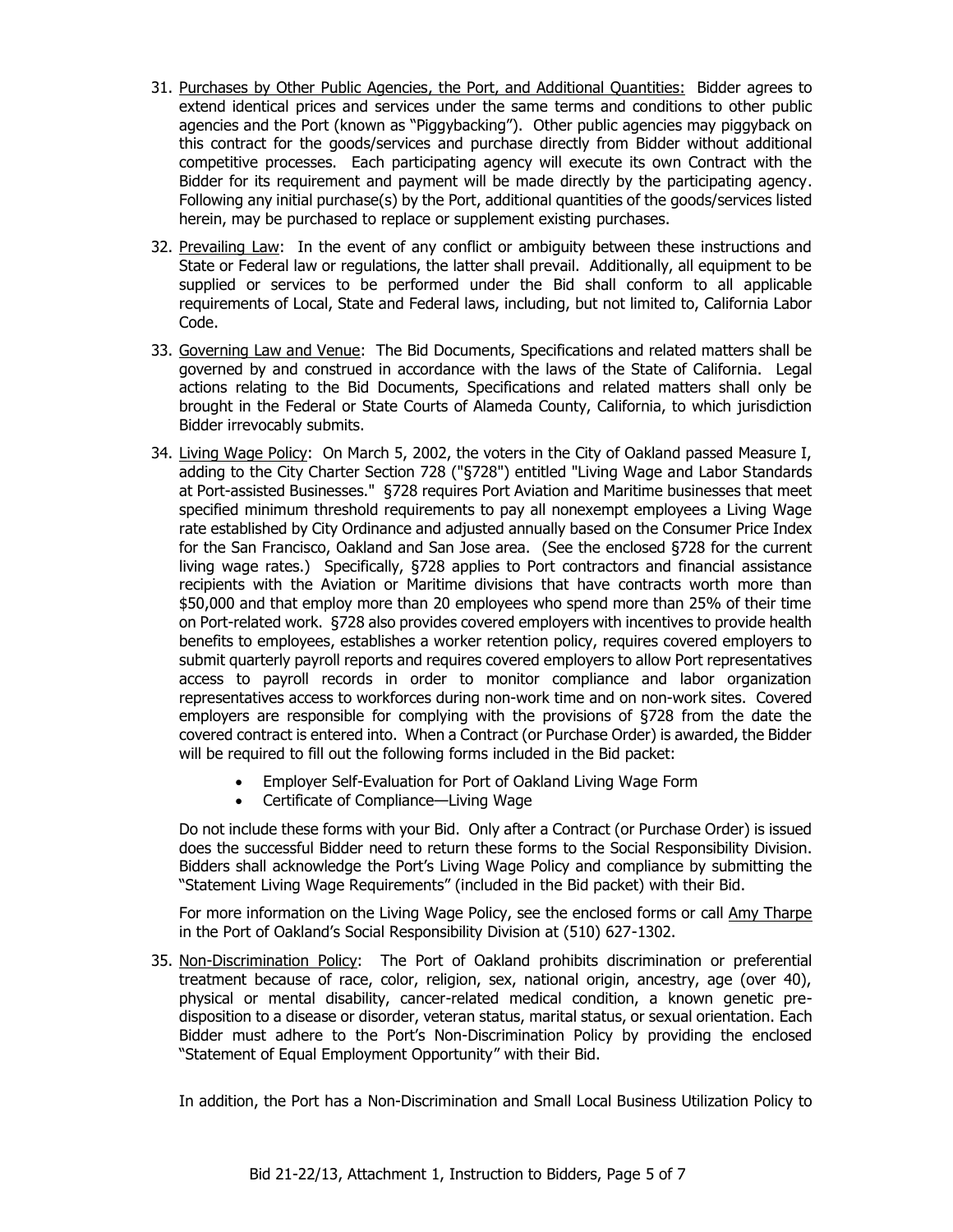encourage the use of small and local business. The entire Non-Discrimination and Small Local Business Utilization Policy is available at:

[http://www.portofoakland.com/files/PDF/responsibility/NDSLBUP\\_00810.pdf](http://www.portofoakland.com/files/PDF/responsibility/NDSLBUP_00810.pdf)

A copy of the Port-certified Small and Local Business Enterprises can also be downloaded at:

[http://srd.portofoakland.com/.](http://srd.portofoakland.com/)

- 36. Examination of Work Site: If applicable, before submitting a Bid, Bidders shall visit the site of the proposed work and shall fully inform themselves of all conditions in and about the work site, the building or buildings, if any, and any work that may have been done thereon. However, no Bidder shall visit the site without prior authorization by the Port.
- 37. Licenses: Each Bidder, and their subcontractors, if any, must possess all appropriate and required licenses (including a California Contractor's License, if applicable) or other permits to perform the work or provide the goods as identified in this Bid packet. Upon request, each Bidder shall furnish the Port with evidence demonstrating possession of the required licenses or permits. Failure to submit such evidence to the Port's satisfaction may result in rejection of the Bid.
- 38. Public Records Act: Under the Public Records Act (Gov. Code § 6250 et seq.), the Port may be obligated to make available to the public the submitted Bids and all correspondence and written questions submitted during the Bid process. Any trade secrets or proprietary financial information, which a Bidder believes should be exempted from disclosure, shall be specifically identified and marked as "CONFIDENTIAL". Blanket-type identification by designating whole pages or sections shall not be permitted and shall be invalid. The specific information must be clearly identified as such. The Port reserves the right to independently determine whether any document is subject to disclosure and to make such information available to the extent required by applicable law, restriction or notice to Respondent.
- 39. Protest Procedures:Any Bidder that has timely submitted a responsive bid that contends or claims that the Port's proposed award of the subject contract fails to comply with the Port's rules and regulations or with law must file a protest in accordance with the provisions set forth below:
	- 1. Any protest must be submitted in writing to Daria Edgerly, Secretary of the Board, and received by the Port no later than 5:00 p.m. by the third (3rd) business day following the date of Bid opening.
		- 2. The protest must include the name, address and telephone number of the person representing the protesting party.
		- 3. The initial protest document must contain a complete statement of the basis for the protest, including in detail, all grounds for protest including referencing the specific portion of the solicitation document that forms the basis for the protest, and including without limitation all facts, supporting documentation, legal authorities and argument in support of the grounds for the protest. Any matters not set forth in the written protest shall be deemed waived. All factual contentions must be supported by competent, admissible and credible evidence.

Any protest not conforming to the foregoing shall be rejected by the Port without recourse.

40. Conflicts of Interest: By submitting a Bid, the Bidder represents that it is familiar with Section 1090 and Section 87100 et seq. of the California Government Code, and that it does not know of any facts that constitute a violation of said sections in connection with its Bid. Bidder also represents that its Bid has completely disclosed to the Port all facts bearing upon any possible interests, direct or indirect, which Bidder believes any member of the Port, or other officer, agent or employee of the Port or any department presently has, or will have, in any agreement arising from this Bid, or in the performance thereof, or in any portion of the profits there under. Willful failure to make such disclosure, if any, shall constitute ground for rejection of the Bid or termination of any agreement by the Port for cause. Bidder agrees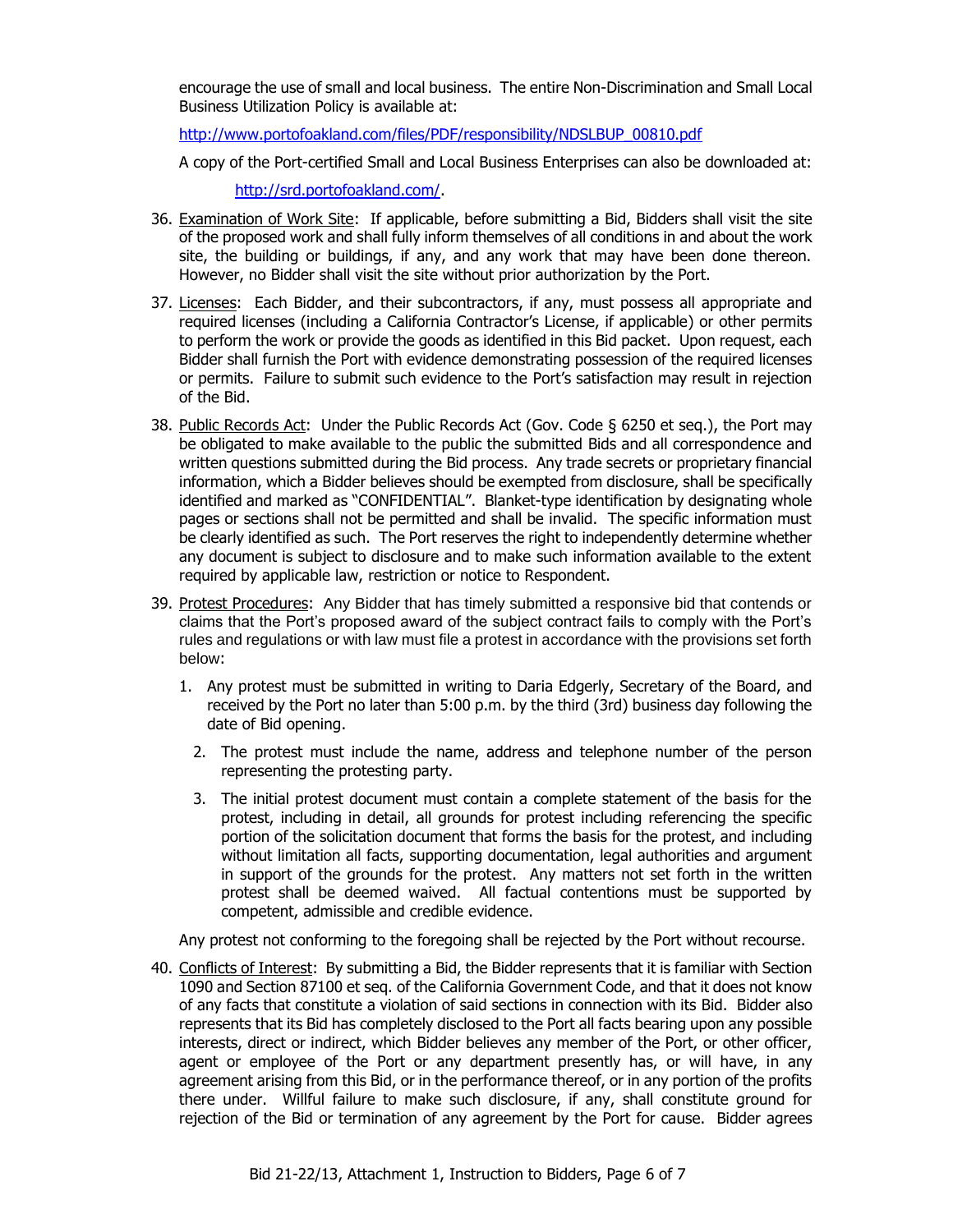that if it enters into a Contract (or Purchase Order) with the Port, it will comply with all applicable conflict of interest codes adopted by the City of Oakland and Port of Oakland and their reporting requirements.

41. Bidder's Relationship: The Bidder's relationship to the Port shall be that of independent contractor and shall not be deemed to be that of an officer, agent, or employee of the Port.

End of Section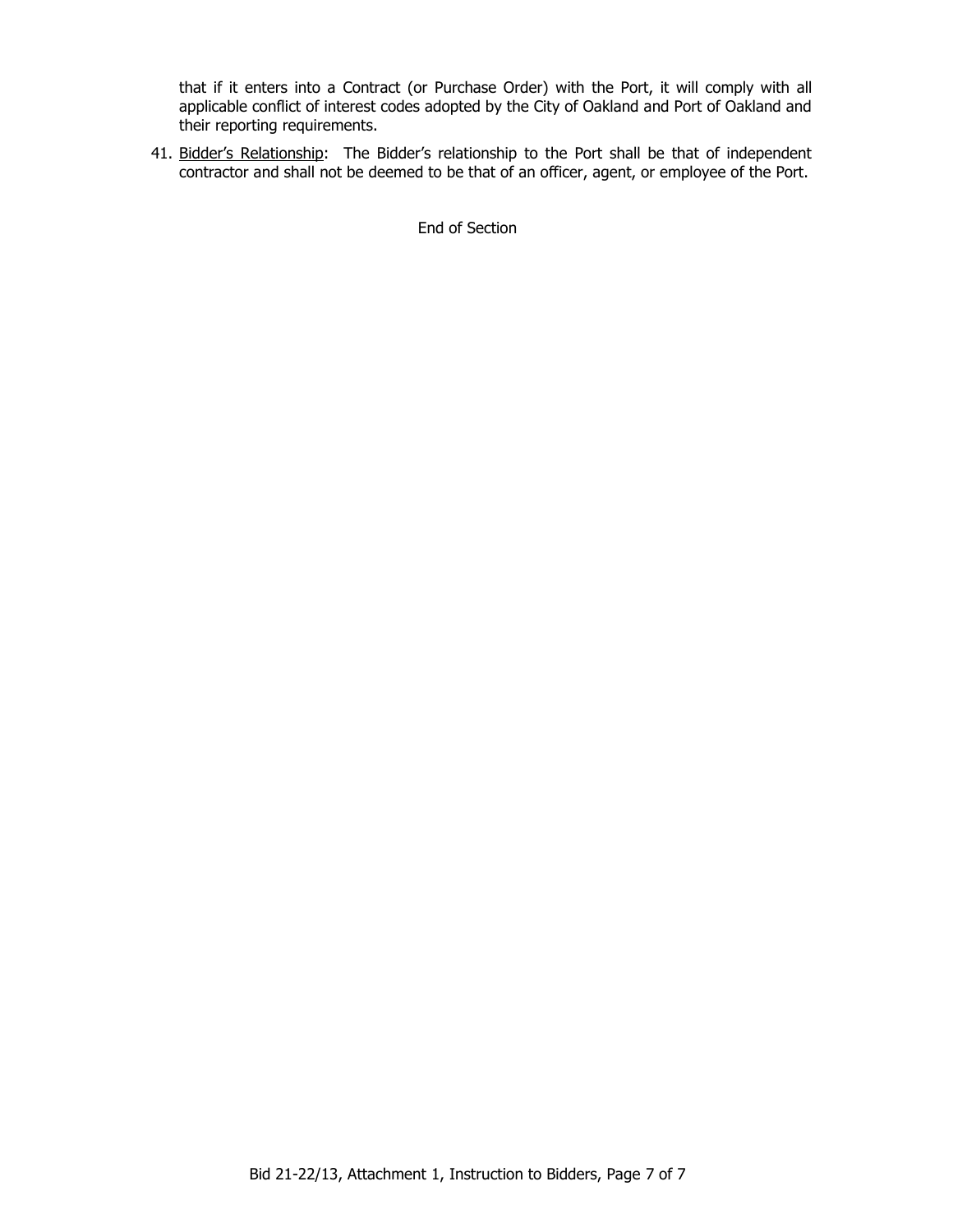

# **BID FORM (Page 1 of 4)**

The undersigned having carefully examined the location of the proposed work, the local conditions of the place where the work or services is to be done, the Invitation for Bid, the Instructions to Bidders, the Standard Purchase Order Terms and Conditions, the Supplier Insurance Requirements, all Bid Documents, including the Specifications and all of the contract documents for this project, and any Attachments, Addenda, Enclosures, and the Port of Oakland's sample Contract (if applicable), proposes to perform the work or provide the goods, including all of its component parts, and to furnish any and all required labor, materials, equipment, insurance, permit, bonding, transportation and services required for this project or delivery of goods and services in strict conformity with the Plans and Specifications prepared, including any Addenda, within the time specified for the lump sum price (including all taxes) of:

#### **Total Bid Price (Including all Taxes)**

| Total Bid Price of: \$ |                                                    | (Numeric amount) |
|------------------------|----------------------------------------------------|------------------|
|                        |                                                    | (Written amount) |
|                        | Written amount prevails if any discrepancy exists. |                  |

# **Agreement Terms**

- 1. If awarded the Contract (or Purchase Order), the undersigned hereby agrees to sign said Contract (or Purchase Order), and furnish the necessary Performance Bond (if applicable), and Insurance within twenty (20) calendar days after the Notice of the Award of this Contract (or Purchase Order) and agrees to commence work within ten (10) calendar days after any verbal or written Notice to Proceed is issued by the Port.
- 2. The undersigned has checked carefully all the above figures and understands that the Port will not be responsible for any errors or omissions on the part of the undersigned in making up this Bid.
- 3. The Port of Oakland reserves the right to reject any or all Bids, to waive any irregularities or informalities not affected by law, to evaluate the Bids submitted and to award the Contract (or Purchase Order) according to the Bid which best serves the interests of the Port.
- 4. All pages of this Bid Form must be completed and signed in ink. The Bid will be awarded to the lowest responsive, responsible Bidder(s).

| Bidder's Name: |  | Initials: |
|----------------|--|-----------|
|----------------|--|-----------|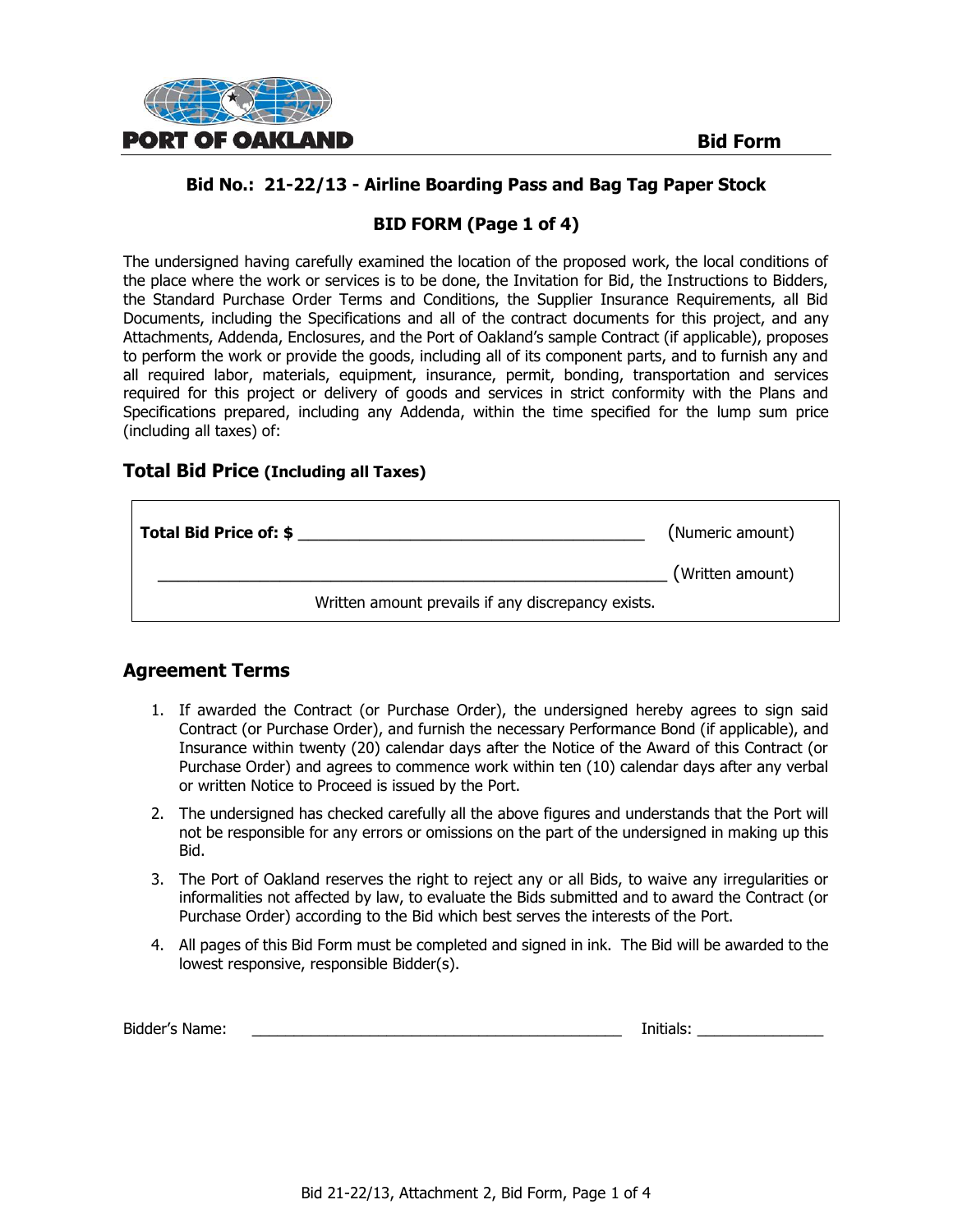# **BID FORM (Page 2 of 4)**

#### **A. Detail Cost Summary:**

| <b>Item</b>                                                                              | <b>Description</b>                                                                                                                   | <b>Taxable</b>             | QTY     | <b>UOM</b>    | <b>Cost</b> | <b>Total Cost</b> |
|------------------------------------------------------------------------------------------|--------------------------------------------------------------------------------------------------------------------------------------|----------------------------|---------|---------------|-------------|-------------------|
| ι.                                                                                       | <b>Airline Boarding Pass</b><br>ATB (Automated Ticket and Boarding Pass) Stock<br>Size: $3.25$ inch $x$ 8 inch                       | YES NO<br>$\blacksquare$   | 342,000 | <b>EACH</b>   | \$          | \$                |
| 2.                                                                                       | <b>Airline Bag Tag</b><br>BTP (Bag Tag) Stock<br>Size: 21.125 inch x 2.125 inch                                                      | YES   NO<br>$\sim$         | 234,000 | <b>EACH</b>   | \$          | \$                |
| 3.                                                                                       | <b>Kiosk Roll for ITK38 Printer</b><br><b>CUSS Kiosk Rolls</b><br>Roll Width (Paper Width): 8.0"   Core Size - Inside Diameter: 1.5" | $YES$ NO<br>$\blacksquare$ | 60      | <b>ROLL</b>   | \$          | \$                |
| Subtotal                                                                                 |                                                                                                                                      |                            |         | $\frac{1}{2}$ |             |                   |
| (GROUND) Shipping Charges (Taxable   YES   NO)                                           |                                                                                                                                      |                            |         |               |             |                   |
| Other Charges or Fees: Please Specify:                                                   |                                                                                                                                      |                            |         | $\frac{1}{2}$ |             |                   |
| (If Applicable Only) Sales Tax - City of Oakland, Alameda County @ 10.25%                |                                                                                                                                      |                            | \$      |               |             |                   |
| (Write this figure in the Total Bid Price on the Bid Form, Attachment 2) Total Bid Price |                                                                                                                                      |                            | -\$     |               |             |                   |

**DELIVERY SCHEDULE**: Within two weeks of a placed order or indicate number of days needed for product delivery once order is received \_\_\_\_\_\_\_\_\_\_.

By submitting a bid, Bidder hereby certifies the following information (by checking the box below):

|--|--|--|--|

IO Did you remember to include the required paper stock samples and specifications sheet?



 $\Box$  YES  $\Box$  NO Bidder has read and reviewed the required specifications for this bid.

 $\Box$  YES  $\Box$  NO Bidder has read and reviewed the required packaging requirements for this bid.

| <b>Bidder's Name:</b> | Title: |  |
|-----------------------|--------|--|
| <b>Company Name:</b>  | Date:  |  |

Bid 21-22/13, Attachment 2, Bid Form, Page 2 of 4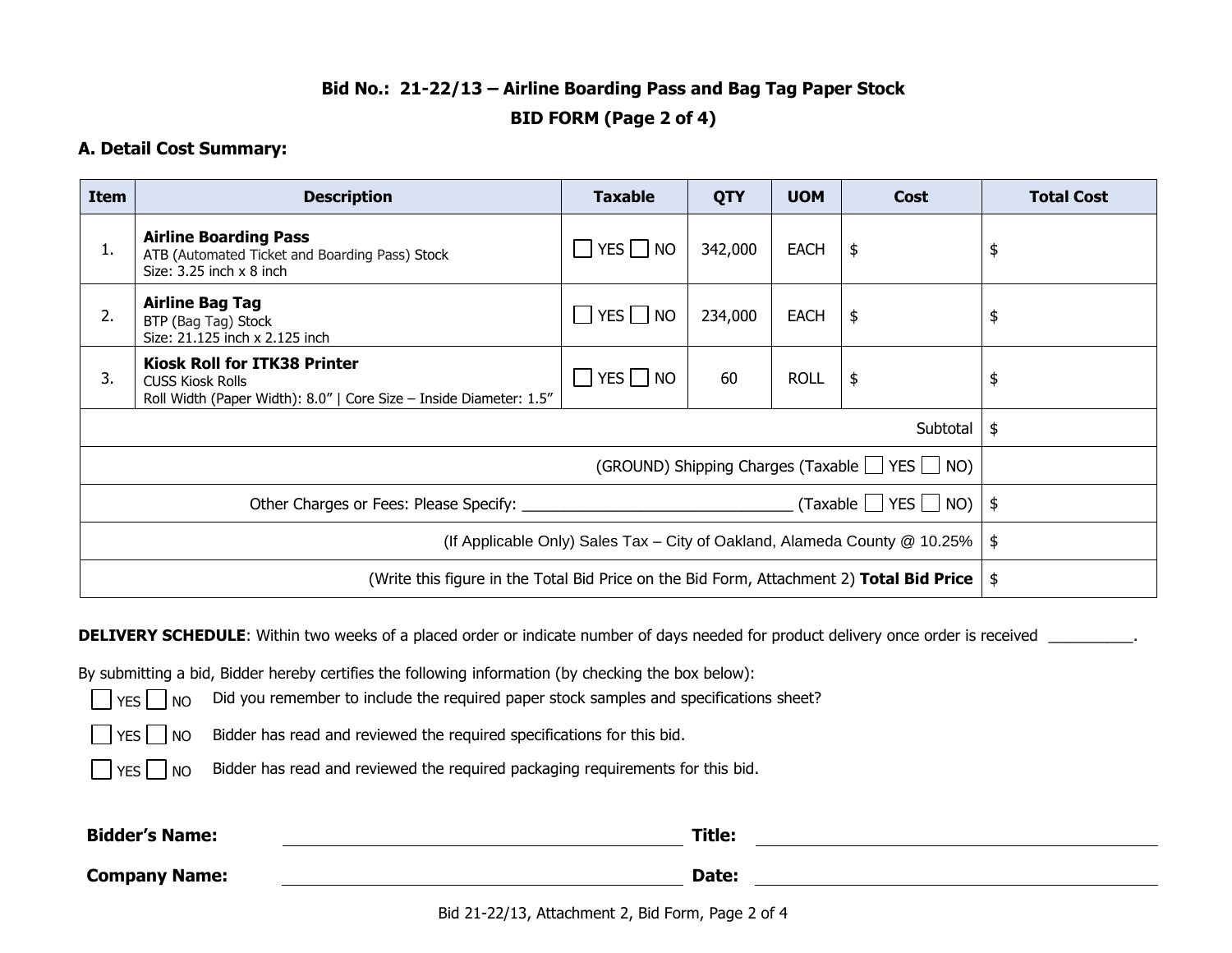# **Bid No.: 21-22/13 – Airline Boarding Pass and Bag Tag Paper Stock BID FORM (Page 3 of 4)**

## **Agreement Terms Continued**

- 1. The undersigned has checked carefully all the above figures and understands that the Port will not be responsible for any errors or omissions on the part of the undersigned in making up this Bid.
- 2. The Port of Oakland reserves the right to reject any or all Bids, to waive any irregularities or informalities not affected by law, to evaluate the Bids submitted and to award the Contract (or Purchase Order) according to the Bid which best serves the interests of the Port.
- 3. All pages of this Bid Form must be completed and signed in ink. The Bid will be awarded to the lowest responsive, responsible Bidder(s).

# **Bid Bond/Bid Security**

If applicable (see the Instructions to Bidders), each Bid shall be accompanied by a cashier's check payable to the "Port of Oakland", or a Bidder's bond executed by an admitted surety insurer, licensed to do business in the State of California as a surety, made payable to the "City of Oakland, a Municipal Corporation Acting by and through its Board of Port Commissioners ("Port")" in an amount not less than ten percent (10%) of the maximum amount of the Total Bid Price. The check or Bid Bond shall be given as a guarantee that the Bidder to whom the Contract (or Purchase Order) is awarded shall execute the contract documents and shall provide the required Performance Bond as specified therein within twenty (20) calendar days after the Notification of the Award of the Contract (or Purchase Order).

**Amount** – Bidders must enclose an amount of not less than ten (10) percent of the entire Bid as either:

| Addenda Acknowledgement                                                                                                                |  |
|----------------------------------------------------------------------------------------------------------------------------------------|--|
| The following addenda are acknowledged in this Bid: _____________________________<br>(Indicate the addenda numbers that you received.) |  |
|                                                                                                                                        |  |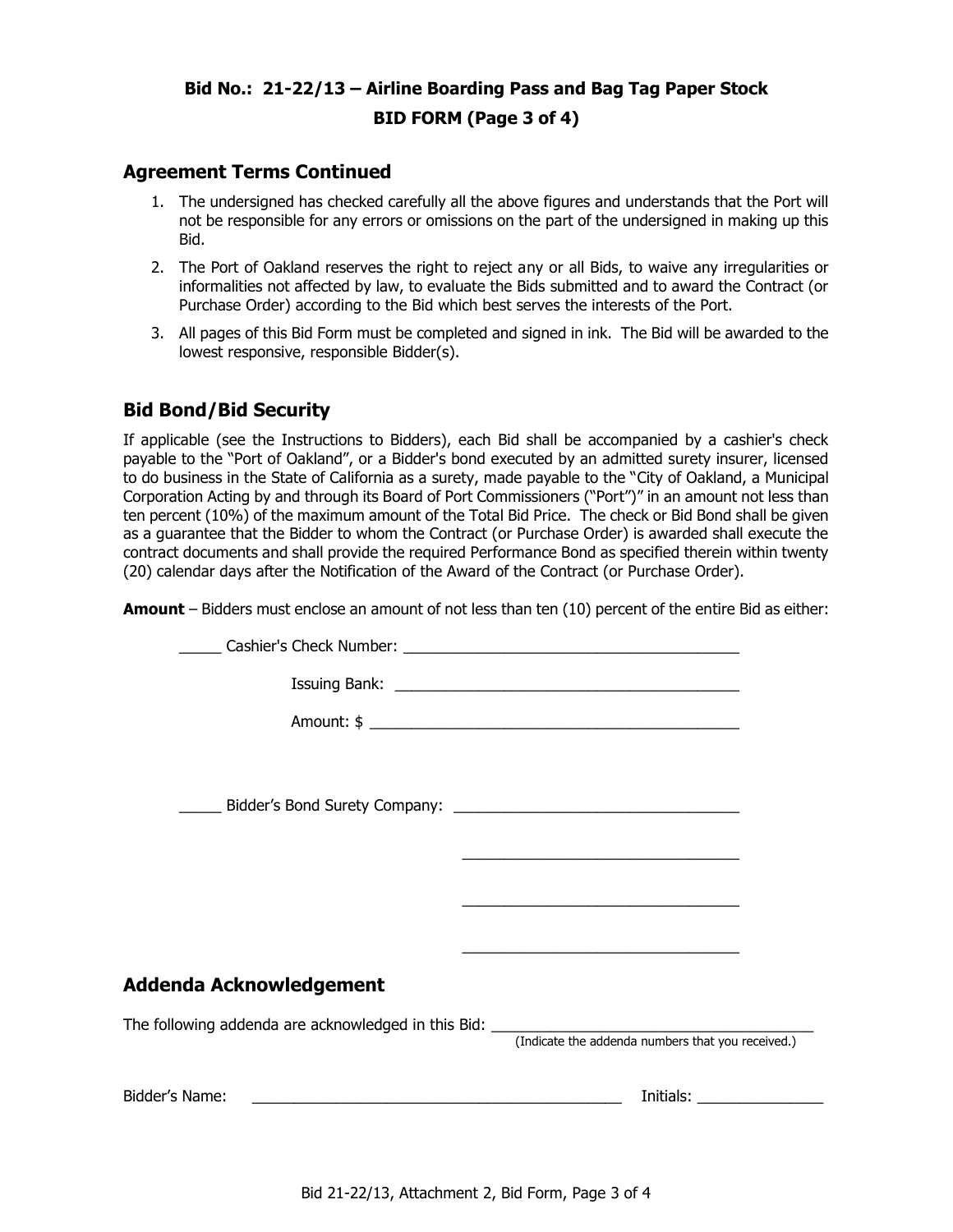# **Bid No.: 21-22/13 – Airline Boarding Pass and Bag Tag Paper Stock BID FORM (Page 4 of 4)**

## **Client References**

In order for the Port to determine if your firm is a Responsible Bidder (see the Instructions to Bidders), Bidder is to provide the names, addresses, and contact information for three (3) current client references. Please make sure all contact information is current. By providing such information you authorize the Port to contact such clients.

| Line | Company Name and Contact | Address | Phone and Email |
|------|--------------------------|---------|-----------------|
|      |                          |         |                 |
|      |                          |         |                 |
|      |                          |         |                 |
|      |                          |         |                 |
|      |                          |         |                 |
|      |                          |         |                 |
|      |                          |         |                 |
|      |                          |         |                 |

# **Bidder Information and Signatures**

|                                                                                                                                          | Signature (*): $\sqrt{2\pi}$<br>(If Corporation by Chairman, President or VP. If Partnership by Partner.)                                                                                                                      |
|------------------------------------------------------------------------------------------------------------------------------------------|--------------------------------------------------------------------------------------------------------------------------------------------------------------------------------------------------------------------------------|
| Printed Name:                                                                                                                            | Date:<br><u> 1989 - Andrea Albert III, martin a</u>                                                                                                                                                                            |
| Attested By $(*)$ :<br>(If Corporation, by Chairman, President, Vice President, Secretary, or Treasurer. If<br>Partnership, by Partner.) |                                                                                                                                                                                                                                |
| Printed Name:                                                                                                                            | <u> 1989 - Johann Barbert Barbert Barbert Barbert Barbert Barbert Barbert Barbert Barbert Barbert Barbert Barbert B</u><br>Date:                                                                                               |
|                                                                                                                                          | $\sim$ Motor to the second contract of the second contract of the second contract of the second contract of the second contract of the second contract of the second contract of the second contract of the second contract of |

\* NOTE: If the Bidder is a corporation, set forth the legal name of the corporation together with the signature(s) of the officer or officers authorized to sign Contracts on behalf of the corporation. If the Bidder is a partnership, set forth the name of the firm together with the signature(s) of the partner or partners authorized to sign Contracts on behalf of the partnership.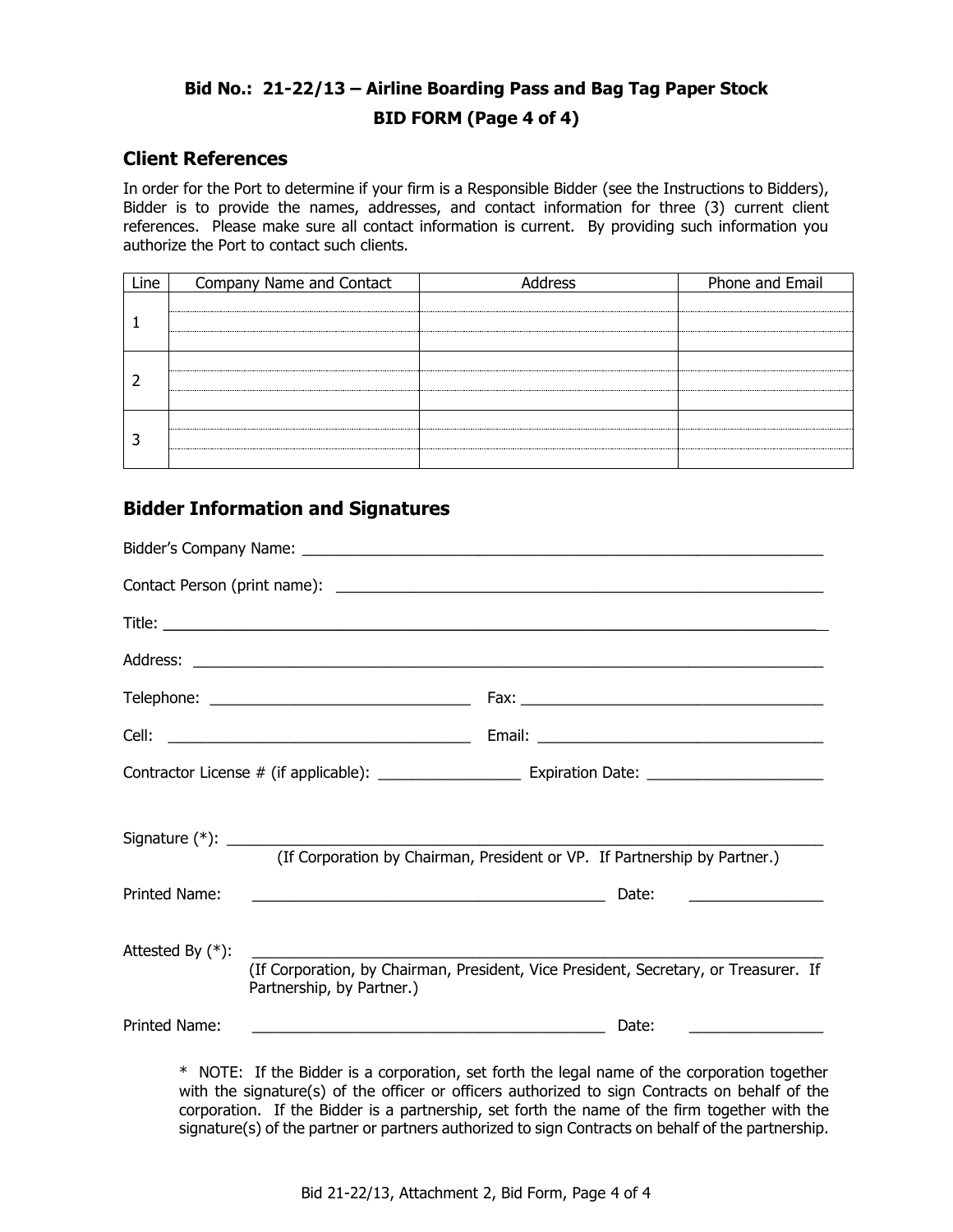

# **STANDARD PURCHASE ORDER TERMS AND CONDITIONS**

The Port of Oakland uses Purchase Orders for all purchases. Phone orders are not valid and may be subject to non-payment. In these Terms and Conditions, "the Purchase Order" refers to each Purchase Order subject to these Terms and Conditions. All Appendices described herein and/or attached hereto are part of this Purchase Order.

Any software purchased under this Purchase Order shall be subject to the more specific provisions in Appendix A-1 (Software) attached hereto. With respect to Software, Appendix A-1 shall supersede any directly conflicting provisions of these Terms and Conditions.

1. THE PORT. The Port is legally known as the City of Oakland, a Municipal Corporation, Acting by and through its Board of Port Commissioners. The Port is an independent department of the City of Oakland and issues Purchase Orders under the name "Port of Oakland." The Port has exclusive control and management of all Port facilities and properties located in Oakland, CA (including, but not limited to, marine terminals, a railway intermodal terminal, and container storage areas; the Oakland International Airport; and office, retail, and other developed property and undeveloped land), and no other agency or department of the City of Oakland may issue Purchase Orders with respect to these facilities and properties.

2. SUPPLIER. Supplier (sometimes referred to on the Port's website or in other materials related to the Purchase Order as "seller", "lessor", "vendor", "contractor", "respondent", "consultant", "service provider" or by similar terms) is an independent contractor and not an officer, employee or agent of the Port. Supplier shall provide the goods or services described on the Purchase Order (the "**Work**") using its own qualified employees or using only qualified subcontractors approved in writing by the Port. Supplier, and not the Port, shall be solely responsible for paying all compensation (including benefits), making all withholdings, paying all taxes and ensuring compliance with all laws regarding the employment of such employees or engagement of such subcontractors. Supplier may not change its subcontractors or assign, delegate or transfer, voluntarily, involuntarily or by operation of law, any of its rights or obligations under the Purchase Order (other than its interest in receivables as part of a bona fide third-party financing arrangement), without the prior written consent of the Port.

3. PERFORMANCE AND QUALITY. Supplier shall supply or perform the Work and represents and warrants that the Work performed or supplied is (i) as specified in the Purchase Order, (ii) in a good and workmanlike manner, (iii) in conformity to all applicable specifications, and (iv) in compliance with all Applicable Law (as defined below). Supplier further represents and warrants that all goods sold under the Purchase Order are new (unless otherwise specifically stated in the Purchase Order), merchantable and fit for the particular purpose specified by the Port, and all services provided under the Purchase Order conform to the standard of practice of persons specializing in performing services of similar nature and complexity. Nothing in the Purchase Order shall be construed to limit or exclude any warranties implied by law. Supplier hereby assigns to the Port all of the Supplier's rights under manufacturers', subcontractors' or other warranties or indemnities with respect to the Work.

Bid 21-22/13, Attachment 3, Standard Purchase Order Terms and Conditions, Page 1 of 11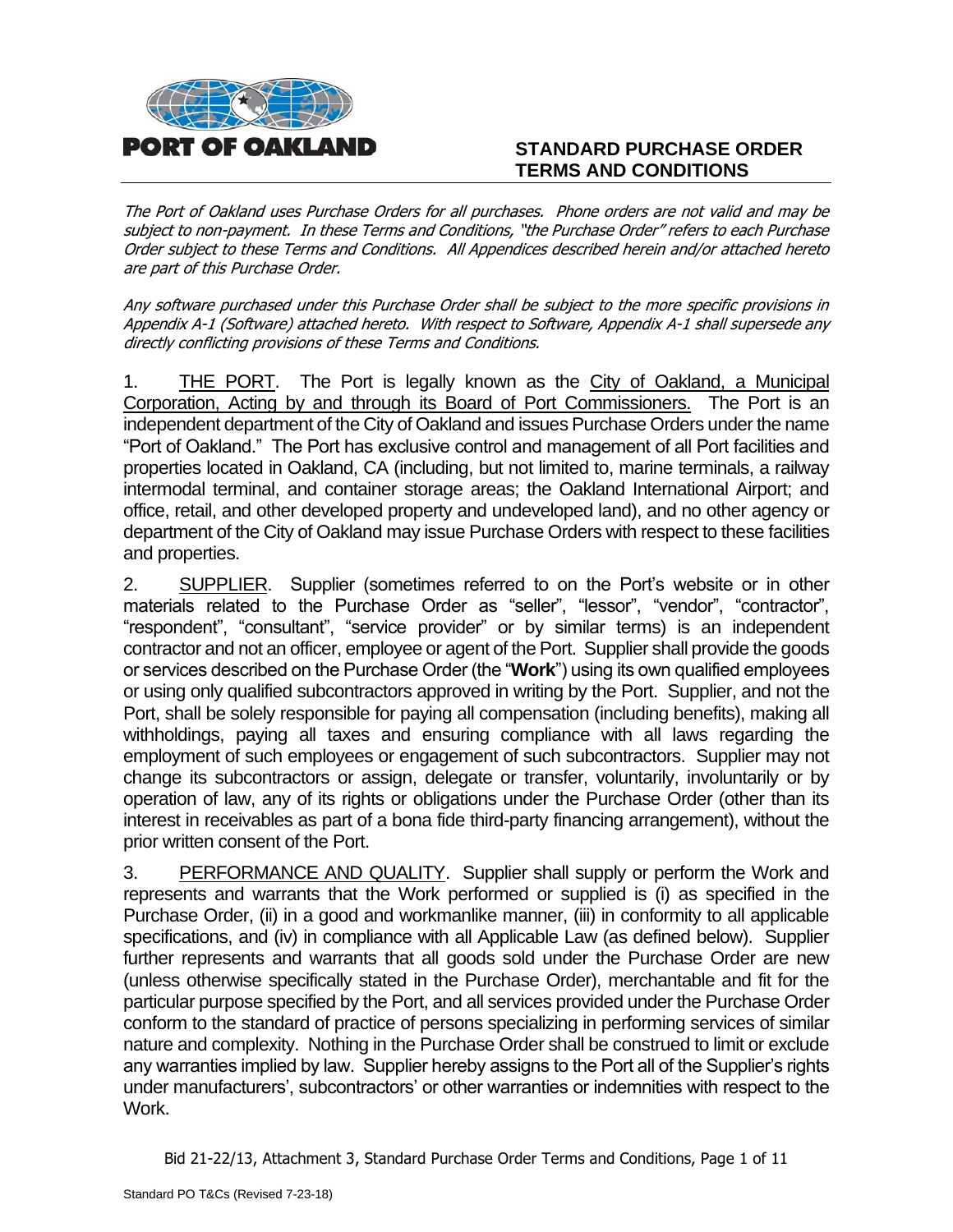4. INVOICING AND PAYMENT. All payments require a written invoice from Supplier in a form acceptable to the Port. Supplier must issue all invoices directly to the "Bill To" address set forth in the Purchase Order. Each invoice must indicate thereon whether it constitutes a "Partial Billing" or "Final Billing". Each invoice is subject to review and verification by the Port. The time for payment of invoices (and for calculating any net discounts) shall run from the date on which proper, correct and complete invoices are received by the Port. Payment for all Work shall be made by the Port within thirty (30) days of receipt of satisfactory Work by the Port, and an itemized, proper, correct and complete invoice from Supplier. Any amounts due to the Port from Supplier may be set off against any amounts due to Supplier from the Port, whether or not under the Purchase Order.

5. DELIVERY. If applicable, Supplier shall package and ship all Work consisting of goods to the Purchase Order "Ship To" address at Supplier's sole cost and expense. Packing slips must specify the quantity and description of goods shipped, the related Purchase Order number and must accompany each shipment. Supplier shall be responsible for delivery and shall prepay all related shipping costs and add them to the invoice. All goods are to be shipped F.O.B. destination: Port of Oakland, and risk of loss and title to goods shall remain with Supplier until the Port takes physical possession of the goods. The Port may change the address for shipment prior to shipment by Supplier. Goods must be suitably packed to assure against damage from weather or transportation, and in accordance with instructions of the Port.

6. REMEDIES. If Supplier breaches the Purchase Order, the Port may exercise any right or remedy available under the California Commercial Code or any other Applicable Law. Without limiting those rights and remedies, the Port may also do any of the following, in the Port's sole discretion: (i) require Supplier to repair or replace any Work, and if Supplier fails or refuses to do so, repair or replace the same at Supplier's expense; (ii) reject any delivery of non-conforming or defective Work and return the same for credit or replacement at Supplier's sole cost and risk; or (iii) cancel any outstanding deliveries and treat such breach by Supplier as Supplier's repudiation of the Purchase Order. Supplier's becoming the subject of bankruptcy or insolvency proceedings shall constitute a breach of the Purchase Order by Supplier. If the Port breaches the Purchase Order, Supplier's exclusive remedy shall be recovery of any goods shipped and the payment of the price payable for Work delivered prior to the breach. No limitation or exclusion by Supplier of any right or remedy available to the Port shall be effective unless expressly and specifically agreed to by the Port in writing. Under no circumstances shall the Port be responsible for consequential, punitive, or incidental damages.

7. LAWS, REGULATIONS, PERMITS. Supplier shall comply with all applicable laws, ordinances, rules, regulations, codes, professional standards, permits, and/or land use restrictions or limitations of any governmental authority at any time applicable to Supplier, the Work or the Purchase Order ("**Applicable Law**"). Supplier shall obtain and maintain in full force and effect all professional, contracting and other permits and licenses required to undertake or supply the Work.

8. ADA. Without limiting Supplier's obligations to comply with Applicable Laws generally, Supplier hereby warrants that all Work complies with the accessibility requirements of the American with Disabilities Act of 1990, other similar state and federal laws and their implementing regulations, as applicable. Supplier agrees to promptly respond to and resolve any complaint regarding accessibility of the Work which is brought to its attention. Supplier further agrees to indemnify, defend and hold harmless the Port and all of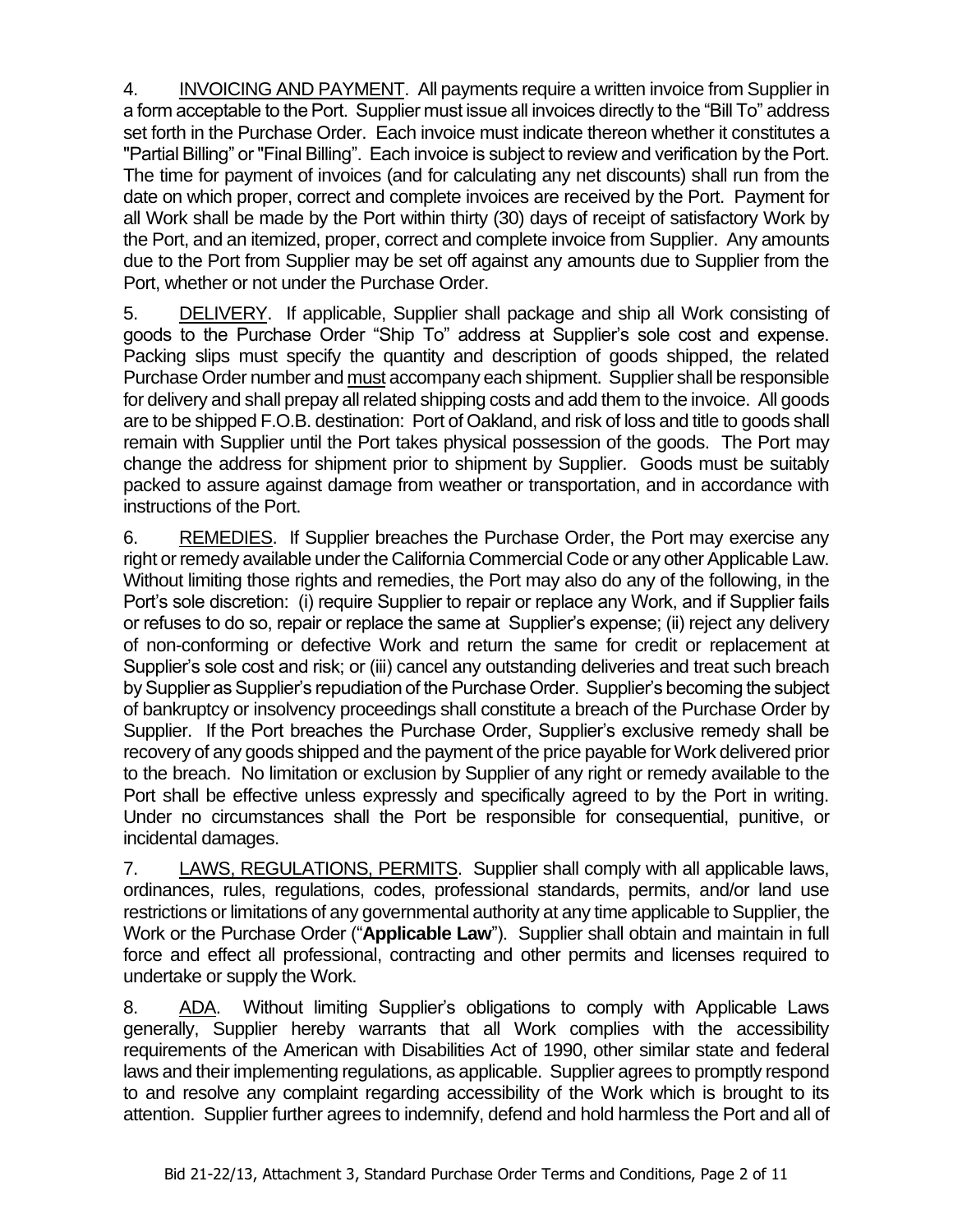its officers, commissioners, agents, departments, officials, representatives and employees using the Work from any loss, liability or claim arising out of its failure to comply with these accessibility requirements.

9. NON-DISCRIMINATION. Without limiting Supplier's obligation to comply with Applicable Laws generally, Supplier shall not discriminate against any employee or applicant for employment, nor against any subcontractor or applicant for a subcontractor contract, because of race, color, religion, sex, national origin, ancestry, age (over forty (40)), physical or mental disability, cancer-related medical condition, a known genetic pre-disposition to a disease or disorder, veteran status, marital status, or sexual orientation.

10. OWNERSHIP OF NON-SOFTWARE WORK PRODUCT. Any interest (including copyright or other interests in intellectual property) of Supplier in studies, reports, memoranda, computational sheets, designs, drawings, specifications or any other documents (including electronic media) or work product prepared by or on behalf of Supplier in connection with the Work (collectively, the "**Work Product**"), whether or not embodied therein, constitutes a work for hire and is the property of the Port. Supplier shall pay all royalties and license fees necessary for or relating to the Work and shall defend all suits of claims for infringement of any patents or other intellectual property rights and shall indemnify the Port and hold it harmless from liability or loss on account thereof.

11. INSURANCE. Supplier shall maintain all insurance required under Applicable Law or commonly maintained by similarly situated, responsible businesses and in all events will maintain insurance of the types and in the amounts applicable to Supplier and the Work as required by the Port's *Supplier Insurance Requirements* posted from time to time on the Port's website [\(www.portofoakland.com\)](http://www.portofoakland.com/) and can be accessed by clicking on "Full Menu" (or the menu icon from your mobile device), then under the Business heading, click on "Purchasing and Accounts Payable", and scroll down to find the "Supplier Insurance Requirements (PDF)" to download the document, or alternatively type in the below link into your browser: [http://www.portofoakland.com/files/PDF/supplier\\_insurance.pdf](http://www.portofoakland.com/files/PDF/supplier_insurance.pdf)

A courtesy copy of the Port's *Supplier Insurance Requirements* may be delivered to Supplier at the same time as the Purchase Order. (In the event of any conflict between any courtesy copy of the *Insurance Requirements*, and the version of the *Insurance Requirements* posted to the Port's website, the website version shall control). The type, scope and amounts of the required insurance may be increased should the scope of Work, in the opinion of the Port, warrant such increase, and Supplier shall obtain such insurance when so directed by the Port. If any portion of the Work is to be performed outside the United States, Supplier must contact the Port Risk Management Department regarding appropriate insurance. At the Port's request, Supplier shall file with the Port certificates evidencing the insurance maintained by Supplier and failure to do so shall constitute a material breach of the Purchase Order.

12. TAXES. Unless otherwise provided for in the Purchase Order, Supplier shall pay all taxes levied upon the Purchase Order or the Work performed or supplied pursuant hereto without additional compensation, regardless of which party has liability for such tax under Applicable Law, and any deficiency, interest or penalty asserted with respect thereto. The Port shall pay only California sales and use tax and Alameda County uniform local sales and use tax. Supplier must separately itemize all sales and use taxes on its invoices.

13. BOOKS AND RECORDS. Supplier shall maintain all documents and records prepared by or furnished to Supplier in connection with the Purchase Order and backup for all costs for which the Port was directly or indirectly invoiced during the course of supplying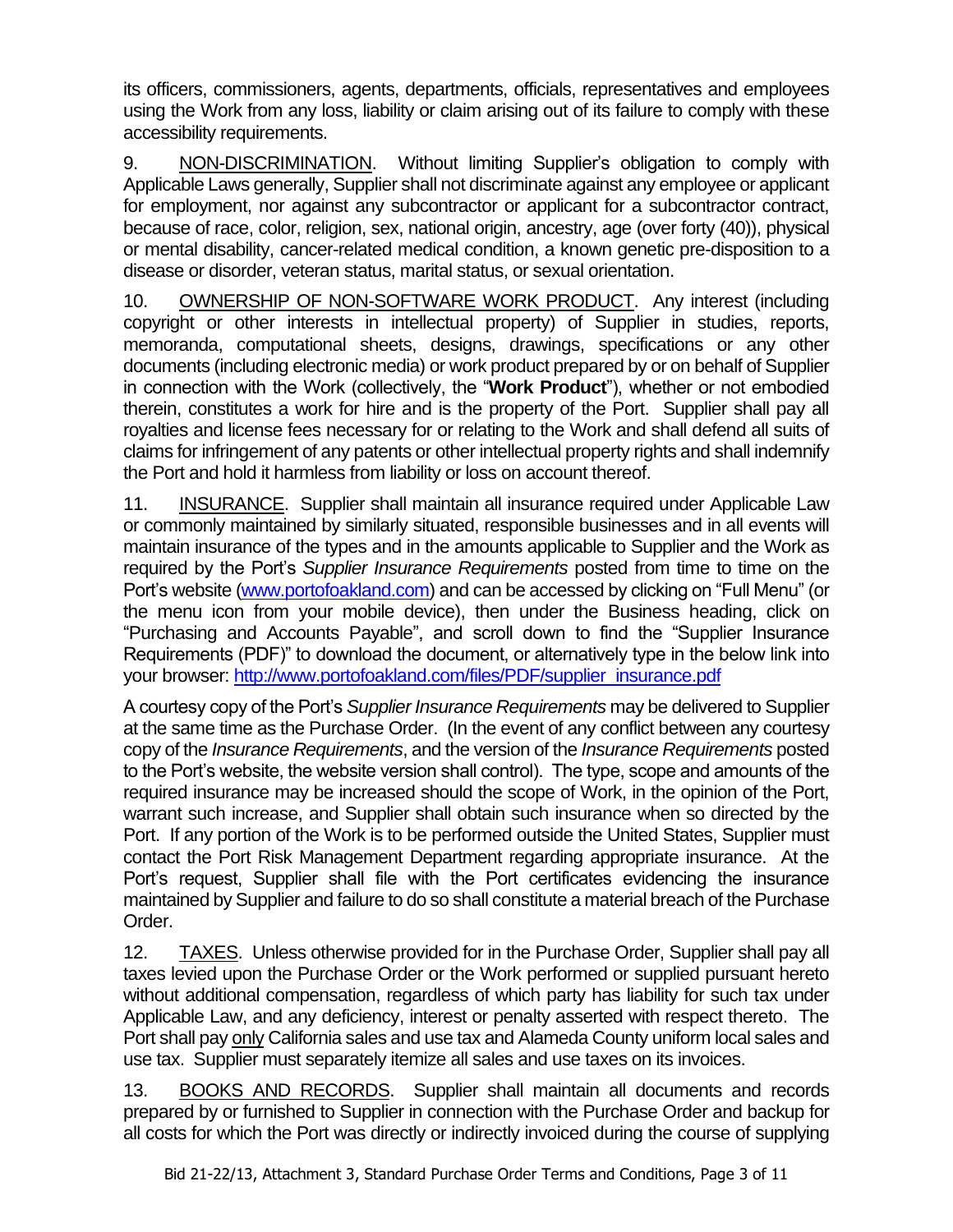or performing the Work for at least three (3) years following delivery of final payment by the Port, provided that all records relating to environmental consulting services and hazardous materials in, on or adjacent to the Port's property shall be maintained indefinitely. Supplier agrees that its books and records and facilities, or so much thereof as may be engaged in the performance of the Purchase Order, are subject to inspection and audit at all reasonable times by any authorized representative of the Port. Supplier agrees to waive, to the greatest extent permitted by Applicable Law, the defense of laches, statute of limitations, or any other defense based upon the Port's failure to timely file an action with regard to any matter arising out of the Purchase Order.

14. WAIVER AND HOLD HARMLESS. Supplier waives any and all claims, causes of action and rights to recovery, in law or in equity, against the Port for losses, liabilities, damages or injuries of any nature or kind, including injuries to Supplier's employees or subcontractors, regardless of whether such losses, damages, liabilities or injuries are covered by insurance. This provision is intended to waive fully, for the benefit of the Port, any rights or claims that might provide a right of subrogation in favor of any insurer providing insurance with respect to the Purchase Order. To the fullest extent permitted by Applicable Law (including, without limitation, California Civil Code Section 2782), Supplier shall defend (with legal counsel chosen or approved by the Port), indemnify and hold the Port and all of its officers, Commissioners, agents, departments, officials, representatives and employees harmless from and against any and all claims, loss, or liability of every kind, nature and description that arise from or relate to, directly or indirectly, in whole or in part: (i) the Work under the Purchase Order, or any part thereof; or (ii) any act or omission of Supplier, its employees, subcontractors or representatives.

15. CHANGES. The Purchase Order may not be modified, supplemented, or terminated without the Port's prior written approval. The Port may make changes to the Purchase Order at any time, and Supplier agrees to accept such changes. If such changes result in additional costs, the Port shall make an equitable adjustment to the purchase price at Supplier's request, provided that Supplier itemizes and justifies to the Port's satisfaction in writing the adjustment requested within five (5) days of delivery of the change notification.

16. SUSPENSION OR TERMINATION. Supplier must continue to perform the Work under the Purchase Order throughout the course of any dispute, and Supplier's failure to continue Work during a dispute shall itself constitute a material breach of the Purchase Order. The Port may, with or without cause, direct Supplier to suspend, delay or interrupt the execution of any Work, in whole or in part, for such periods of time as the Port may determine in its discretion; any such directives must be in writing. The Port may, at any time, terminate the Purchase Order for its own convenience with the Port's liability limited to the services or goods received by the Port prior to delivery of the Port's termination notice. Upon any termination, Supplier shall assign to the Port in the manner, at times and to the extent directed by the Port, all right, title, and interest of Supplier under procurement orders and subcontracts relating to Work so terminated and shall transfer title and possession to the Port of Work Product, completed and uncompleted designs and specifications, Work in process, completed Work, supplies, and other material produced or fabricated as part of, or acquired in connection with performance of the Work terminated by the notice of termination.

17. CONFIDENTIALITY AND PUBLICITY. All data, information, reports, plans, designs and other documents received from the Port or its employees, agents or representatives or generated by Supplier in connection with the Work (collectively, the "**Confidential Information**") are private and confidential and shall remain the sole and exclusive property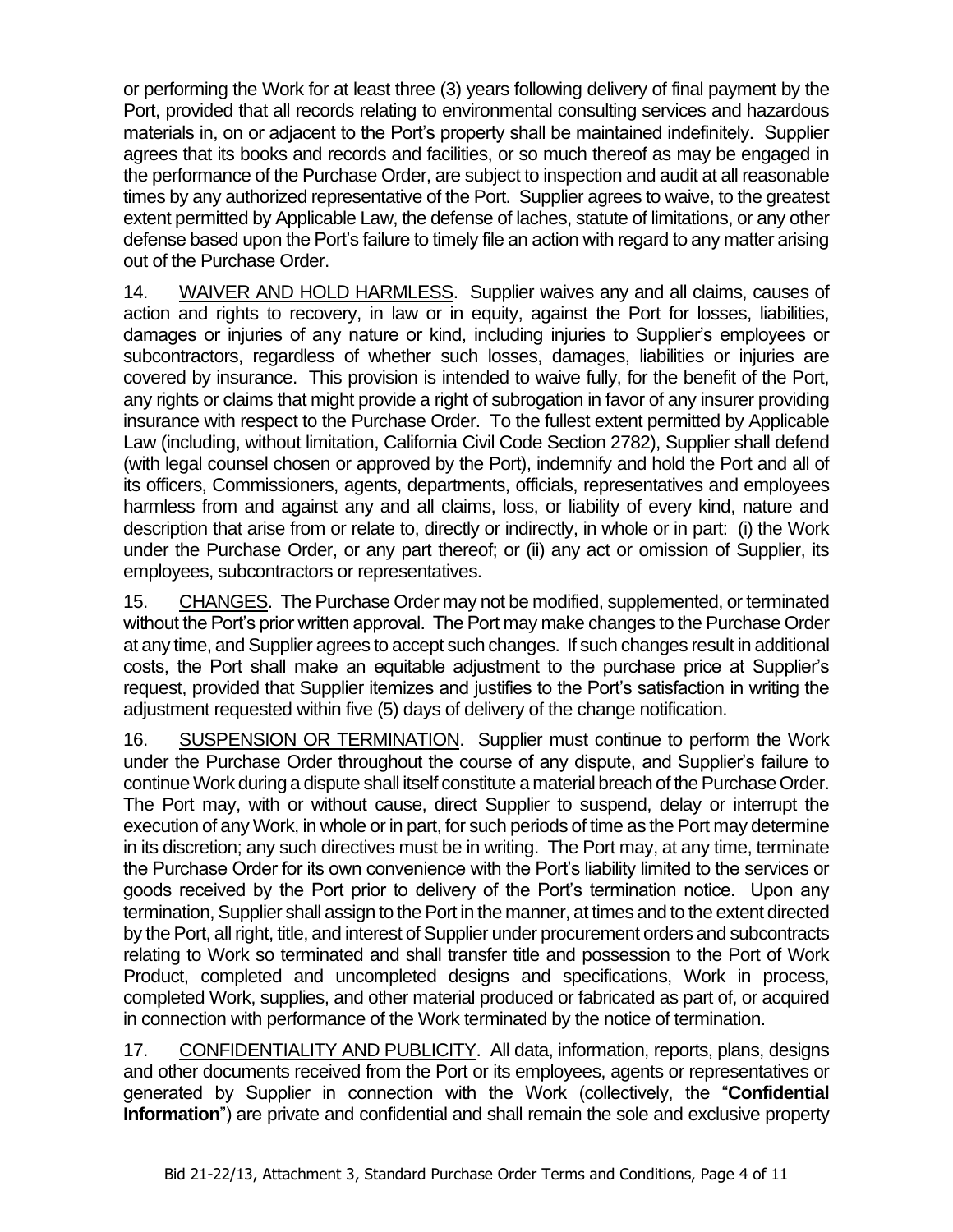of the Port. Supplier shall not disclose the identity of the Port, nor distribute or disclose Confidential Information to any third party, without prior express written authorization from the Port. All Confidential Information shall be deemed confidential and Supplier shall take all reasonable precautions to prevent its disclosure to unauthorized persons. Any publicity or press releases with respect to the Work or the Purchase Order shall be under the Port's sole discretion and control.

18. COVENANT AGAINST CONTINGENT FEES. Supplier warrants that no person or agency has been employed or retained to solicit or obtain the Contract upon an agreement or understanding for a contingent fee, except a bona fide employee or agency. For breach or violation of this warranty, the Port, at its option, may annul the Contract or deduct from the contract price or otherwise recover from Supplier the full amount of the contingent fee. As used in this Section, "bona fide agency" means an established commercial or selling agency, maintained by Supplier for the purpose of securing business, that neither exerts nor proposes to exert improper influence to solicit or obtain Port contracts nor holds itself out as being able to obtain any Port contract or contracts through improper influence. As used in this Section, "bona fide employee" means a person, employed by Supplier and subject to Supplier's supervision and control as to time, place, and manner of performance, who neither exerts nor proposes to exert improper influence to solicit or obtain Port contracts nor holds itself out as being able to obtain any Port contract or contracts through improper influence. As used in this Section, "contingent fee" means any commission, percentage, brokerage, or other fee that is contingent upon the success that a person or concern has in securing a Port contract. As used in this Section, "improper influence" means any influence that induces or tends to induce a Port Commissioner, employee or officer to give consideration or to act regarding a Port contract on any basis other than the merits of the matter.

19. FEDERAL AIP GRANT COMPLIANCE. By executing this Contract, Supplier agrees and certifies that Supplier will comply with the FAA Airport Improvement Program (AIP) provisions set forth below (Sections 20 through 24) and Supplier shall also include each of these provisions in all of its contracts and subcontracts related to this Contract. For purposes of Sections 19 through 24, Supplier is sometimes hereinafter referred to as "Contractor" and Port is sometimes hereinafter referred to as "Sponsor".

20. GENERAL CIVIL RIGHTS PROVISIONS.The Contractor agrees to comply with pertinent statutes, Executive Orders and such rules as are promulgated to ensure that no person shall, on the grounds of race, creed, color, national origin, sex, age, or disability be excluded from participating in any activity conducted with or benefiting from Federal assistance. This provision binds the Contractor and subtier contractors from the bid solicitation period through the completion of the Contract. This provision is in addition to that required of Title VI of the Civil Rights Act of 1964.

21. COMPLIANCE WITH NONDISCRIMINATION REQUIREMENTS. During the performance of this Contract, the contractor, for itself, its assignees, and successors in interest (hereinafter collectively referred to as the "Contractor") agrees as follows:

- 21.1 COMPLIANCE WITH REGULATIONS. The Contractor (hereinafter includes any and all consultants) will comply with the Title VI List of Pertinent Nondiscrimination Acts and Authorities, as they may be amended from time to time, which are herein incorporated by reference and made a part of this Contract.
- 21.2 NON-DISCRIMINATION. The Contractor, with regard to the work performed by it during the Contract, will not discriminate on the grounds of race, color, or national origin in the selection and retention of subcontractors, including procurements of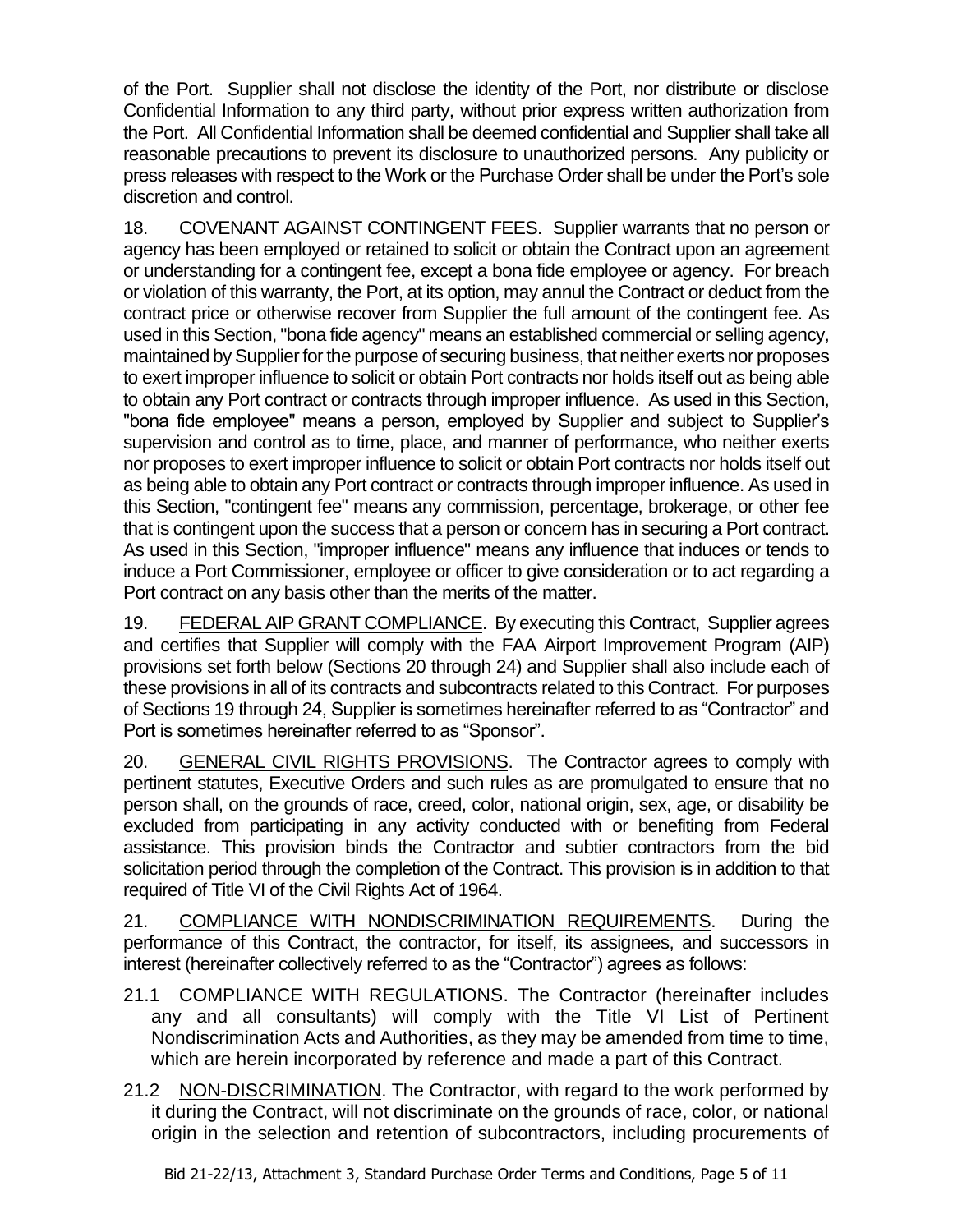materials and leases of equipment. The Contractor will not participate directly or indirectly in the discrimination prohibited by the Nondiscrimination Acts and Authorities, including employment practices when the Contract covers any activity, project, or program set forth in Appendix B of 49 CFR Part 21.

- 21.3 SOLICITATIONS FOR SUBCONTRACTS, INCLUDING PROCUREMENTS OF MATERIALS AND EQUIPMENT. In all solicitations, either by competitive bidding, or negotiation made by the Contractor for work to be performed under a subcontract, including procurements of materials, or leases of equipment, each potential subcontractor or supplier will be notified by the contractor of the Contractor's obligations under this Contract and the Nondiscrimination Acts and Authorities on the grounds of race, color, or national origin.
- 21.4 INFORMATION AND REPORTS. The Contractor will provide all information and reports required by the Acts, the Regulations, and directives issued pursuant thereto and will permit access to its books, records, accounts, other sources of information, and its facilities as may be determined by the sponsor or the Federal Aviation Administration to be pertinent to ascertain compliance with such Nondiscrimination Acts and Authorities and instructions. Where any information required of a contractor is in the exclusive possession of another who fails or refuses to furnish the information, the Contractor will so certify to the sponsor or the Federal Aviation Administration, as appropriate, and will set forth what efforts it has made to obtain the information.
- 21.5 SANCTIONS FOR NONCOMPLIANCE. In the event of a Contractor's noncompliance with the Non-discrimination provisions of this Contract, the Sponsor will impose such contract sanctions as it or the Federal Aviation Administration may determine to be appropriate, including, but not limited to:
	- a. Withholding payments to the Contractor under the Contract until the Contractor complies; and/or
	- b. Cancelling, terminating, or suspending a Contract, in whole or in part.
- 21.6 INCORPORATION OF PROVISIONS.The Contractor will include the provisions of Sections 21.1 through 21.6 in every subcontract, including procurements of materials and leases of equipment, unless exempt by the Acts, the Regulations and directives issued pursuant thereto. The Contractor will take action with respect to any subcontract or procurement as the Sponsor or the Federal Aviation Administration may direct as a means of enforcing such provisions including sanctions for noncompliance. Provided, that if the Contractor becomes involved in, or is threatened with litigation by a subcontractor, or supplier because of such direction, the Contractor may request the Sponsor to enter into any litigation to protect the interests of the Sponsor. In addition, the Contractor may request the United States to enter into the litigation to protect the interests of the United States.

22. TITLE VI LIST OF PERTINENT NONDISCRIMINATION ACTS AND AUTHORITIES. During the performance of this Contract, the Contractor, agrees to comply with the following non-discrimination statutes and authorities; including but not limited to:

• Title VI of the Civil Rights Act of 1964 (42 U.S.C. § 2000d *et seq*., 78 stat. 252) (prohibits discrimination on the basis of race, color, national origin);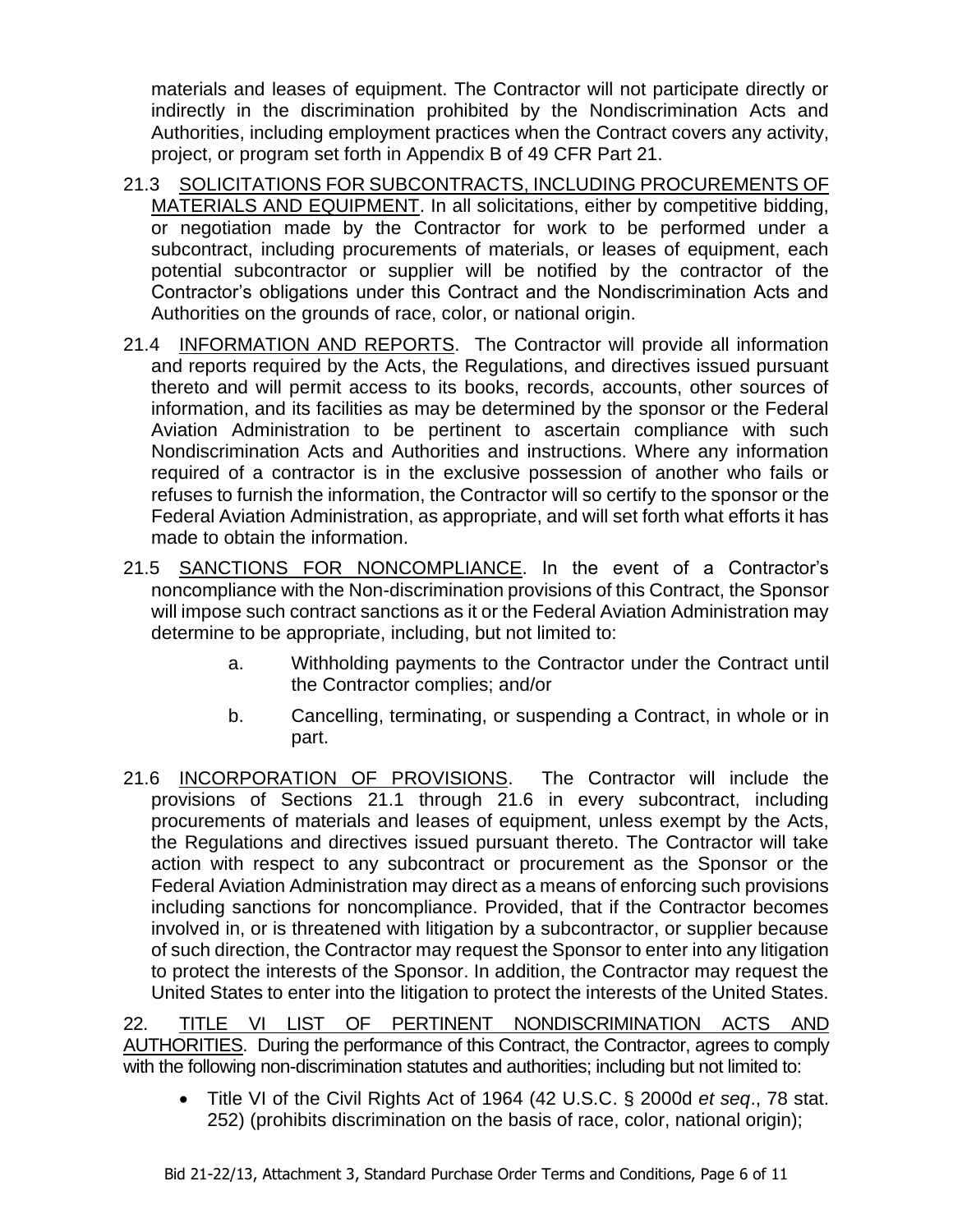- 49 CFR Part 21 (Non-discrimination In Federally-Assisted Programs of The Department of Transportation—Effectuation of Title VI of The Civil Rights Act of 1964);
- The Uniform Relocation Assistance and Real Property Acquisition Policies Act of 1970, (42 U.S.C. § 4601), (prohibits unfair treatment of persons displaced or whose property has been acquired because of Federal or Federal-aid programs and projects);
- Section 504 of the Rehabilitation Act of 1973, (29 U.S.C. § 794 *et seq*.), as amended, (prohibits discrimination on the basis of disability); and 49 CFR Part 27;
- The Age Discrimination Act of 1975, as amended, (42 U.S.C. § 6101 *et seq*.), (prohibits discrimination on the basis of age);
- Airport and Airway Improvement Act of 1982, (49 USC § 471, Section 47123), as amended, (prohibits discrimination based on race, creed, color, national origin, or sex);
- The Civil Rights Restoration Act of 1987, (PL 100-209), (broadened the scope, coverage and applicability of Title VI of the Civil Rights Act of 1964, the Age Discrimination Act of 1975 and Section 504 of the Rehabilitation Act of 1973, by expanding the definition of the terms "programs or activities" to include all of the programs or activities of the Federal-aid recipients, subrecipients and contractors, whether such programs or activities are Federally funded or not);
- Titles II and III of the Americans with Disabilities Act of 1990, which prohibit discrimination on the basis of disability in the operation of public entities, public and private transportation systems, places of public accommodation, and certain testing entities (42 U.S.C. §§ 12131 – 12189) as implemented by Department of Transportation regulations at 49 CFR Parts 37 and 38;
- The Federal Aviation Administration's Non-discrimination statute (49 U.S.C. § 47123) (prohibits discrimination on the basis of race, color, national origin, and sex);
- Executive Order 12898, Federal Actions to Address Environmental Justice in Minority Populations and Low-Income Populations, which ensures nondiscrimination against minority populations by discouraging programs, policies, and activities with disproportionately high and adverse human health or environmental effects on minority and low-income populations;
- Executive Order 13166, Improving Access to Services for Persons with Limited English Proficiency, and resulting agency guidance, national origin discrimination includes discrimination because of limited English proficiency (LEP). To ensure compliance with Title VI, you must take reasonable steps to ensure that LEP persons have meaningful access to your programs (70 Fed. Reg. at 74087 to 74100);
- Title IX of the Education Amendments of 1972, as amended, which prohibits you from discriminating because of sex in education programs or activities (20 U.S.C. 1681 et seq).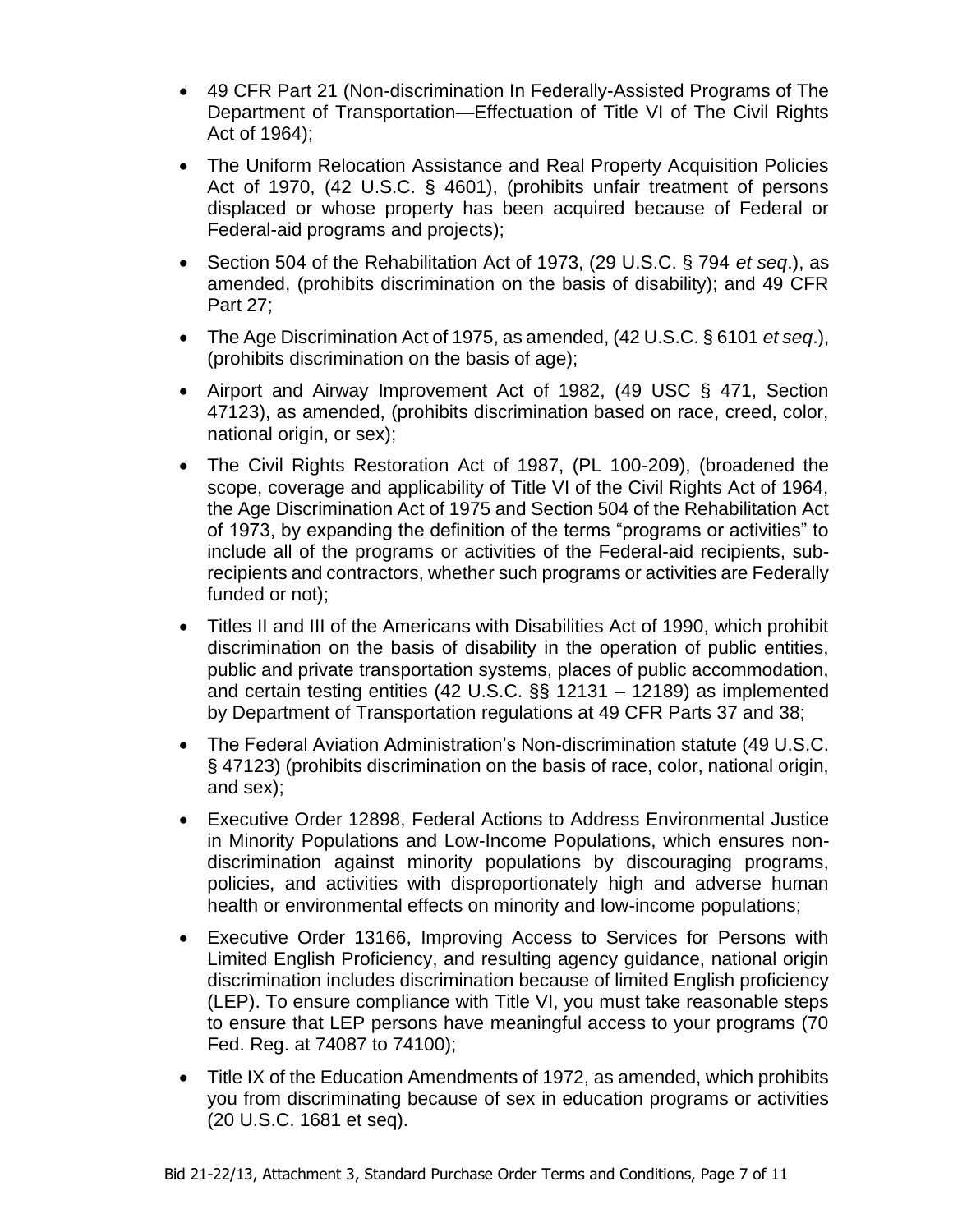23. FAIR LABOR STANDARDS ACT. This Contract incorporates by reference the provisions of 29 U.S.C. § 201, et seq (the Federal Fair Labor Standards Act (FLSA)), and its implementing regulations, with the same force and effect as if given in full text. The FLSA sets minimum wage, overtime pay, recordkeeping and child labor standards for full and part time workers. Supplier has full responsibility to monitor compliance to the referenced statute and regulation. Supplier must address any claims or disputes that arise from this requirement directly with the US Department of Labor – Wage and Hour Division.

24. OCCUPATIONAL SAFETY AND HEALTH ACT.This Contract incorporates by reference the requirements of 29 CFR Part 1910 with the same force and effect as if given in full text. Supplier must provide a work environment that is free from recognized hazards that may cause death or serious physical harm to the employee. Supplier retains full responsibility to monitor its compliance and its subcontractor's compliance with the applicable requirements of the Occupational Safety and Health Act of 1970 (29 U.S.C. § 651, et seq; 29 CFR Part 1910). Supplier must address any claims or disputes that pertain to a referenced requirement directly with the U.S. Department of Labor – Occupational Safety and Health Administration.

25. GOVERNING LAW AND VENUE. The Purchase Order shall be governed by California law. To the fullest extent allowed by law, legal actions relating to the Purchase Order shall only be brought in the state court of Alameda County, California or the federal court of the Northern District of California, to which jurisdictions Supplier irrevocably submits.

26. GENERAL. All correspondence and notices directed to the Port, other than invoices (which are to be delivered to the "Bill To" address set forth in the Purchase Order) must be in writing and delivered to Port of Oakland, Board of Port Commissioners, P.O. Box 2064, Oakland, CA 94604. The Purchase Order is for the sole benefit of the Port and Supplier, and their respective permitted successors and assigns, and nothing in the Purchase Order, express or implied, is intended to confer upon any other person any right, benefit or remedy of any nature whatsoever under or by reason of the Purchase Order. Time is of the essence in Supplier's performance of Supplier's obligations under the Purchase Order. The making or approval of any payment and any inspections, reviews, approvals or oral statements by or on behalf of the Port, or of certification by any governmental entity, in no way limits Supplier's obligations under the Purchase Order.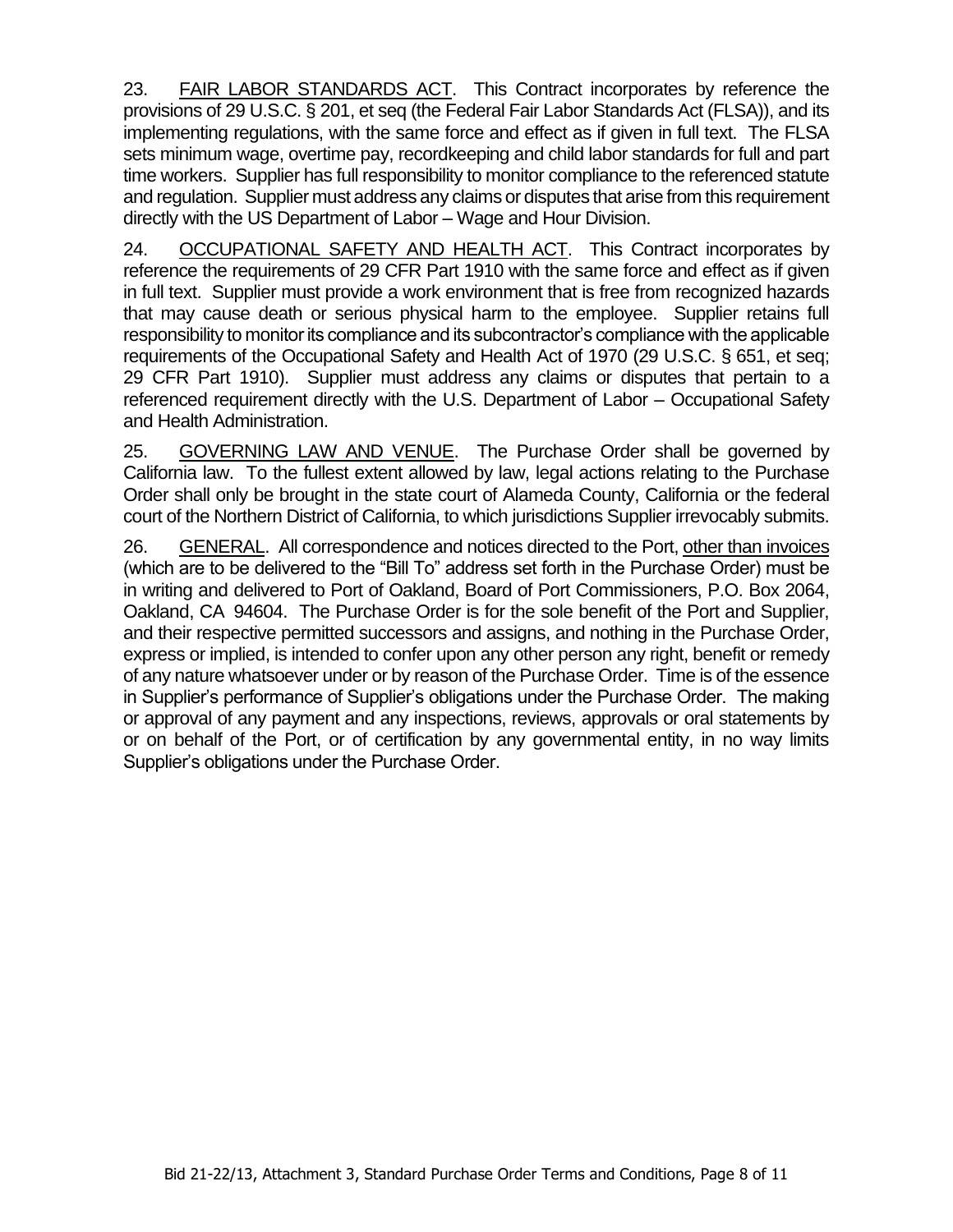# **APPENDIX A-1**

#### **SOFTWARE**

1. Applicability of Appendix. This Appendix shall govern any Software listed in the Purchase Order. With respect to Software, this Appendix shall supersede any directly conflicting provision of the Terms and Conditions.

2. Definitions. As used in this Appendix, the following capitalized terms will have the following meanings:

- 2.1"Software" means the software listed in the Purchase Order, which may be downloadable software or software installed locally on Port computing devices or which may be "software as a service," delivered through the stated online or mobileaccess platforms.
- 2.2"Agreement" means the agreement for purchase and/or license between the Port and Supplier, as defined by the Purchase Order, the Terms and Conditions, and this Appendix A-1.
- 2.3"Standard Purchase Order Terms and Conditions" (or "Terms and Conditions") means the document with that title that constitutes part of this Agreement.
- 2.4If not defined separately in this Appendix, capitalized terms used in this Appendix have the meanings set forth elsewhere in the Agreement.

3. License. Supplier hereby grants to the Port a perpetual, irrevocable, fully-paid, nonexclusive license to access and use the Software, without any limitation as to geographic scope or the number or nature of users, copies, installations, machines, devices, or platforms.

- 3.1**Back-Up Copies.** The Port may make copies of the Software as reasonably necessary for back-up disaster recovery purposes only.
- 3.2**No Other License.** Except as expressly set forth in this Agreement, no license is granted and none shall be deemed granted by implication, estoppel, or otherwise.
- 3.3**License Restrictions.** Any use of the Software not expressly permitted by this Agreement is prohibited. Without limiting the generality of the foregoing, the Port shall not commit any of the following:
- (a) Sublicense use or access to any Software.
- (b) Remove or modify any Software markings or any notice of Consultant's or its licensors' proprietary rights.
- (c) Cause or permit reverse engineering (unless required by law for interoperability), disassembly, or decompilation of the Software.

Except for the licenses granted herein and rights to data as set forth herein, all right, title, and interest in and to the Software, including (without limitation) all tangible or intangible material of any nature produced by Supplier related to the Software shall remain exclusively with Supplier and its licensors, as applicable. The software is licensed, not sold.

4. Delivery. To the extent possible, Supplier will deliver Software to the Port electronically, unless otherwise requested by the Port in writing.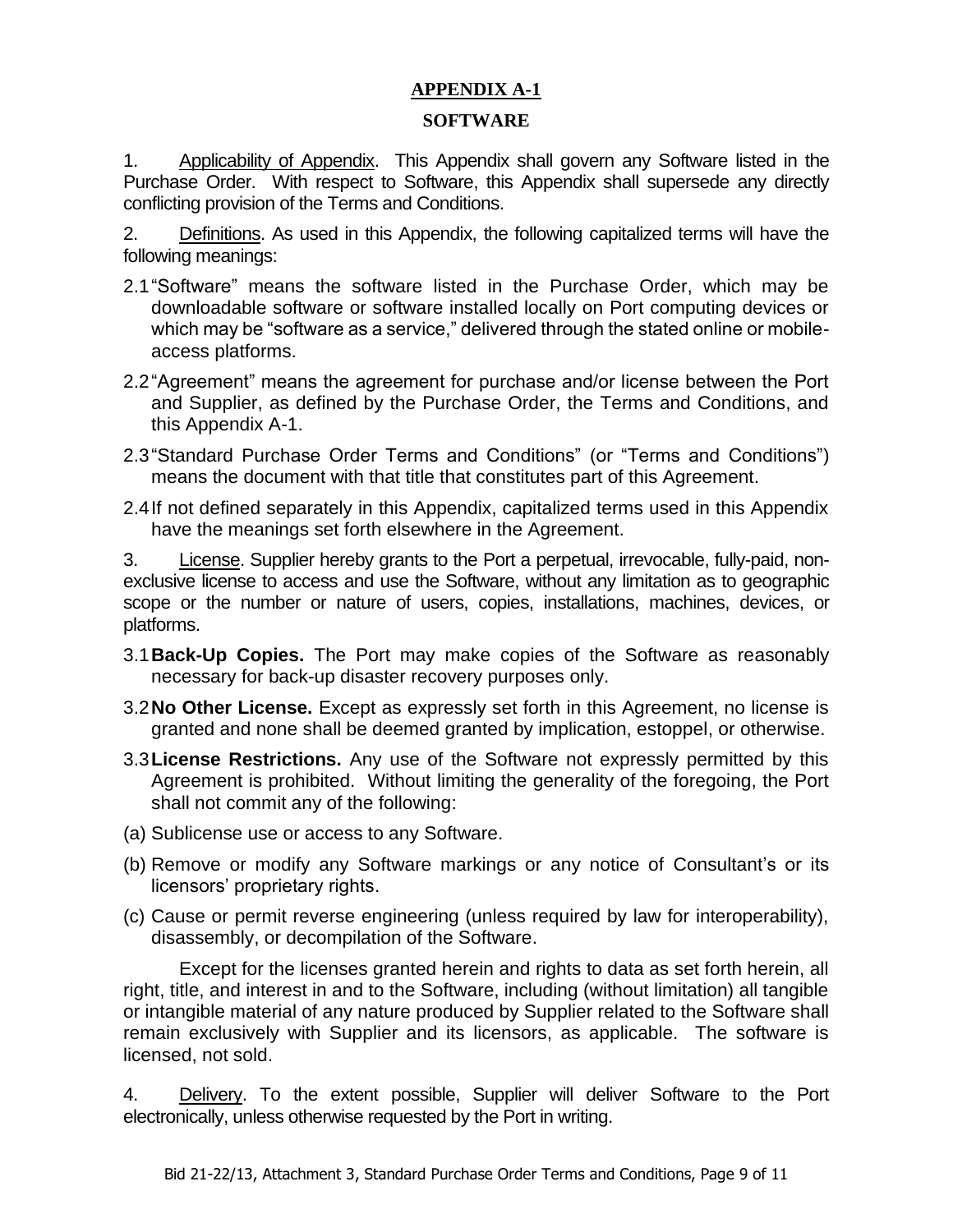5. Installation. Unless otherwise agreed in writing by the Port, and to the extent applicable, Supplier will be responsible for installing the Software on the Port's systems and for ensuring compatibility and that the Software is functioning as intended.

6. Data. As between the Port and Supplier, the Port owns all right, title, and interest in any data that the Port, or others acting on behalf of the Port, have entered into, have associated with, or have otherwise prepared for use in or with the Software ("Port Data").

Within thirty (30) days of the expiration or termination of the Agreement for any reason, Supplier shall, at no charge to the Port and without the Port's request, export and deliver to the Port all data input into the Software, including (without limitation) the Port Data. Supplier shall provide such data to the Port in a format reasonably requested by the Port.

7. Additional Warranties. Cumulative to any representations and warranties in the *Terms and Conditions*:

- 7.1The Software will operate in all material respects as described in its product descriptions and/or documentation provided or published by Supplier.
- 7.2The Software will contain no viruses, Trojan horses, worms, time bombs, trap doors, or other undisclosed code, program routine, device, or other feature or hidden file designed to damage, delete, disable, deactivate, interfere with or otherwise harm the Software or any hardware, software, data, or other programs of the Port.
- 7.3Where the Software involves any access, collection, handling or storage of personally-identifiable information or other Port data by Supplier (or through or at Supplier's computer systems), Supplier will use all commercially reasonable best practices to ensure the security, safety, and integrity of all such information and data.
- 7.4Supplier has all right, title, and authority necessary to grant any licenses or provide any Software or related services under this Agreement, including without limitation the absence of any contractual or other obligations that conflict with this Agreement or limit, restrict, or impair the rights granted under this Agreement
- 7.5The Software will not infringe or otherwise violate the patent rights, copyright, trade secret, trade name, trademark, service mark or any other intellectual-property or proprietary right of any person or persons.

8. Additional Indemnification and Liability Provisions. Cumulative to any provisions on indemnification and liability in the *Terms and Conditions*, to the fullest extent permitted by law, the Supplier shall defend (with legal counsel chosen or approved by the Port Attorney), indemnify and hold harmless the Indemnitees from all loss, cost, damage, expense, liability or claims, in law or in equity, including paralegal and attorneys' fees (including costs attributable to in-house paralegals and attorneys), Port staff costs, court costs, litigation expenses and fees of expert consultants or expert witnesses, that may at any time arise from or relate to, directly or indirectly, in whole or in part, from: (1) any claim of infringement of the patent rights, copyright, trade secret, trade name, trademark, service mark or any other intellectual-property or proprietary right of any person or persons in consequence of the use by Port, or any of the other Indemnitees, of the Software; or (2) any claim of unauthorized collection, disclosure, use, access, destruction, or modification, or inability to access, or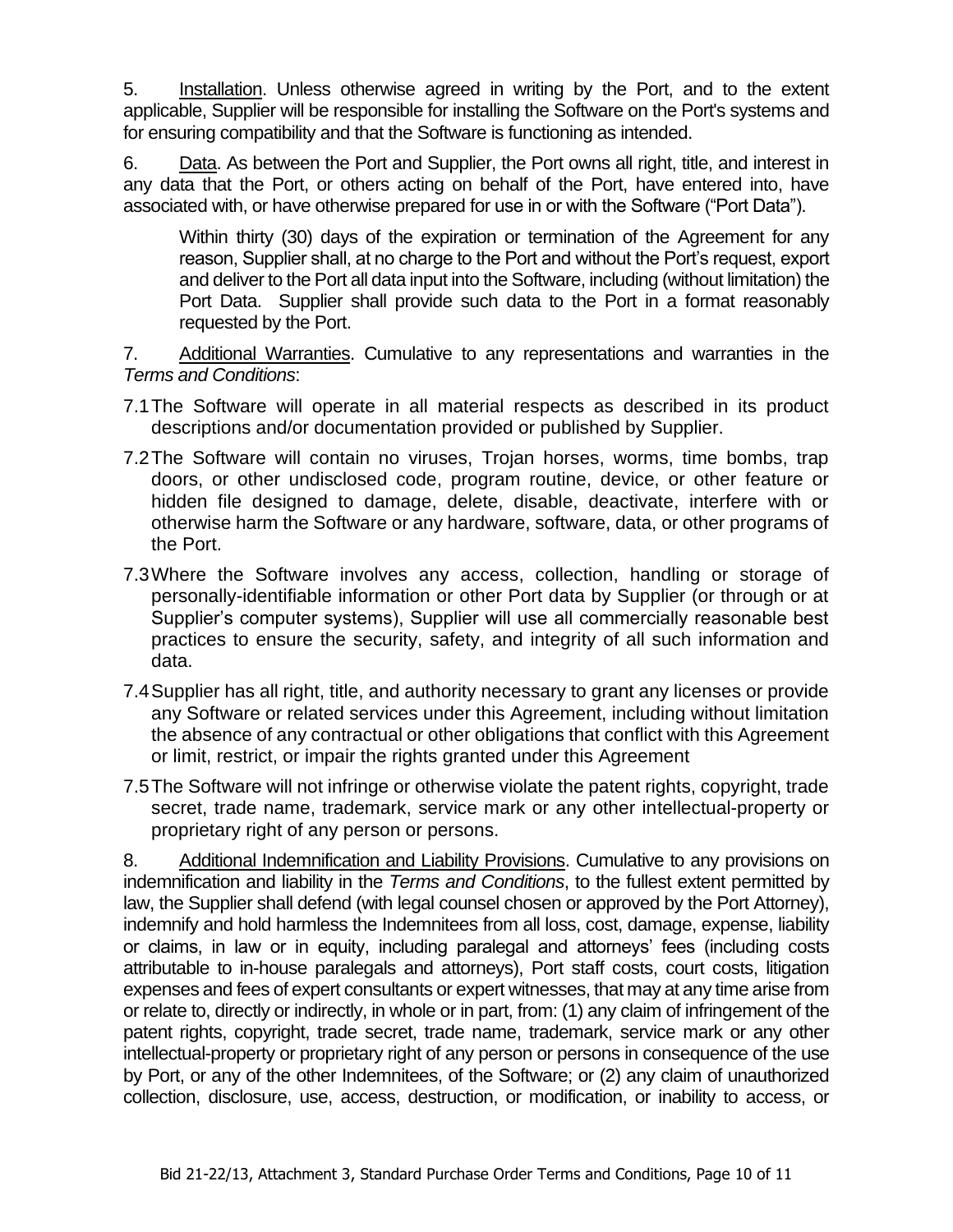failure to provide data, by any person or persons in consequence of any act or omission by Supplier.

9. Additional Bankruptcy Provisions. All rights and licenses granted under or pursuant to this Agreement are and shall be deemed to be, for purposes of Section 365(n) of the U.S. Bankruptcy Code, licenses of rights to "intellectual property," as defined under Section 101 of the U.S. Bankruptcy Code. The parties agree that the Port, as a licensee of such rights under this Agreement, will retain and may fully exercise all of its rights and elections under the U.S. Bankruptcy Code; however, nothing in this Agreement may be deemed to constitute a present exercise of such rights and elections. Supplier hereby agrees and consents that, in the event an order for relief under the United States Bankruptcy Code has been entered with respect to the Port, the Port will be permitted to assume this Agreement and all licenses set forth herein pursuant to 11 U.S.C. § 365, notwithstanding any right Supplier may have pursuant to 11 U.S.C. § 365(c)(1) to object to such assumption. This consent will constitute an irrevocable consent pursuant to 11 U.S.C. § 365 (c)(1)(B) but only with respect to the Port's assumption of the License (and not with respect to any assignment of this Agreement and the licenses set forth herein).

10. Clarifications regarding Certain Vendors. For clarification, Supplier does not need the Port's prior written consent under Section 2 of the Standard Purchase Order Terms and Conditions — or written subcontracts with incorporation of provisions under Section 21.6 of the Standard Purchase Order Terms and Conditions — with respect to Supplier's use of Internet service providers, co-location facilities, or managed cloud computing service providers that are part of Supplier's usual business operations—and that were not arranged specifically for the Work for the Port or provision of the Software to the Port under this Agreement. Notwithstanding the foregoing, however, where the Work of the Software involves any access, collection, handling or storage of personally-identifiable information or other Port data by Supplier (or through or at Supplier's computer systems), Supplier must gain the Port's prior written approval for the use of any such facilities or providers through which such information or data will be handled or stored outside the United States.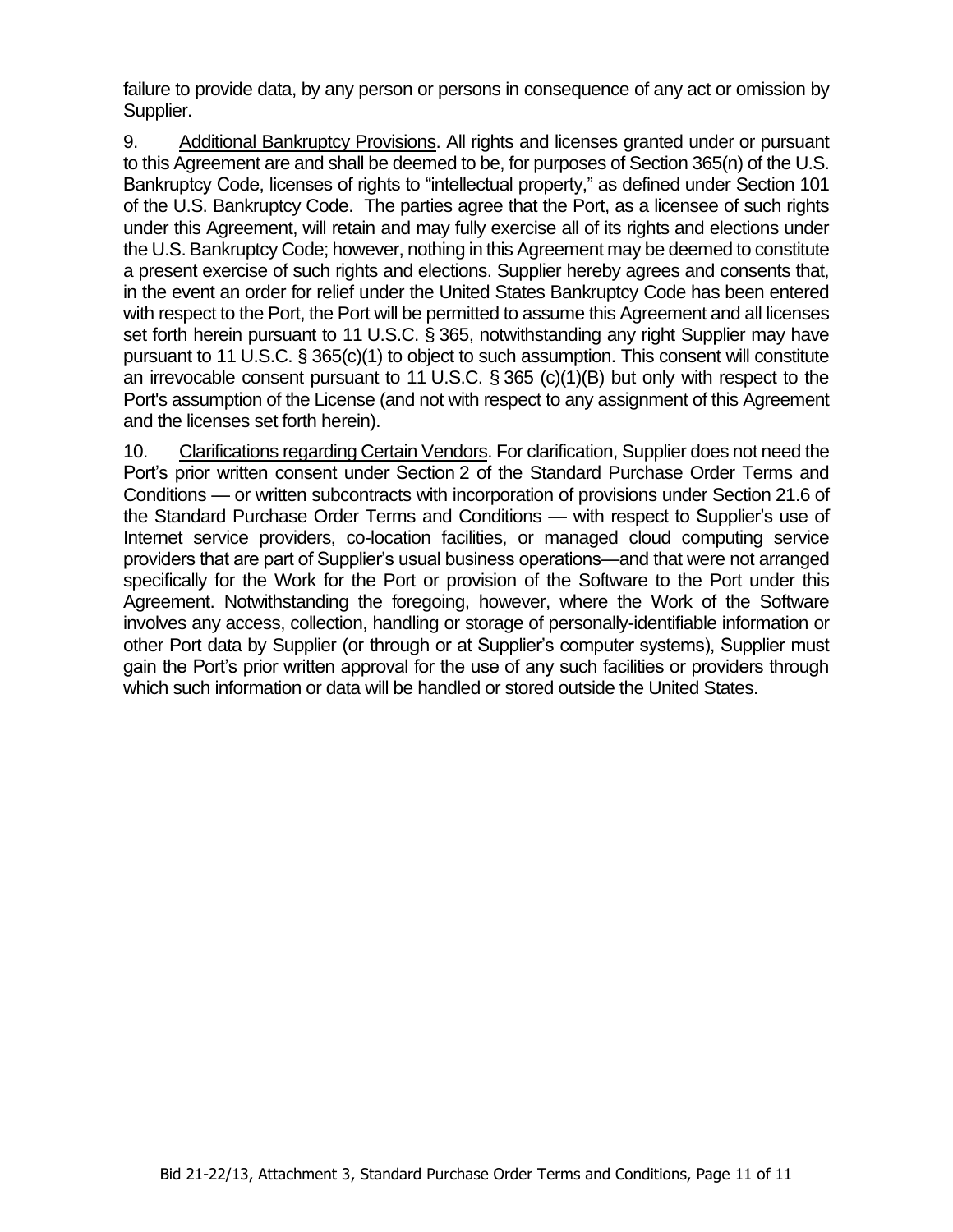

# **Supplier Insurance Requirements**

During any period Supplier performs the Work, and for such additional time as described below, Supplier shall maintain the following insurance with the following provisions:

#### **1. Commercial General Liability Insurance**

- **When Required:** All Suppliers performing Work.
- **Coverage:** Standard ISO Commercial General Liability form.
- **Limits**: \$1,000,000 per occurrence; \$2,000,000 annual general aggregate; \$2,000,000 products and completed operations aggregate; \$1,000,000 each offense for personal and advertising injury.
- **Deductible/Self-Insured Retention:** Not more than \$25,000 per occurrence unless otherwise approved by Port Risk Management.
- **Additional Insured**: The City of Oakland, a Municipal Corporation, Acting by and through its Board of Port Commissioners, Port of Oakland, its commissioners, officers, agents and employees.
- Cross liability/separation of insureds.
- Waiver of subrogation in favor of additional insured.
- If the Work involves construction activities, completed operations coverage must remain in force until at least 5 years after completion and acceptance of the Work.
- If the Work involves the sale of liquor, liquor legal liability insurance.
- If the Work involves construction or demolition work within 50 feet of railroad property, Railroad Protective Liability insurance in the name of the applicable railroad company with limits of at least \$2,000,000 per occurrence or as required by the applicable railroad company.

#### **2. Business Automobile Liability Insurance**

- **When Required:** All Suppliers performing Work.
- **Coverage:** Standard ISO Business Automobile Liability form for all owned (if any), non-owned and hired automobiles.
- **Limits:** \$1,000,000 each accident, except \$5,000,000 for vehicles operating in the South Field, the Aviation Operating Area ("**AOA**"), or any active airfields of the Oakland International Airport.
- **Deductible/Self-Insured Retention:** Not more than \$25,000 per accident unless otherwise approved by Port Risk Management.
- **Additional Insured:** The City of Oakland, a Municipal Corporation, Acting by and through its Board of Port Commissioners, Port of Oakland, its commissioners, officers, agents and employees.
- Waiver of subrogation in favor of additional insured.
- If the Work involves the parking or storage of vehicles, Garagekeeper's Liability insurance.
- If the Work involves valet parking, Valet Liability insurance.

#### **3**. **Workers' Compensation and Employer's Liability Insurance**

- **When Required:** All Suppliers performing Work.
- **Coverage:** Statutory Workers' Compensation and Side B Employer's Liability form.
- **Limits:** Statutory for workers' compensation and \$1,000,000 per accident, \$1,000,000 bodily injury each employee, and \$1,000,000 policy limit for bodily injury by disease, for Employer's Liability.
- **Deductible/Self-Insured Retention:** Not more than \$25,000 per occurrence for Employer's Liability unless otherwise approved by Port Risk Management.
- If Work is performed in or around water (whether in the Port maritime area or elsewhere), U.S. Longshoremen and Harbor Workers Act coverage and, if applicable, Jones Act and Marine Employer's Liability coverage.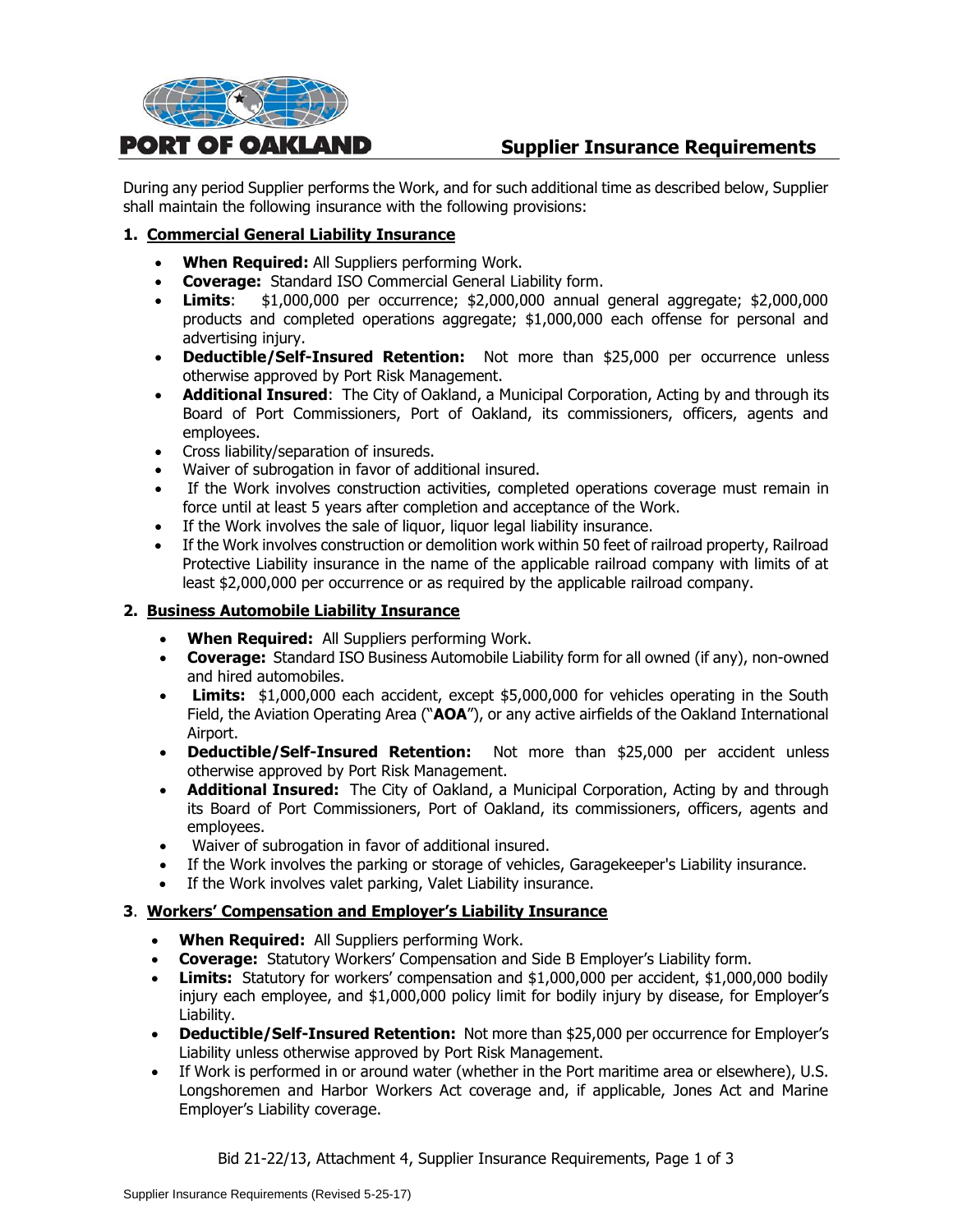• Waiver of subrogation in favor of the City of Oakland, a Municipal Corporation, Acting by and through its Board of Port Commissioners, Port of Oakland, its commissioners, officers, agents and employees.

#### **4**. **Professional "Errors and Omissions" Liability Insurance**

- **When Required:** If the Work involves consulting, temporary staffing, design or technology services.
- **Coverage:** For errors and omissions arising out of the Work.
- **Limits:** \$1,000,000 per claim and annual aggregate.
- **Deductible/Self-Insured Retention:** Not more than \$25,000 per claim unless otherwise approved by Port Risk Management.
- **Additional Term:** 2 years after completion and acceptance of the Work.
- If Work involves software or technology services, Technology Liability coverage, including coverage for privacy liability.
- If the Work involves outsourced internet services, Network and Media Liability coverage.

# **5. Contractor's Pollution Legal Liability Insurance**

- **When Required:** If the Work involves any construction activities, or any grading, excavating, underground utilities, piping, trenching, or any Work below the surface of the ground, or involves the hauling or disposal of hazardous or regulated materials.
- **Coverage:** Contractor's Pollution Legal Liability occurrence or claims made form.
- **Limits:** \$1,000,000 per occurrence and \$2,000,000 annual aggregate.
- **Deductible/Self-Insured Retention:** Not more than \$100,000 per occurrence unless otherwise approved by Port Risk Management.
- **Additional Insured:** The City of Oakland, a Municipal Corporation, Acting by and through its Board of Port Commissioners, Port of Oakland, its commissioners, officers, agents and employees.
- Waiver of subrogation in favor of additional insured.
- **Additional Term if Claims Made Form:** 2 years following completion and acceptance of the Work.
- **Definition of "Covered Operations":** All Work performed by Supplier or its contractors or subcontractors.

# **6. Aviation Insurance**

- **When Required:** If Supplier or its subcontractors utilize aircraft in the Work.
- **Coverage:** Aviation Public Liability and Passenger Liability forms.
- Limits: \$1,000,000 combined single limit per accident for use of aircraft with up to 4 seats; such limit shall be \$5,000,000 for use of aircraft with 5 or more seats. However, use of jet aircraft of any size will need to be referred to Risk Management to determine amount of insurance required.
- **Deductible/Self-Insured Retention:** Not more than \$25,000 per accident unless otherwise approved by Port Risk Management.
- **Additional Insured:** The City of Oakland, a Municipal Corporation, Acting by and through its Board of Port Commissioners, Port of Oakland, its commissioners, officers, agents and employees.

# **7. Protection and Indemnity Insurance**

- **When Required:** If Supplier or its subcontractors utilize watercraft/vessels in the Work.
- **Coverage:** Liability for bodily injury and property damage including wreck removal and liability to crew, and SP-23 clause or equivalent, including collision liability.
- **Limits:** \$1,000,000 per person on board the watercraft for bodily injury and property damage, but no less than \$5,000,000 for watercraft of a length of 30 feet to 39 feet and no less than \$10,000,000 for watercraft 40 feet and over; any passenger services watercraft will need to be referred to Risk Management to determine amount of insurance required.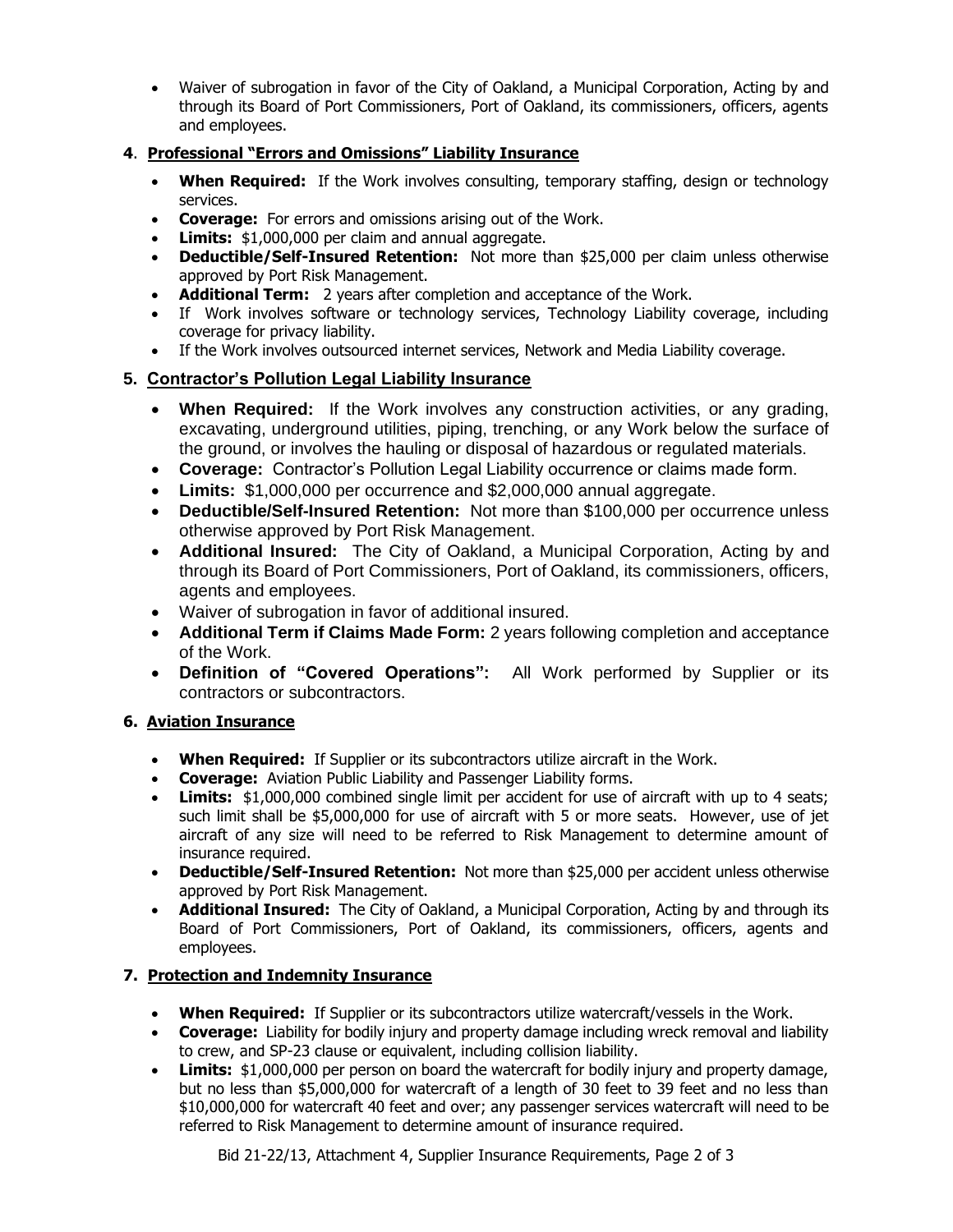- **Deductible/Self-Insured Retention:** Not more than \$25,000 per occurrence unless otherwise approved by Port Risk Management.
- **Additional Insured:** The City of Oakland, a Municipal Corporation, Acting by and through its Board of Port Commissioners, Port of Oakland, its commissioners, officers, agents and employees.
- Waiver of subrogation in favor of additional insured.
- Deletion of any language that limits coverage to additional insured in the event the Limitation of Liability Statute applies.

#### **8. Builder's Risk/Equipment Installation Insurance**.

- **When Required:** If Work involves new construction of buildings or facilities, or the renovation of existing buildings or facilities.
- **Coverage: "**All risk" or "special form" perils, earthquake and terrorism, including risks from testing of equipment, and delayed completion coverage for soft costs.
- **Limits:** Full replacement cost value of the construction, covering the entire Work, including all materials and equipment that are or will be incorporated into the construction, or stored at the construction site or offsite, and including materials or equipment in the course of transportation.
- **Deductible/Self-Insured Retention:** Not more than \$25,000 per occurrence unless otherwise approved by Port Risk Management.
- **Term:** Until final completion and acceptance of the Work and for 2 years for delayed completion coverage.
- **Additional Insured and Loss Payee:** The City of Oakland, a Municipal Corporation, Acting by the through its Board of Port Commissioners.
- Waiver of subrogation in favor of additional insured and its commissioners, officers, agents and employees.
- Primary and non-contributory with any insurance, retention or self-insurance of the Port.

#### **Other Insurance Requirements:**

- **Notice of Cancellation**. Supplier or Supplier's agent must provide 30-days prior written notice to the Port Risk Management Department of any insurance policy cancellation, except 10-days prior written notice for non-payment of premium.
- **Proof of Insurance/Insurer Rating**. Supplier must deliver to the Port Risk Management Department, prior to the commencement of the Work, certificates of insurance evidencing all required insurance and additional insured status for the Port. All required insurance shall be provided by insurance companies with current A.M. Best ratings of A- VII or better. Please send certificates and other required information to:

Port of Oakland Attn: Risk Management Dept. 530 Water Street Oakland, Ca 94607 Email: risktransfer@portoakland.com

**Conversion to OCIP**. The Port reserves the right to include the Purchase Order in an Owner Controlled Insurance Program ("OCIP"), upon written notice to Supplier. In that event, Supplier agrees to comply with all requirements of the OCIP.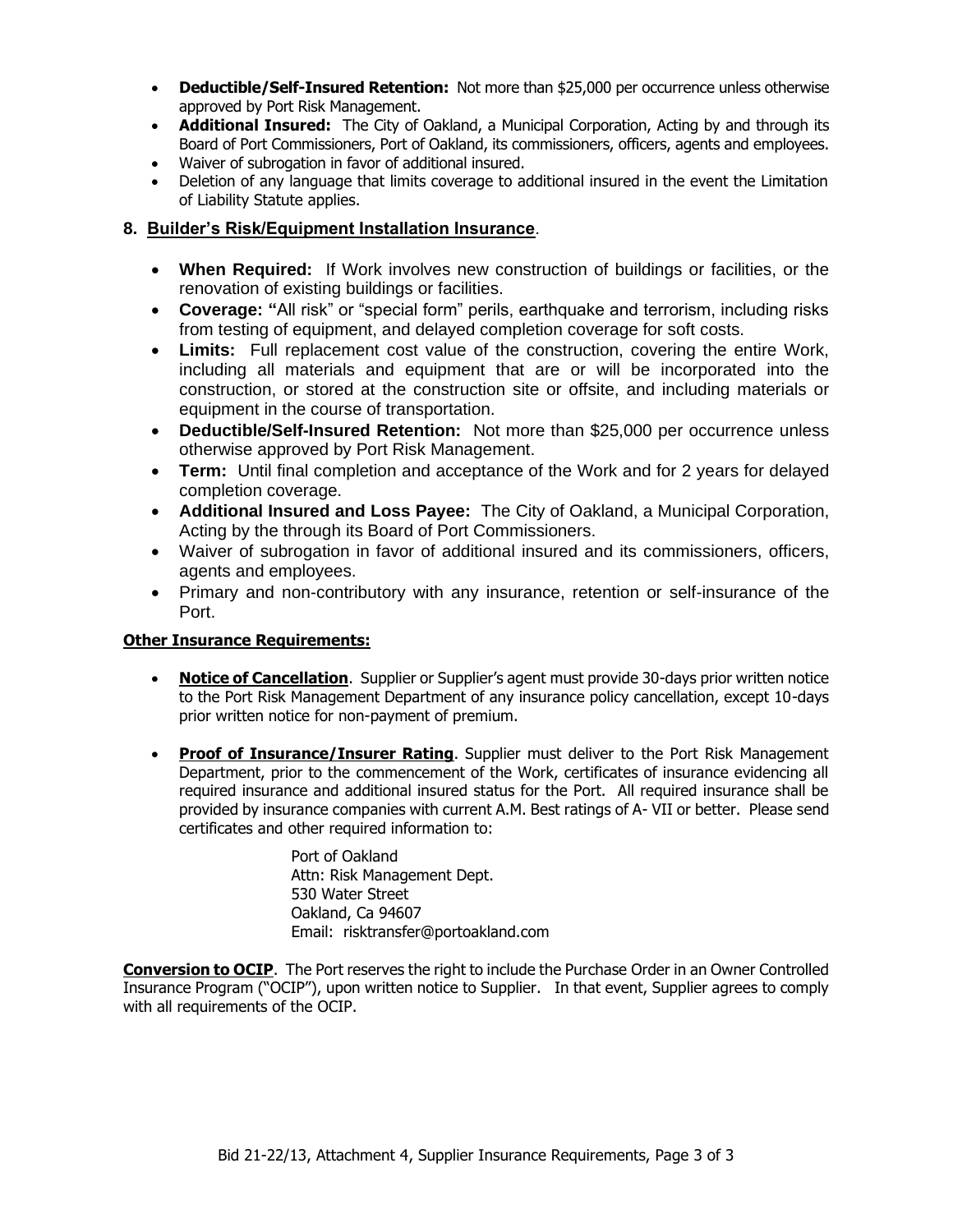

(To Be Executed by Bidder and Submitted with the Bid)

I, \_\_\_\_\_\_\_\_\_\_\_\_\_\_\_\_\_\_\_\_\_\_\_\_\_\_\_\_\_\_\_\_\_\_\_\_\_\_\_\_\_\_\_\_\_\_\_\_\_\_\_\_\_\_, declare as follows:

That I am the  $\qquad \qquad \qquad \qquad$  of  $\qquad \qquad \qquad \qquad \qquad \qquad \qquad \qquad$ , the party

making the attached Bid; that the attached Bid is not made in the interest of, or on behalf of, any undisclosed person, partnership, company, association, organization, or corporation; that the Bid is genuine and not collusive or sham; that the Bidder has not directly or indirectly induced or solicited any other Bidder to put in a false or sham Bid, or that anyone shall refrain from Bidding; that the Bidder has not in any manner, directly or indirectly, sought by agreement, communication, or to fix any overhead, profit, or cost element of the Bid price, or that of any other Bidder, or to secure any advantage against the public body awarding the Contract (or Purchase Order) of anyone interested in the proposed contract; that all statements contained in the Bid are true; and further, that the Bidder has not, directly or indirectly, submitted his or her Bid price or any breakdown thereof, or the contents thereof, or divulged information or data relative thereto, or paid, and will not pay, any fee to any corporation, partnership, company, association, organization, Bid depository, or to any member or agent thereof to effectuate a collusive or sham Bid.

Any person executing this declaration on behalf of a proposer that is a corporation, partnership, joint venture, limited liability company, limited liability partnership, or any other entity, hereby represents that he or she has full power to execute, and does execute, this declaration on behalf of the Bidder.

I declare under penalty of perjury under the laws of the State of California that the foregoing is true and correct.

Executed this \_\_\_\_\_\_\_\_\_\_\_\_ day of \_\_\_\_\_\_\_\_\_\_\_\_\_\_\_\_\_\_\_\_\_\_\_\_\_\_, 20\_\_, at

 $\overline{\phantom{a}}$  ,  $\overline{\phantom{a}}$  ,  $\overline{\phantom{a}}$  ,  $\overline{\phantom{a}}$  ,  $\overline{\phantom{a}}$  ,  $\overline{\phantom{a}}$  ,  $\overline{\phantom{a}}$  ,  $\overline{\phantom{a}}$  ,  $\overline{\phantom{a}}$  ,  $\overline{\phantom{a}}$  ,  $\overline{\phantom{a}}$  ,  $\overline{\phantom{a}}$  ,  $\overline{\phantom{a}}$  ,  $\overline{\phantom{a}}$  ,  $\overline{\phantom{a}}$  ,  $\overline{\phantom{a}}$ 

Signature

\_\_\_\_\_\_\_\_\_\_\_\_\_\_\_\_\_\_\_\_\_\_\_\_\_\_\_\_\_\_\_\_\_\_\_\_\_\_\_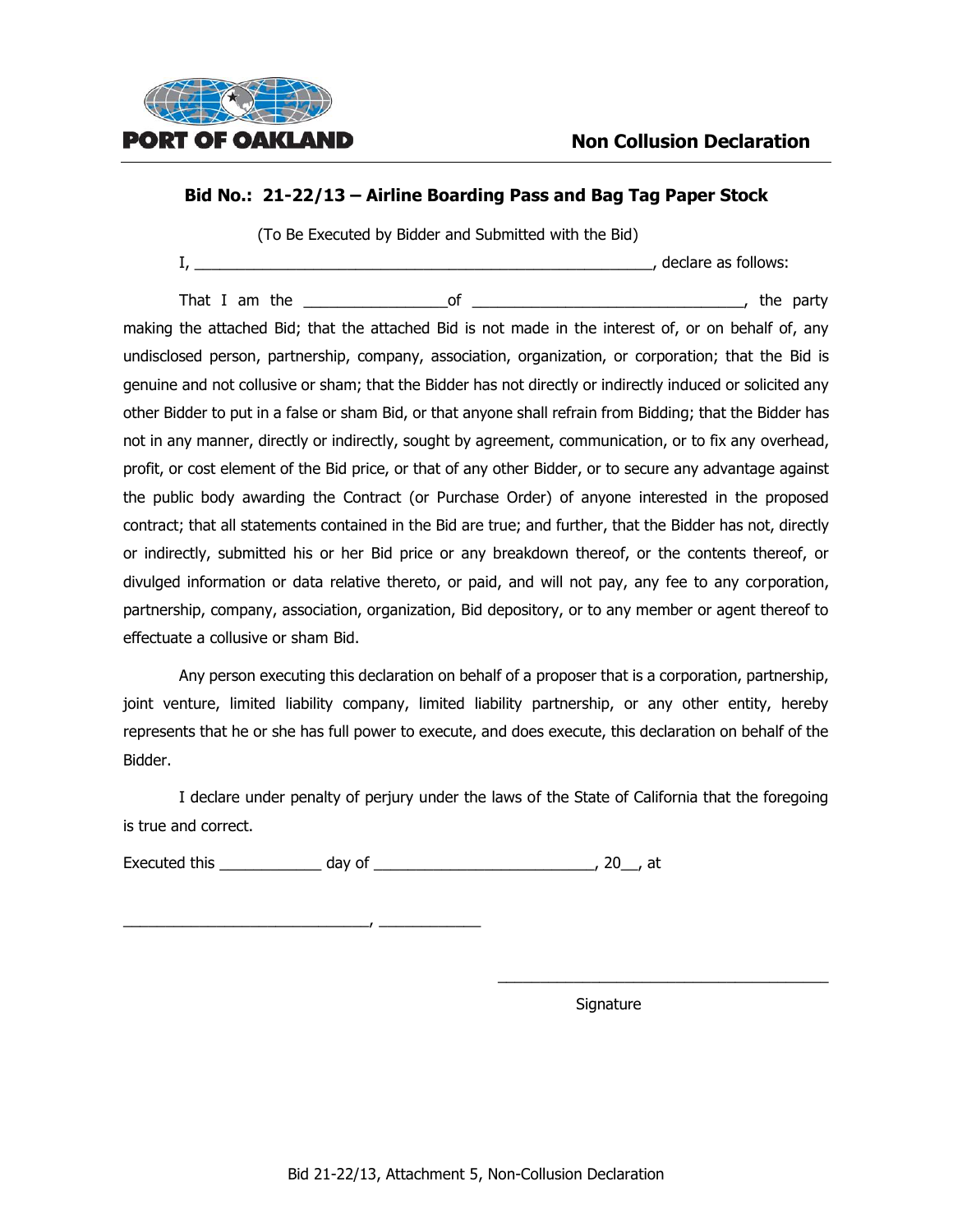

# **City of Oakland City Charter § 728 Living Wage Information**

#### **EMPLOYERS SUBJECT TO §728 OF THE CITY CHARTER MUST COMPLY WITH THE FOLLOWING REQUIREMENTS:**

- 1) Pay all non-exempt employees the living wage rates (As of July 1, 2021, \$17.56 without health benefits or \$15.30 with health benefits). Port Ordinance No. 3666, as amended also requires that covered businesses provide employees at least twelve compensated days off per year, including holidays.
- 2) Pay at least \$2.26 per hour worked toward the provision of health care benefits for employees and/or their dependents, if the employer claims credit for health benefits.
- 3) **Provide written notification to each current and new employee, at time of hire, of his or her rights to receive the benefits under the provisions of these regulations.** The notification shall be provided in English, Spanish and other languages spoken by a significant number of the employees, and shall be posted prominently in communal areas at the work site. A copy of said notification is available from the Port Division of Social Responsibility.
- 4) Provide all employees earning less than \$12/hour notification in English, Spanish, and any other language spoken by a significant number of employees of their right to advance Earned Income Credit payments.
- 5) **Maintain a list of the name, address, date of hire, occupation classification, rate of pay, benefits paid for each of its employees, and compensated time off - and submit this list to the Port's Social Responsibility Division, Attention: Amy Tharpe, Director, Social Responsibility, by March 31st, June 30th, September 30th, and December 31st of each year.** If a covered employer has obtained a waiver from the Port Board of Directors, then the employer must still submit an annual payroll report covering each of its employees by December 31st of each year. Failure to provide the list within five days of the due date will result in a penalty of \$500 per day. Covered employers shall maintain payrolls and basic records for all employees and shall preserve them for a period of at least three years after the close of the compliance period.
- 6) Require subcontractors, tenants and subtenants, or licensees who are covered by these requirements to comply with the provisions of these regulations. **Covered employers shall be responsible for including language committing the subcontractor's, tenant's or licensee's agreement to comply, in the contract with the subcontractor**. Covered employers shall submit a copy of such subcontracts or other such agreements to the Port Division of Social Responsibility.
- 7) Permit authorized Port representatives access to work sites and, with employee consent, relevant payroll records for the purpose of monitoring compliance with these regulations, investigating employee complaints of non-compliance and evaluating the operation and effects of these regulations, including the production for inspection and copying of its payroll records for any or all of its employees for the applicable compliance period. Permit a representative of the labor organizations in its industry to have access to its workforce at the Port during nonworking time and in non-work areas to ensure compliance.

Employers who fail to submit documents, declarations or information required to demonstrate compliance with these regulations shall be deemed noncompliant or non-responsive and subject to the remedies as set forth in §728.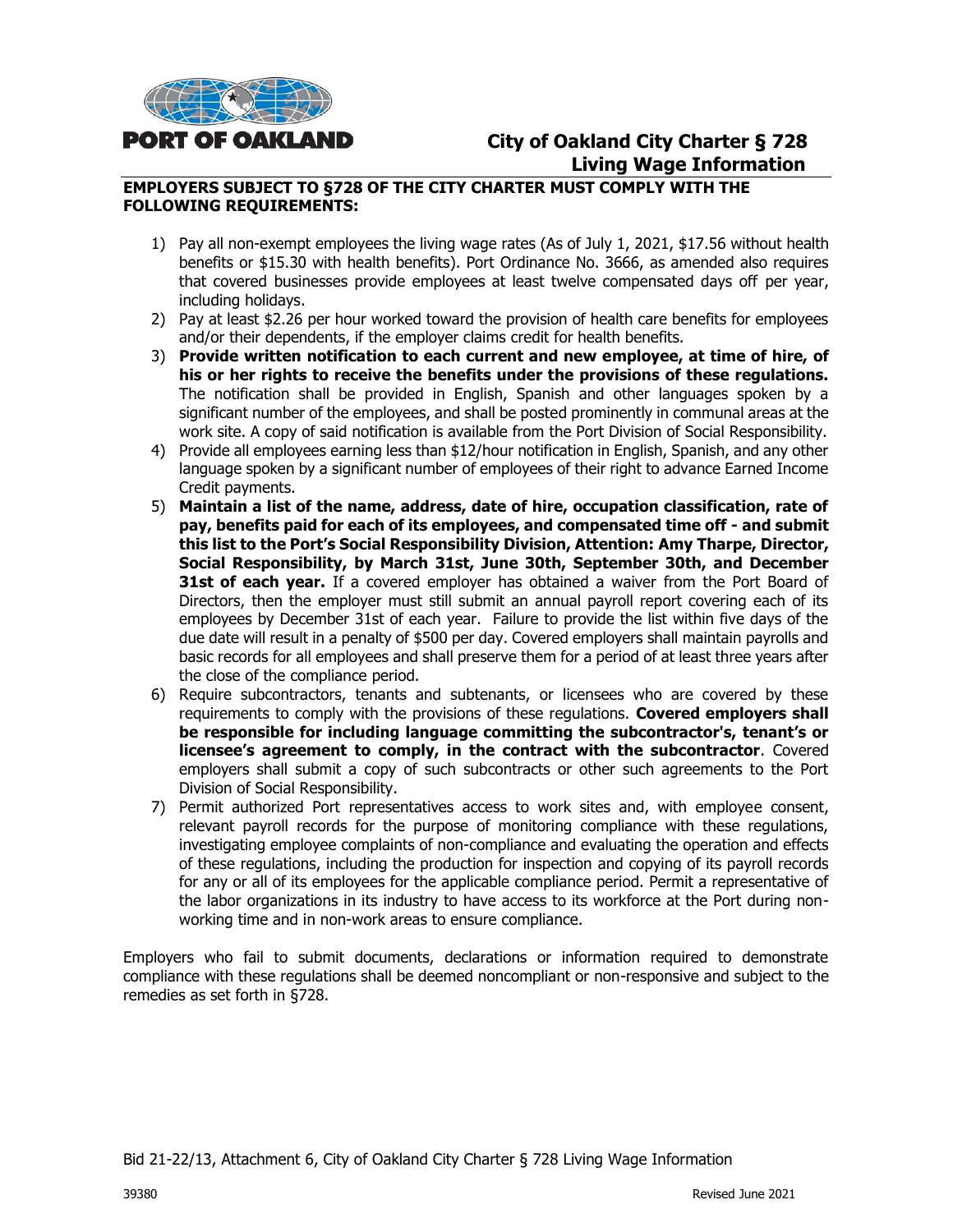

#### **COVERED BUSINESS CHECKLIST WRITE YES/NO ANSWER IN APPROPRIATE BOX:**

- 1. **If the Business entering into a contract, tenancy agreement or subordinate** agreement (such as, subcontract, subtenancy, or sublicense) with the Port? If no, go on to question 2. If yes, go to question 3.
- 2. **Has the Business amended an existing contract, tenancy agreement or subordinate** agreement at any time since April 2002? If no to 1 and 2, stop here: the business is not covered. If yes, go to question 3.
- 3. Is the contract with Aviation or Maritime divisions for a value of greater than \$50,000 over the life of the contract (over the next five years if contract is for less than a year and expected to be renewed or extended)? If no, stop here; the contract is not covered. If yes, go to question 4.
- 4. Is the contract for service other than the delivery of products, equipment or commodities? If no, stop here: the business is not covered. If yes, go to question 5.
- $5.$  Does the Business employ more than 20 employees who spend at least 10 hours per week (4 hours per week if part time employees) working under the contract with the Port or on Port property? Indicate the number of employees that are employed by the Contractor entirely a stop here the business is not covered. If yes, go to question 6, exemptions for specified employees of a covered employer.

#### **All employees of a covered employer are required to be provided compensation and other benefits as provided under §728 of the Charter, except for specified employees exempt under the following exemptions. The following questions should be answered for each employee.**

- 6. Does the employee work less than 25% of his/her time (10 hours per week for full time employee) under the contract with the Port? If yes, stop here; the specified employee is exempt. If no, go to question 7.
- 7. Is the employee under 21 years of age, employed by a government agency or nonprofit for after school or summer employment, or as a trainee for 90 days or less? If yes, stop here; the specified employee is exempt. If no, go to question 8.
- 8.  $\Box$  Has the Business obtained a waiver that covers the employee? If yes, stop here; the specified employee is exempt. If no, go to question 9.
- 9. Is the employee participating in a bona-fide temporary job-training program in which a significant part of the compensation consists of acquiring specialized knowledge, abilities or skills in a recognized trade? If yes, stop here; the specified employee is exempt. If no, go to question 10.

Bid 21-22/13, Attachment 6-A, Employer Self-Evaluation for Port of Oakland Living Wage, Page 1 of 2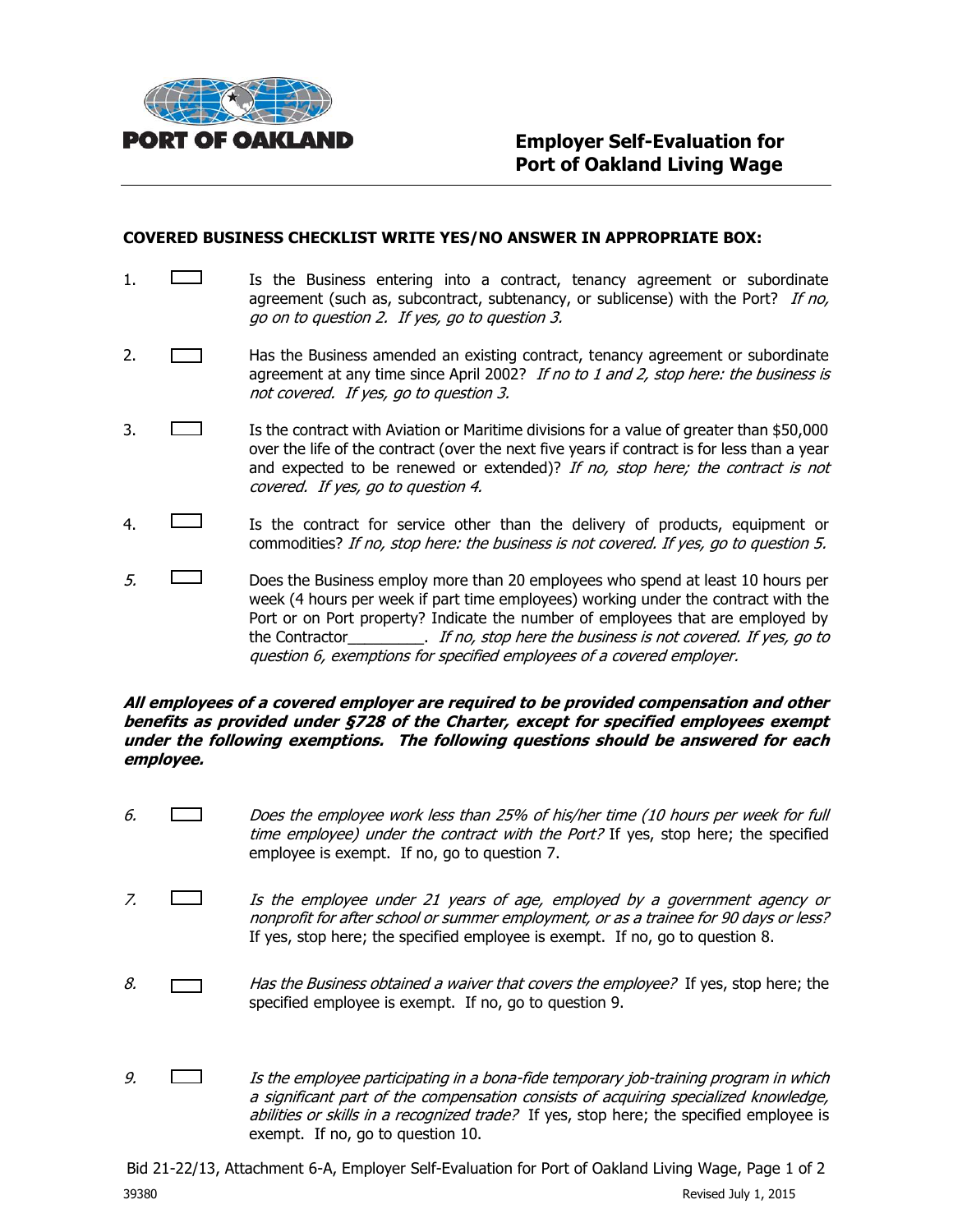- 10.  $\Box$  Is the employee a volunteer who is not compensated other than for incidental expenses or stipends? If yes, stop here; the specified employee is exempt. If no, go to question 11.
- 11. Is the employee working for the Business less than 20 hours per week for a period of 6 months or less? If yes, stop here the specified employee is exempt. If no, go to question 12.
- 12.  $\Box$  Of the remaining employees (employees for which no exemption applies as indicated by your answers to questions 6 through 11), are there 20 or fewer non-exempt employees working for the employer under the Port Contract? If yes, stop here; each of the remaining specified employee(s) is/are exempt. If no, each of the remaining specified employee(s) is covered by §728.

The undersigned authorized representative of Contractor hereby certifies under penalty of perjury that all of the information on this form is true and accurate.

| Company Name            | Signature of Authorized Representative |
|-------------------------|----------------------------------------|
| <b>Address</b>          | Type or Print Name & Title             |
| Area Code and Phone     | <b>Email Address</b>                   |
| Name of Primary Contact | Date                                   |
|                         | Project Name (Be Specific)             |

#### **Submit Completed Checklist To:** Amy Tharpe

**Port of Oakland**  Social Responsibility Division 530 Water Street Oakland, CA 94607 Phone: (510) 627-1302 Email: [atharpe@portoakland.com](mailto:cng-wong@portoakland.com)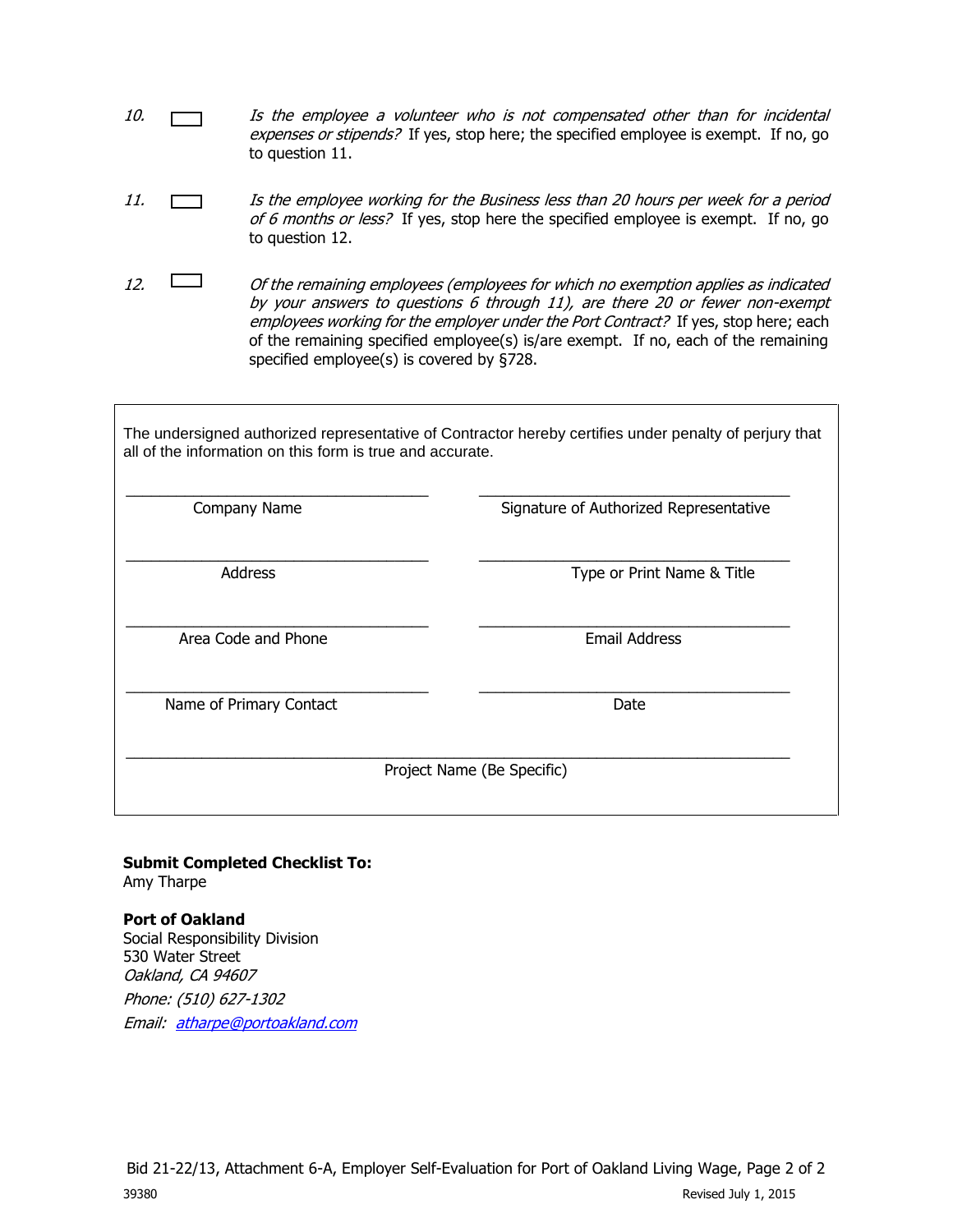

# **Certificate of Compliance – Living Wage**

The City of Oakland Living Wage Charter §728 ("§728") and Port Ordinance No. 3666 ("Ordinance 3666") as amended, provide that certain employers that enter into a contract, lease, license (or a subcontract, sublease, sublicense, or other agreement) with the Port for \$50,000 or more over the term of the contract and certain recipients of Port financial assistance for \$50,000 or more shall pay a prescribed minimum level of compensation to their covered employees ("Employees").

The undersigned ("Contractor") submits this certificate under penalty of perjury and as a condition of payment of its invoice(s) for service provided under the \_\_\_\_\_\_\_\_\_\_\_\_\_\_\_\_\_\_\_\_\_\_\_\_\_\_\_ agreement between the Port and Contractor.

- 1) Contractor hereby certifies that it is in compliance with §728 and Ordinance 3666 with respect to all non-exempt Employees of Contractor engaged in Port-related employment or work on Port property.
- 2) Contractor herby acknowledges that the Port is relying on Contractor's certification of compliance with §728 and Ordinance 3666 as a condition of payment of Contractor's invoice(s).
- 3) Contractor understands that it may be subject to fines or penalties for noncompliance with §728 and Ordinance 3666 up to and including potential fines of \$500 per day until Contractor complies.
- 4) Contractor hereby certifies that claims, records and statements relating to Contractor's compliance with §728 and Ordinance 3666 are true and accurate, that such claims, records and statements are made with the knowledge that the Port will rely on such claims, records and statements, and that such claims, records and statements are submitted to the Port for the express benefit of Contractor's employees engaged in Port-related employment or work on Port property.

#### **Please check the appropriate box and sign below**

- $\Box$ Contractor hereby certifies its compliance with all of its obligations under §728 and Ordinance 3666;
- Contractor hereby certifies that all Employees of Contractor working under Contractor's contract П with the Port are compensated at wage rate(s) greater than \$12.00 per hour;
- П Contractor hereby certifies that it is not currently covered by §728 or Ordinance 3666. Contractor further certifies that should §728 or Ordinance 3666 become applicable, Contractor will comply with all of its Living Wage obligations.

All terms used herein and not defined shall have the meaning ascribed to such terms in §728 and Ordinance 3666.

The undersigned authorized representative of Contractor hereby certifies under penalty of perjury that all of the information on this form is true and accurate.

\_\_\_\_\_\_\_\_\_\_\_\_\_\_\_\_\_\_\_\_\_\_\_\_\_\_\_\_\_\_\_\_\_\_\_\_ \_\_\_\_\_\_\_\_\_\_\_\_\_\_\_\_\_\_\_\_\_\_\_\_\_\_\_\_\_\_\_\_\_\_\_\_\_

\_\_\_\_\_\_\_\_\_\_\_\_\_\_\_\_\_\_\_\_\_\_\_\_\_\_\_\_\_\_\_\_\_\_\_\_ \_\_\_\_\_\_\_\_\_\_\_\_\_\_\_\_\_\_\_\_\_\_\_\_\_\_\_\_\_\_\_\_\_\_\_\_\_

\_\_\_\_\_\_\_\_\_\_\_\_\_\_\_\_\_\_\_\_\_\_\_\_\_\_\_\_\_\_\_\_\_\_\_\_ \_\_\_\_\_\_\_\_\_\_\_\_\_\_\_\_\_\_\_\_\_\_\_\_\_\_\_\_\_\_\_\_\_\_\_\_\_

\_\_\_\_\_\_\_\_\_\_\_\_\_\_\_\_\_\_\_\_\_\_\_\_\_\_\_\_\_\_\_\_\_\_\_\_\_\_\_\_\_\_\_\_\_\_\_\_\_\_\_\_\_\_\_\_\_\_\_\_\_\_\_\_\_\_\_\_\_\_\_\_\_\_\_\_\_\_\_

Company Name **Signature of Authorized Representative** 

Address **Address** Type or Print Name & Title

Phone and Email Date and Email Date Date and Email Date Date

Project Name (Be Specific)

**Submit to:** Amy Tharpe, Port of Oakland, Social Responsibility Division, 530 Water Street, Oakland, CA 94607. Email: [atharpe@portoakland.com](mailto:cng-wong@portoakland.com)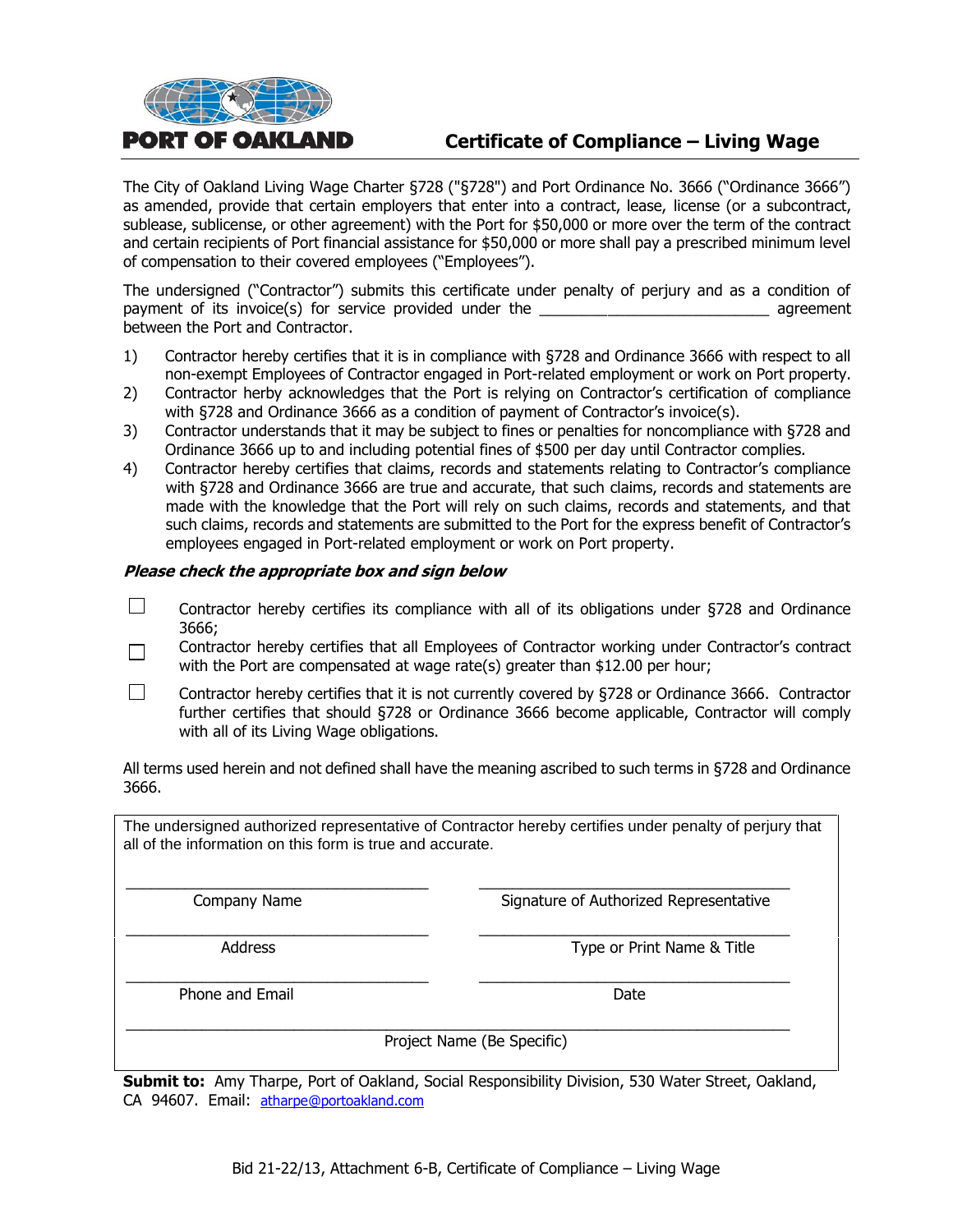

I hereby certify that I\_\_\_\_\_\_\_\_\_\_\_\_\_\_\_\_\_\_\_\_\_\_\_\_\_\_\_\_\_\_\_\_\_\_\_\_\_\_\_\_\_\_\_\_\_\_\_\_\_\_\_(Legal Name of Bidder/Respondent/Supplier/Consultant/Contractor), has reviewed the Living Wage Requirements, included in this Bid packet and will comply with said Requirement. Upon execution of an Agreement, the selected Bidder will be required to complete the Employer Self-Evaluation for Port of Oakland Form and Certificate of Compliance – Living Wage Form included in this Bid packet, and submit them to the Social Responsibility Division.

I declare under penalty of perjury under the laws of the State of California that the information I have provided herein is true and correct.

> \_\_\_\_\_\_\_\_\_\_\_\_\_\_\_\_\_\_\_\_\_\_\_\_\_\_\_\_\_\_\_\_\_\_\_\_\_\_\_\_\_ **Signature**

> \_\_\_\_\_\_\_\_\_\_\_\_\_\_\_\_\_\_\_\_\_\_\_\_\_\_\_\_\_\_\_\_\_\_\_\_\_\_\_\_\_ Print Name

> \_\_\_\_\_\_\_\_\_\_\_\_\_\_\_\_\_\_\_\_\_\_\_\_\_\_\_\_\_\_\_\_\_\_\_\_\_\_\_\_\_ Title

> \_\_\_\_\_\_\_\_\_\_\_\_\_\_\_\_\_\_\_\_\_\_\_\_\_\_\_\_\_\_\_\_\_\_\_\_\_\_\_\_\_ Date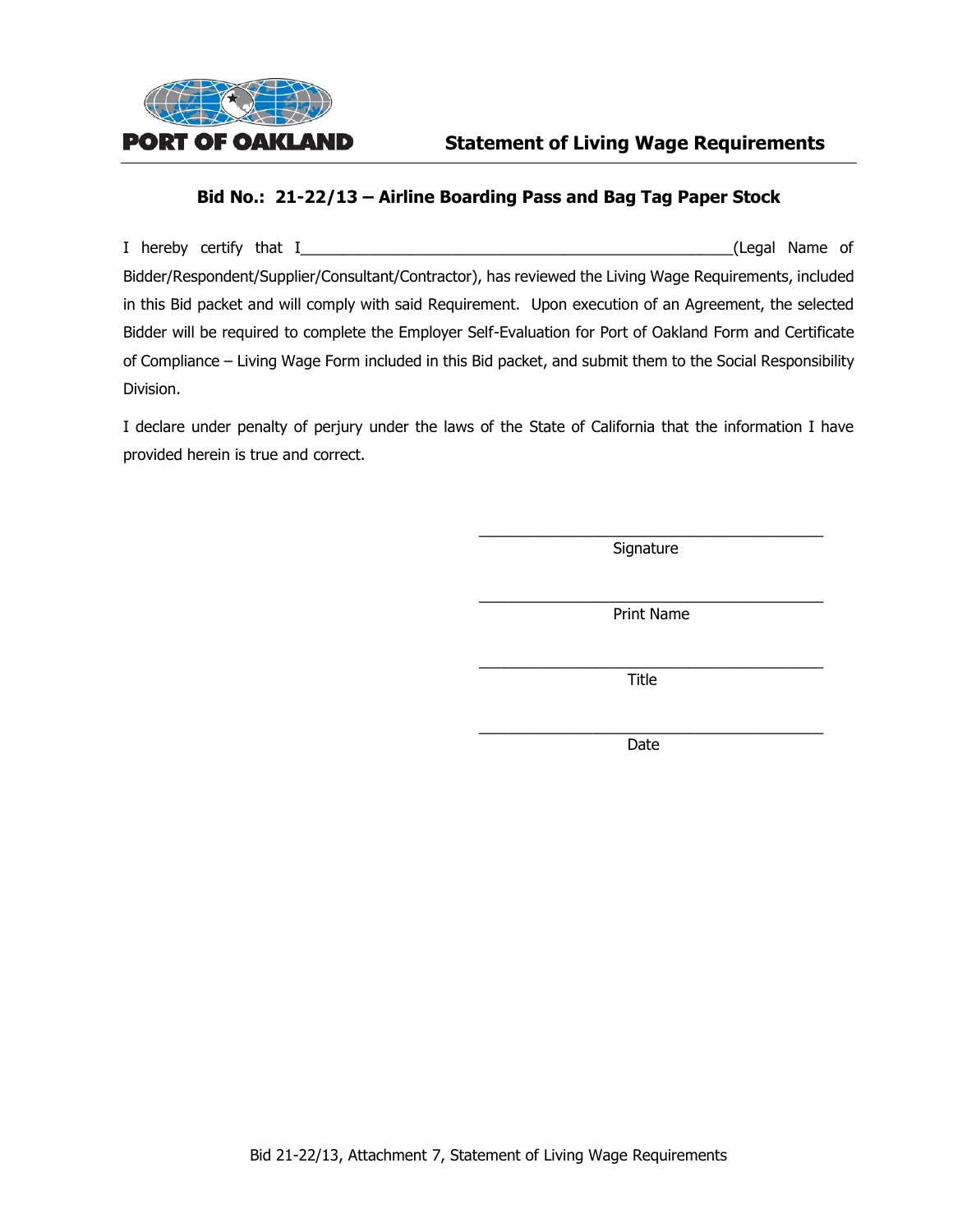

I hereby certify that I\_\_\_\_\_\_\_\_\_\_\_\_\_\_\_\_\_\_\_\_\_\_\_\_\_\_\_\_\_\_\_\_\_\_\_\_\_\_\_\_\_\_\_\_\_\_\_\_\_(Legal Name of Bidder/Supplier/Consultant/Contractor), will not discriminate against any employee or applicant for employment because of race, color, religion, sex, national origin, ancestry, age (over 40), physical or mental disability, cancer-related medical condition, a known genetic pre-disposition to a disease or disorder, veteran status, marital status, or sexual orientation.

I declare under penalty of perjury under the laws of the State of California that the information I have provided herein is true and correct and is of my own personal knowledge.

> \_\_\_\_\_\_\_\_\_\_\_\_\_\_\_\_\_\_\_\_\_\_\_\_\_\_\_\_\_\_\_\_\_\_\_\_\_\_\_\_\_ Signature

> \_\_\_\_\_\_\_\_\_\_\_\_\_\_\_\_\_\_\_\_\_\_\_\_\_\_\_\_\_\_\_\_\_\_\_\_\_\_\_\_\_ Print Name

> \_\_\_\_\_\_\_\_\_\_\_\_\_\_\_\_\_\_\_\_\_\_\_\_\_\_\_\_\_\_\_\_\_\_\_\_\_\_\_\_\_ Title

> \_\_\_\_\_\_\_\_\_\_\_\_\_\_\_\_\_\_\_\_\_\_\_\_\_\_\_\_\_\_\_\_\_\_\_\_\_\_\_\_\_ Date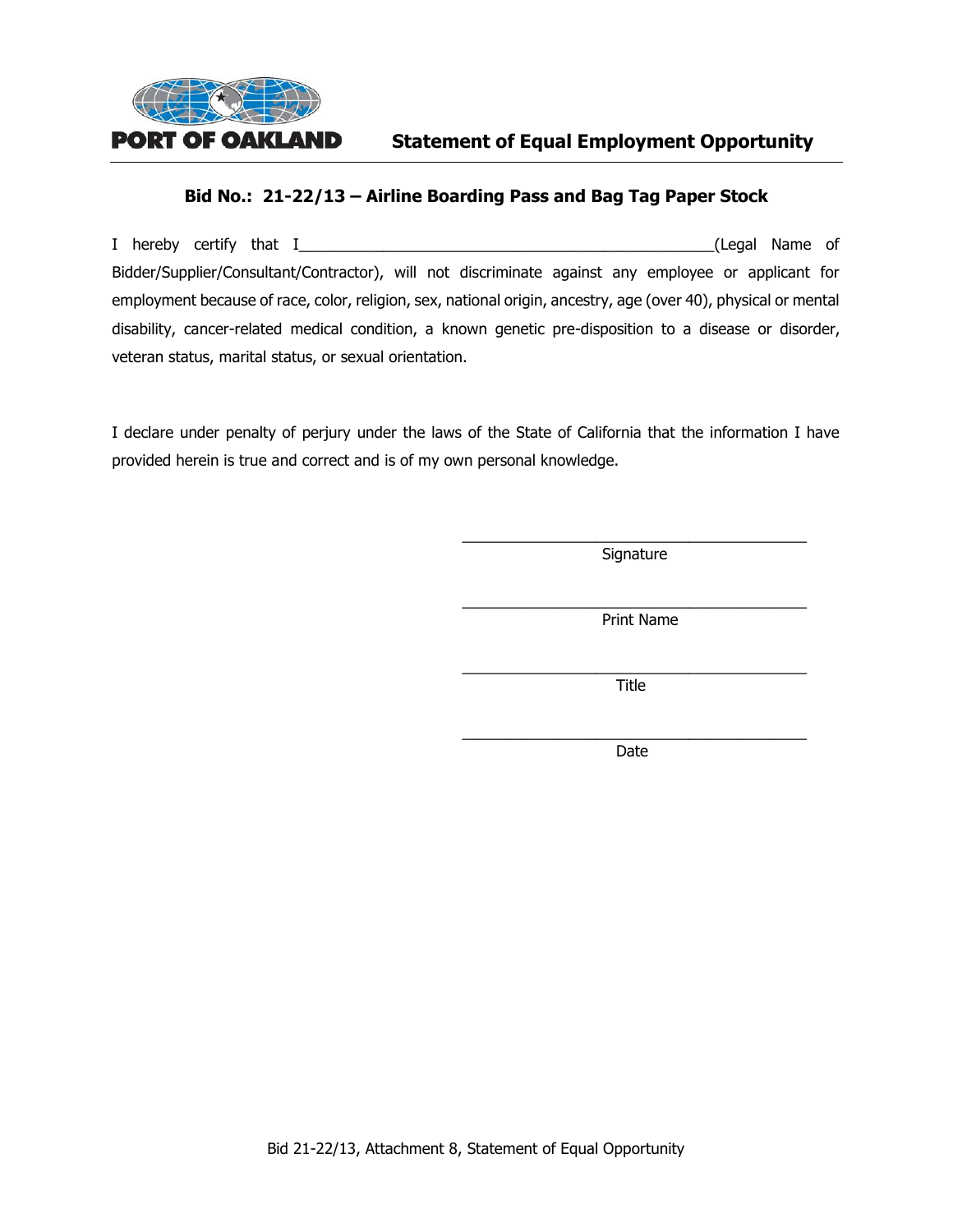

The Port of Oakland (sometimes referred to herein as "Buyer") is soliciting competitive bids to supply and deliver **Airline Boarding Pass and Airline Bag Tag Paper Stock** for the Oakland International Airport Automated Ticket and Boarding Pass Equipment and Baggage Tag for its Vidtronix ATP3 and ITK38 printer equipment. The Port estimates on a quarterly basis it will purchase approximately 342,000 Airline Automated Ticket and Boarding Pass (ATB) Paper Stock, 234,000 Bag Tag Printer (BTP) Paper Stock, and 60 rolls of Kiosk Roll for ITK38 Printers.

The purpose of this invitation for bid is to select a supplier that will continuously provide Airline Boarding Pass and Airline Bag Tag Paper Stock on a quarterly and/or as-needed basis for a period of five (5) years. The Port cannot guarantee any actual quantities, but is requiring the supplier to commit to a firm price for five (5) years and a reasonable price increase may be requested during contract renewal for years four (4) and five (5).

The Port reserves the right to award a Procurement Contract or Contract Purchase Agreement to multiple Bidders, based on the lowest responsive, responsible Bid, for each of the products, or to award the entire Bid to the lowest responsive, responsible Bidder, depending on which best serves the interests of the Port.

#### **I. Product Specification:**

#### **A. Airline Boarding Pass Specification:**

| Type:                   | <b>Fanfold Solution</b>                                     |
|-------------------------|-------------------------------------------------------------|
| Paper Type:             | ATB (Automated Ticket and Boarding Pass) Stock              |
| Paper Weight:           | 7 mil. (thickness)                                          |
| Color:                  | White                                                       |
| Size:                   | 3.25 inch $\times$ 8 inch                                   |
| Design:                 | None                                                        |
| Type:                   | Non-Magnetic                                                |
| Perforation lines:      | Yes/Required                                                |
| Packaging Requirements: | 1,000 pieces per carton with perforation at the top opening |

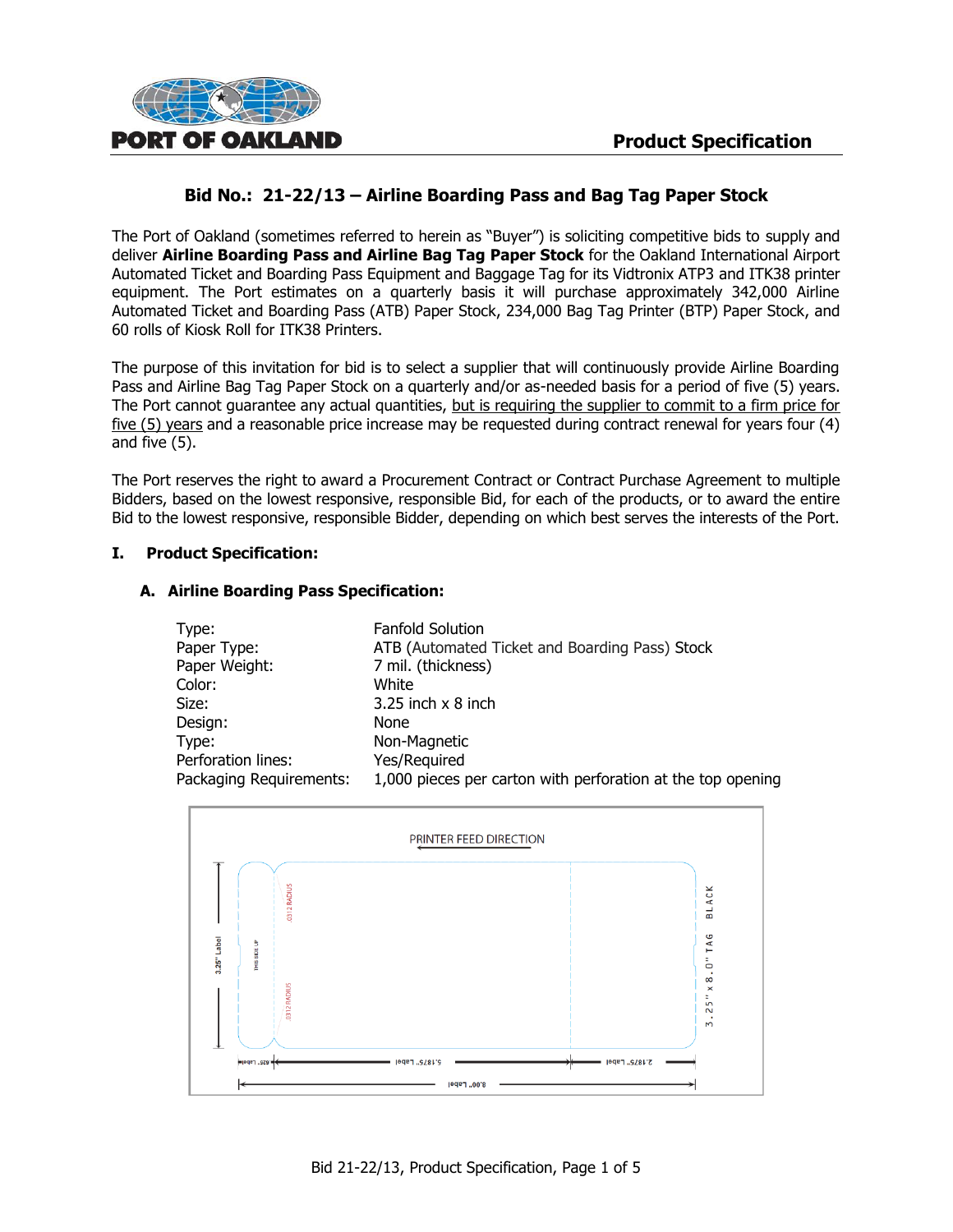#### **B. Airline Bag Tag Specification:**

| Type:                   | <b>Fanfold Solution</b>                                                  |
|-------------------------|--------------------------------------------------------------------------|
| Paper Type:             | BTP (Baggage Tag Printers) Stock (Thermal Paper)                         |
| Paper Weight:           | <b>Industry Standard BTP Stock</b>                                       |
| Color:                  | White                                                                    |
| Size:                   | 21.125 inch x 2.125 inch.                                                |
| Design:                 | <b>None</b>                                                              |
| Type:                   | Non-Magnetic                                                             |
| Slits and Markings:     | Yes/Required (see example below)                                         |
| Text/Language:          | Yes/Required (see example below)                                         |
| Packaging Requirements: | 500 pieces per carton with perforation at the top opening, 1,000 per box |







**Note:** The printed lines found on the back of the Airline Bag Tag are required in order for the VidTroniX printer to read each tag properly (when printing and reading the next bag tag correctly). All slits and its measurement found on front and back of the Airline Bag Tag are considered equally important part of the standard specifications. The language found on the back should also be included as part of the cost.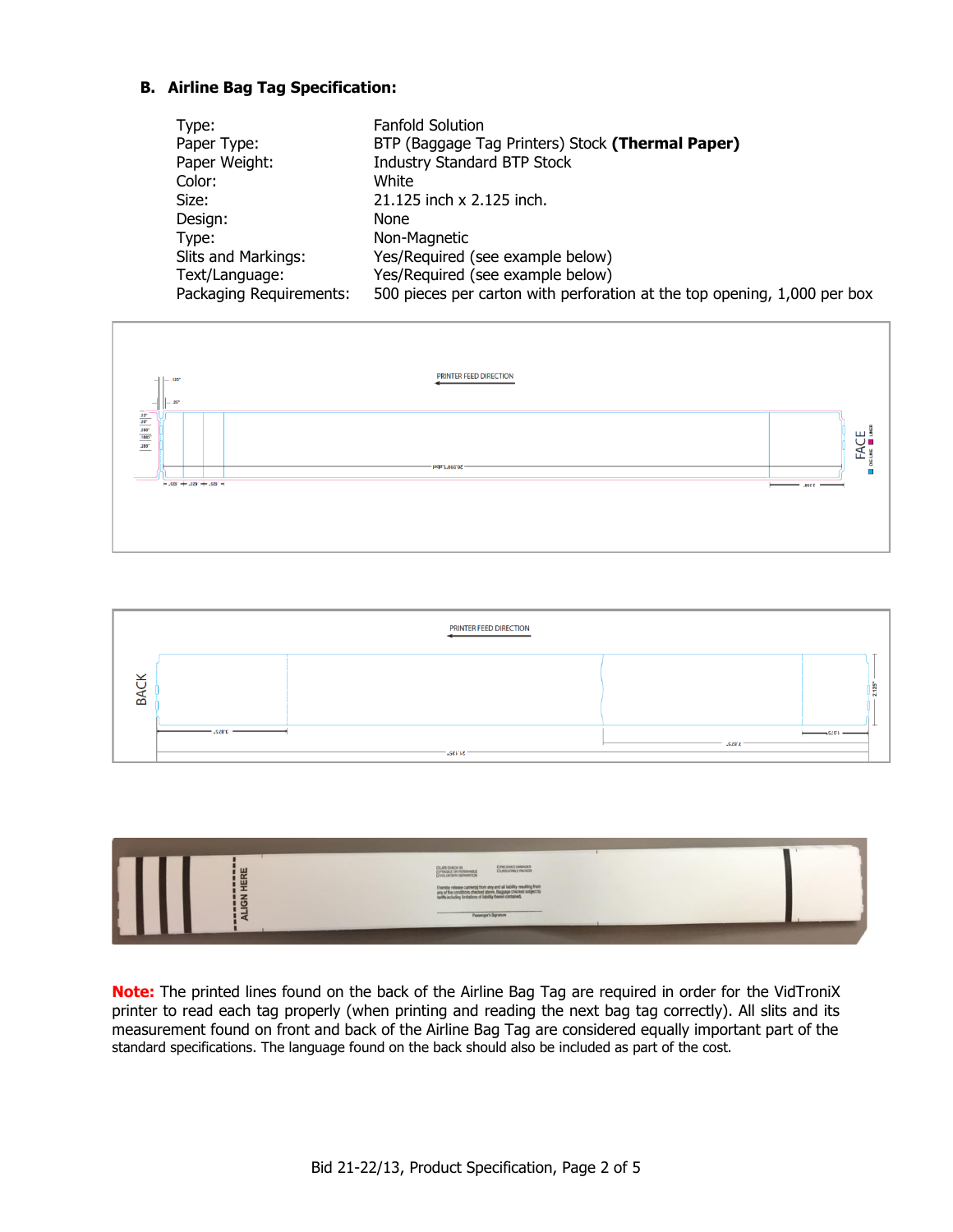#### **C. Kiosk Roll for ITK38 Printer**

| Type:                          | Kiosk Roll                                  |
|--------------------------------|---------------------------------------------|
| Paper Type:                    | CUSS Kiosk Roll Paper Stock (Thermal Paper) |
| Paper Weight:                  | <b>Industry Standard BTP Stock</b>          |
| Color:                         | White                                       |
| Core Size                      | 1.5" Inside Diameter                        |
| Roll With:                     | 8.0" (Paper Width)                          |
| Total Length of the Roll       | 650'                                        |
| Perf. Distance to closest edge | No Perf                                     |
| Paper Caliper                  | .0034″                                      |
| Type:                          | Non-Magnetic                                |
| Markings:                      | Yes/Required (see example below)            |
| Packaging Requirements:        | Two (2)                                     |

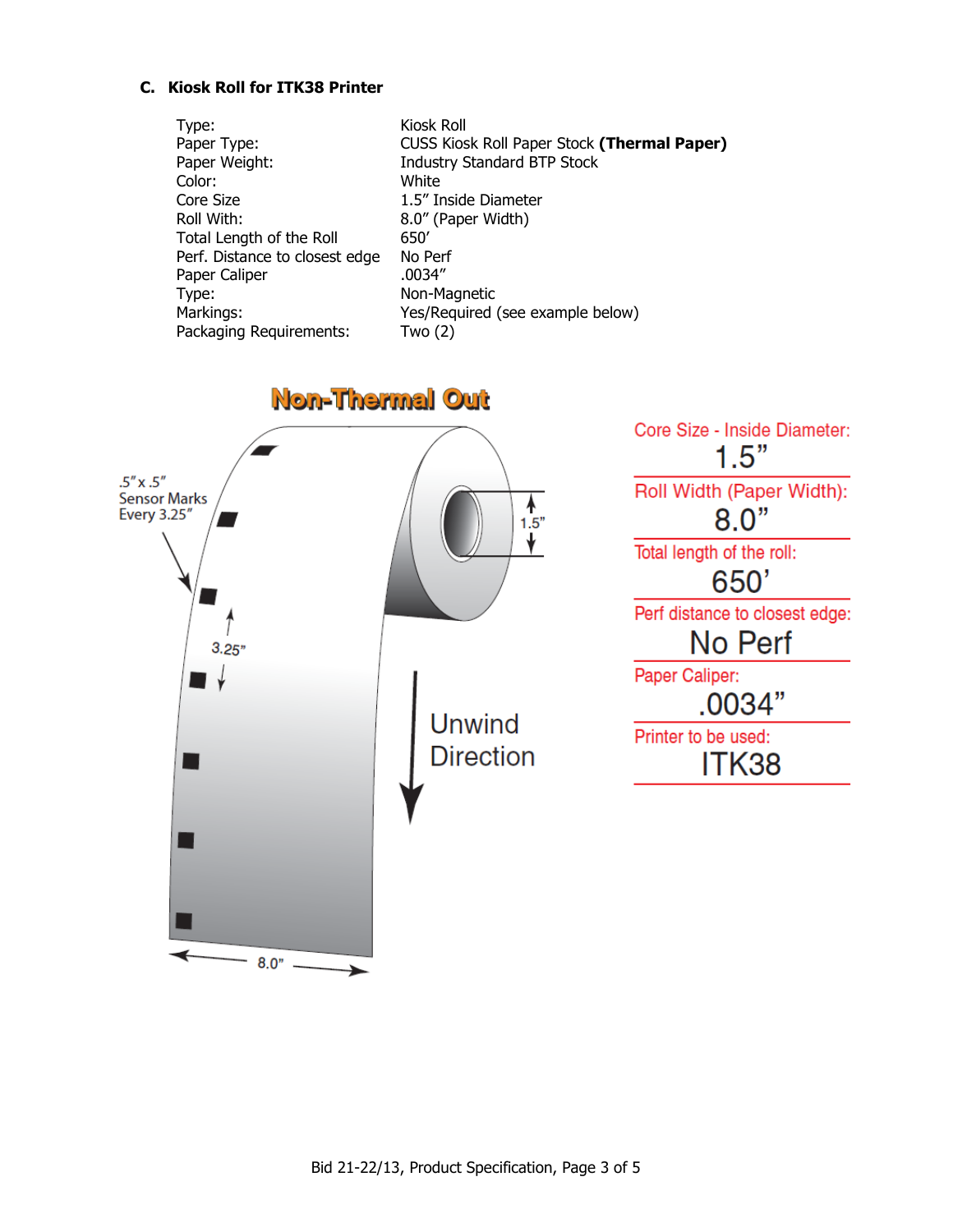#### **II. Airline Boarding Pass and Bag Tag Paper Stock Sample Request:**

All interested suppliers may request a sample Boarding Pass and Bag Tag by sending a request to Nickulaus Sioson at [nsioson@portoakland.com](mailto:nsioson@portoakland.com) with their contact information and shipping address. All requests must be received before February 15, 2022 no later than 2:00 p.m., so that the Port will have sufficient time to mail samples.

#### **III. Packaging Requirements:**

The Airline Automated Ticket and Boarding Pass and Airline Bag Tag must be packaged as specified herein for it to be stored at the counters properly. The carton requirements for the Airline Boarding Pass must contain 1,000 pieces per carton while the Airline Bag Tag must contain 500 pieces per carton (1,000 pieces per box – side by side to fit storage area). Cartons for both the Airline Boarding Pass and Airline Bag Tag must be perforated at the top opening in order to peel off the top and keep the materials in the carton while there are used. (the dashed (red) marking shows perforation)



#### **IV. Length of Contract:**

The Port intents to purchase the ATB and BTP paper stock for a period of five (5) years. The Port will issue a Procurement Contract or Contract Purchase Agreement for Airline Boarding Pass and Airline Bag Tag Paper Stock. It is estimated that the Port will consume 342,000 Airline Boarding Pass,234,000 Bag Tag stock quarterly and 60 rolls of Kiosk Roll for ITK38 Printers but does not guarantee any quantities. The pricing provided by the Supplier must be firm for five (5) years and a reasonable price increase may be requested during contract renewal for years four (4) and five (5).

#### **V. Bid Submittal Requirement:**

All bidders must submit a sample paper stock and its specification sheet for review and reference.

#### **VI. Installation, Testing and Acceptance:**

This bid does not include any on-site services for installation. However, the supplier will be required to work with the Port to ensure paper stock meets the Port's specifications. Testing of the paper will be required to ensure no error message or paper jam will occur before placing the initial order.